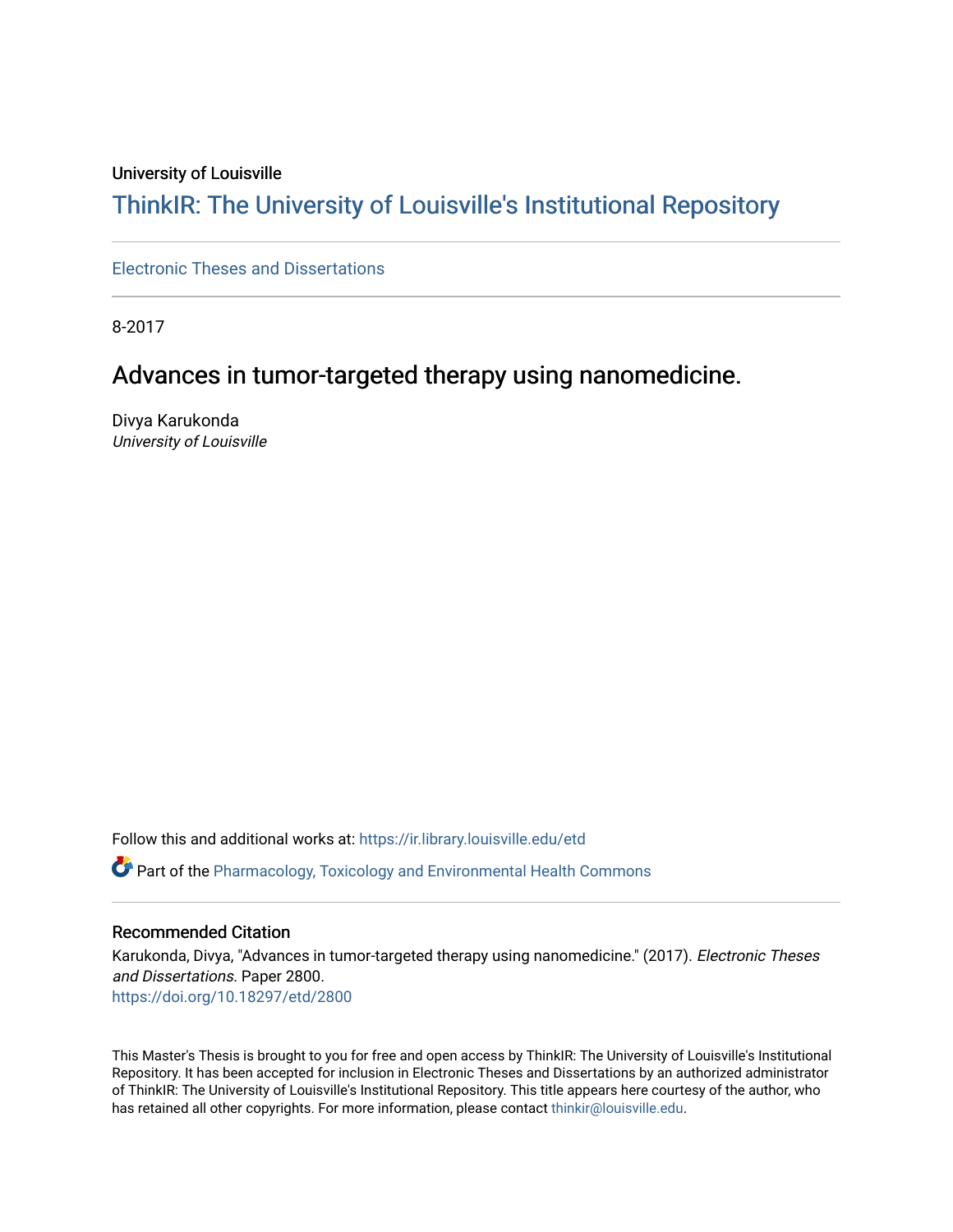# ADVANCES IN TUMOR-TARGETED THERAPY USING NANOMEDICINE

By

Divya Karukonda M.S., Pharmaceutical sciences

A Thesis Submitted to the Faculty of the School of Medicine of the

University of Louisville in Partial Fulfillment of the Requirements

for the Degree of

Master of Science

in Pharmacology and Toxicology

Department of Pharmacology & Toxicology

University of Louisville

Louisville, KY

August 2017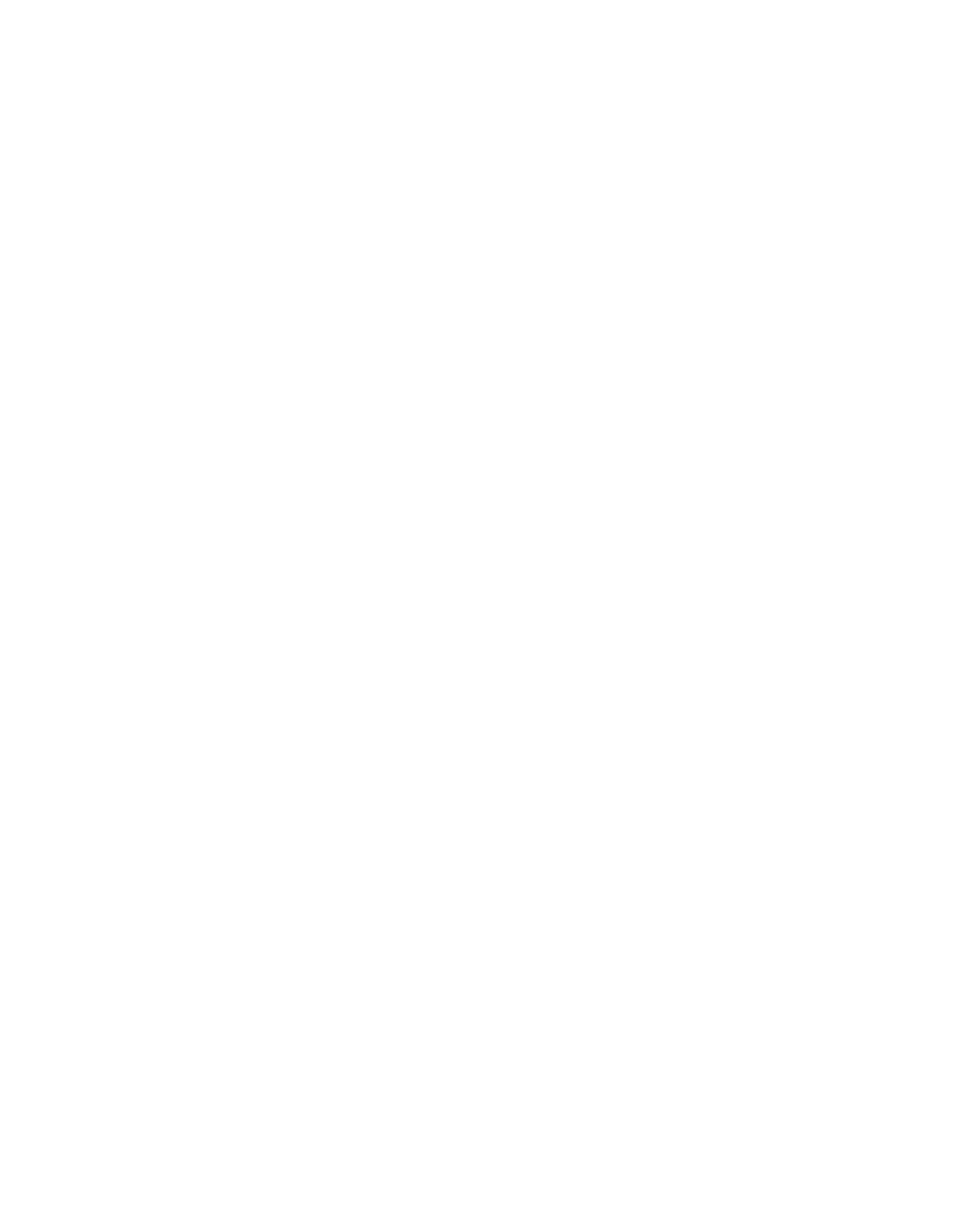# ADVANCES IN TUMOR-TARGETED THERAPY USING NANOMEDICINE

By

Divya Karukonda M.S., Pharmaceutical sciences

> A Thesis Approved on July 31st, 2017

By the following Thesis Committee

Ramesh Gupta, Ph.D.

\_\_\_\_\_\_\_\_\_\_\_\_\_\_\_\_\_\_\_\_\_\_\_\_\_\_\_\_\_\_\_\_\_\_\_\_\_\_\_\_\_\_\_\_\_\_

Jun Yan, Ph.D.

\_\_\_\_\_\_\_\_\_\_\_\_\_\_\_\_\_\_\_\_\_\_\_\_\_\_\_\_\_\_\_\_\_\_\_\_\_\_\_\_\_\_\_\_\_\_

Carolyn M. Klinge, Ph.D.

\_\_\_\_\_\_\_\_\_\_\_\_\_\_\_\_\_\_\_\_\_\_\_\_\_\_\_\_\_\_\_\_\_\_\_\_\_\_\_\_\_\_\_\_\_\_

Radha Munagala, Ph.D.

\_\_\_\_\_\_\_\_\_\_\_\_\_\_\_\_\_\_\_\_\_\_\_\_\_\_\_\_\_\_\_\_\_\_\_\_\_\_\_\_\_\_\_\_\_\_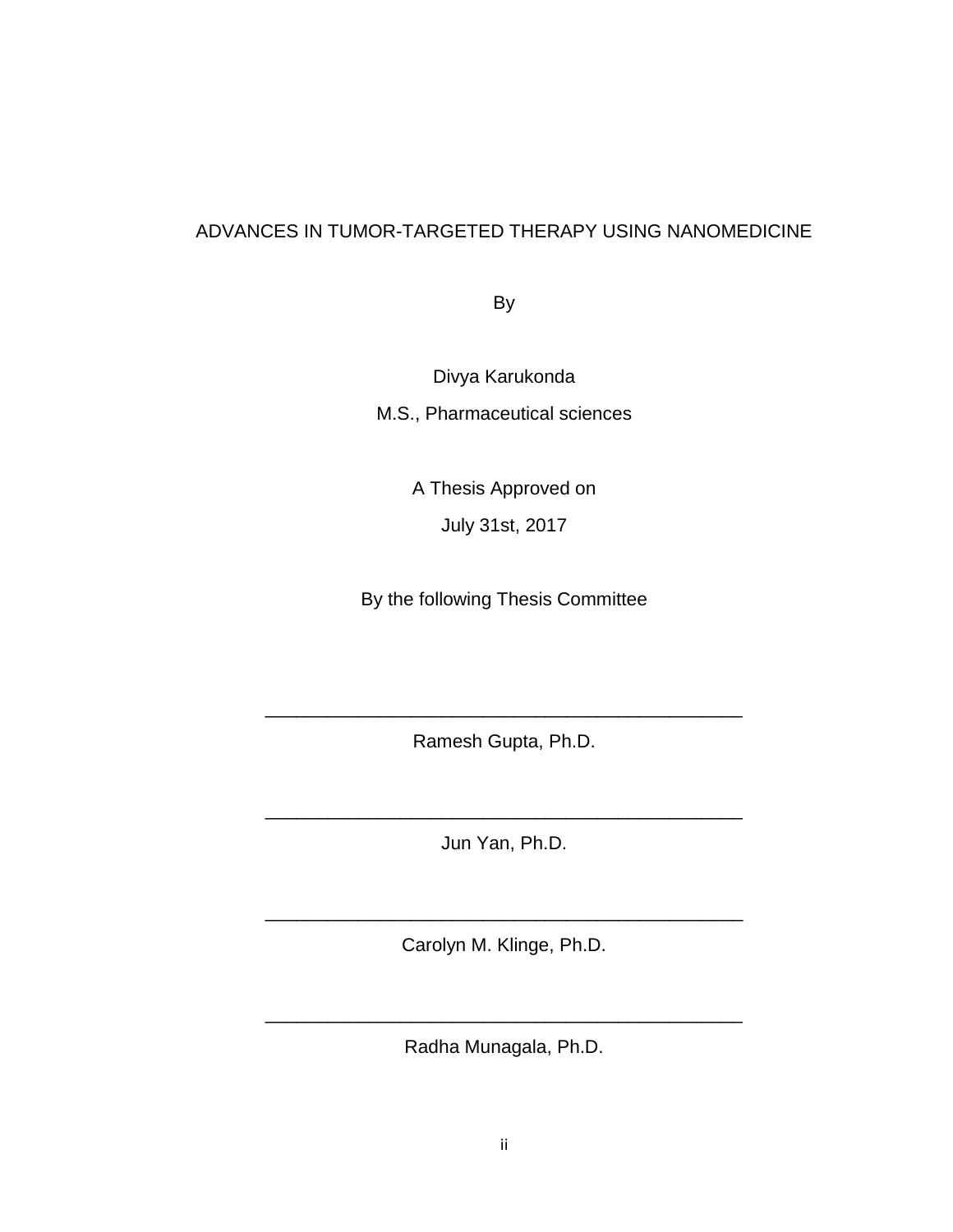# DEDICATION

This thesis is dedicated to my beloved husband, my sweet son and to my parents for their continuous support, encouragement and love.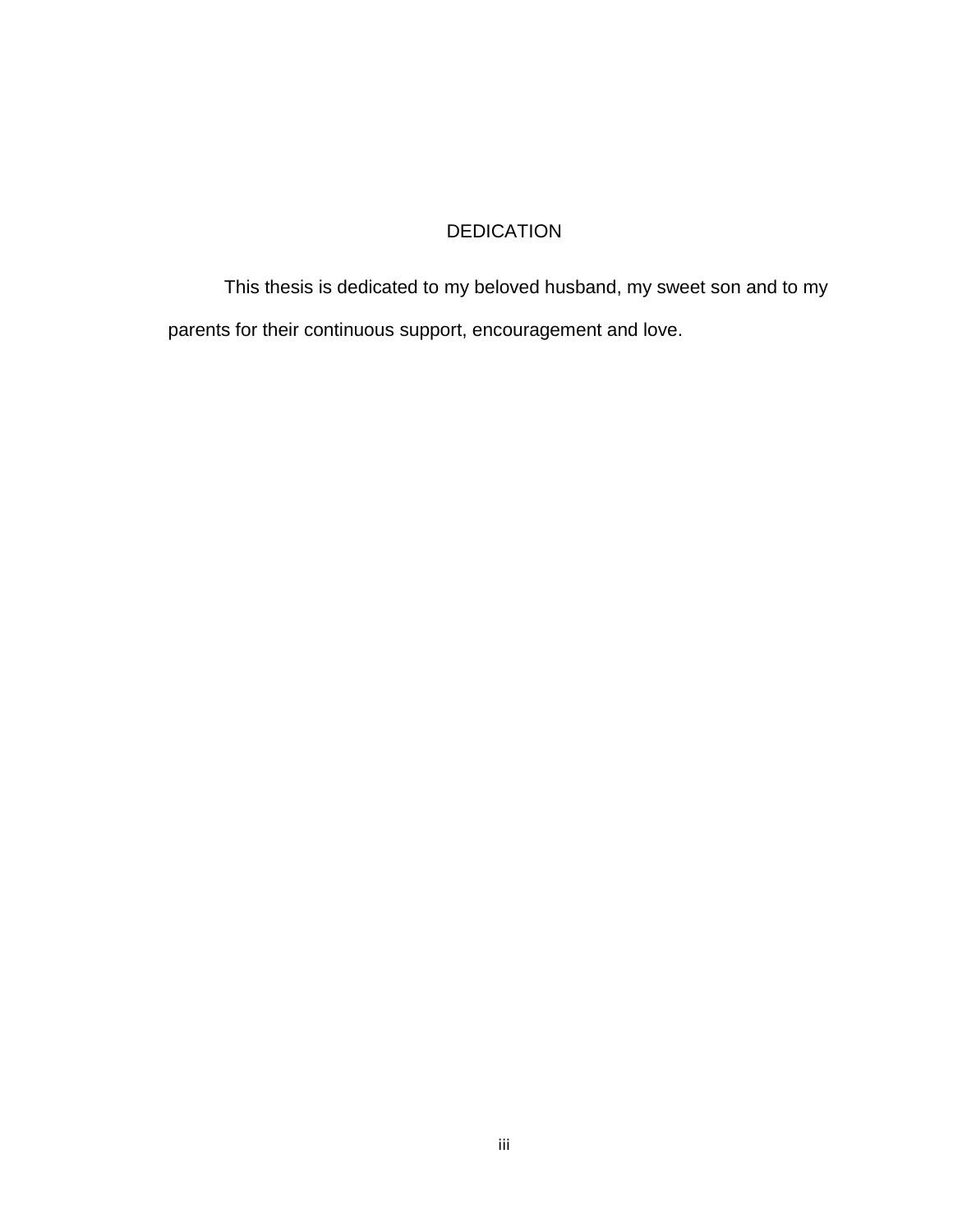#### ACKNOWLEDGEMENTS

It is my pleasure to express my gratitude to my mentor Dr. Ramesh Gupta for his unwavering support, patience, guidance, and encouragement. His true passion for science and unflinching work ethic commitment has inspired me in developing as a person going forward. I would also like to thank my committee members Dr. Jun Yan, Dr. Carolyn Klinge and Dr. Radha Munagala for their comments and assistance. I express my special thanks to Dr. Radha Munagala and Dr. Ashish Agarwal for their valuable suggestions and assistance during the preparation of this thesis. I would also like to thank my lab members – Dr. Farrukh Aqil, Jeyaprakash Jeyabalan, Al Hassan Kyakulaga and Ashley Marie Mudd for their continuous support during the course of my laboratory work.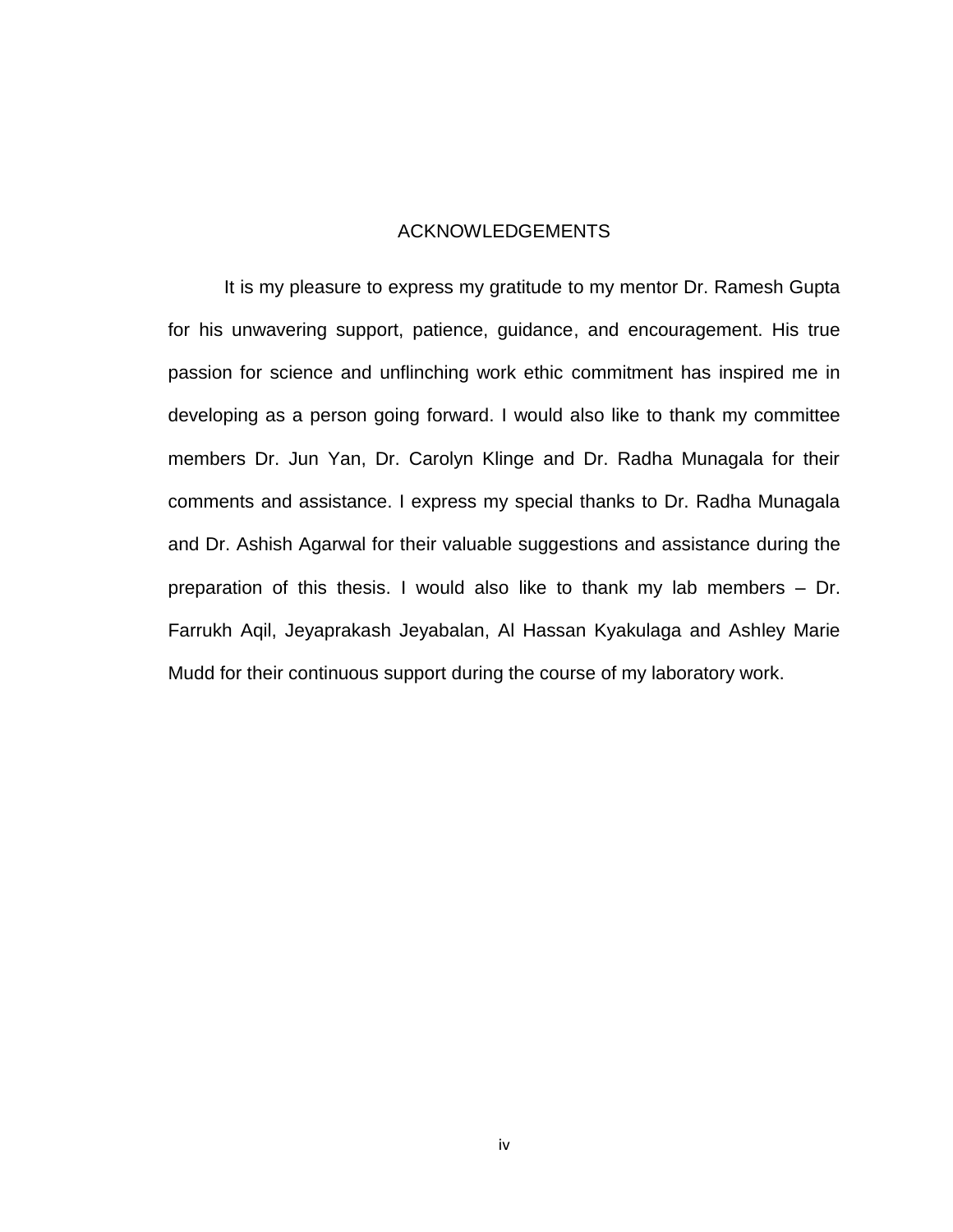#### **ABSTRACT**

#### ADVANCES IN TUMOR-TARGETED THERAPY USING NANOMEDICINE

Divya Karukonda

July 31st, 2017

Despite continuous improvement and significant progress made in diagnostic and therapeutic approaches for cancer, it is still the leading cause of death worldwide. Although conventional chemotherapy has made significant advances in improving patient survival the indiscriminate destruction of normal cells leads to severe side effects and poor clinical outcomes. Thus, there is a need for effective delivery of drugs to the tumor site avoiding normal tissues to reduce toxicity in the rest of the body. For this reason, a novel multidisciplinary field called Nanotechnology has evolved in recent years and advances in this field have contributed to the development of nanoscale materials to overcome the lack of specificity of conventional chemotherapeutic agents for optimized cancer therapy. Nanoparticles can be designed to preferentially target the tumor site and deliver high drug payloads by either passive or active targeting. Passive targeting exploits the preferential drug accumulation in tumor cells through enhanced permeability and retention (EPR) effect. On the other hand, active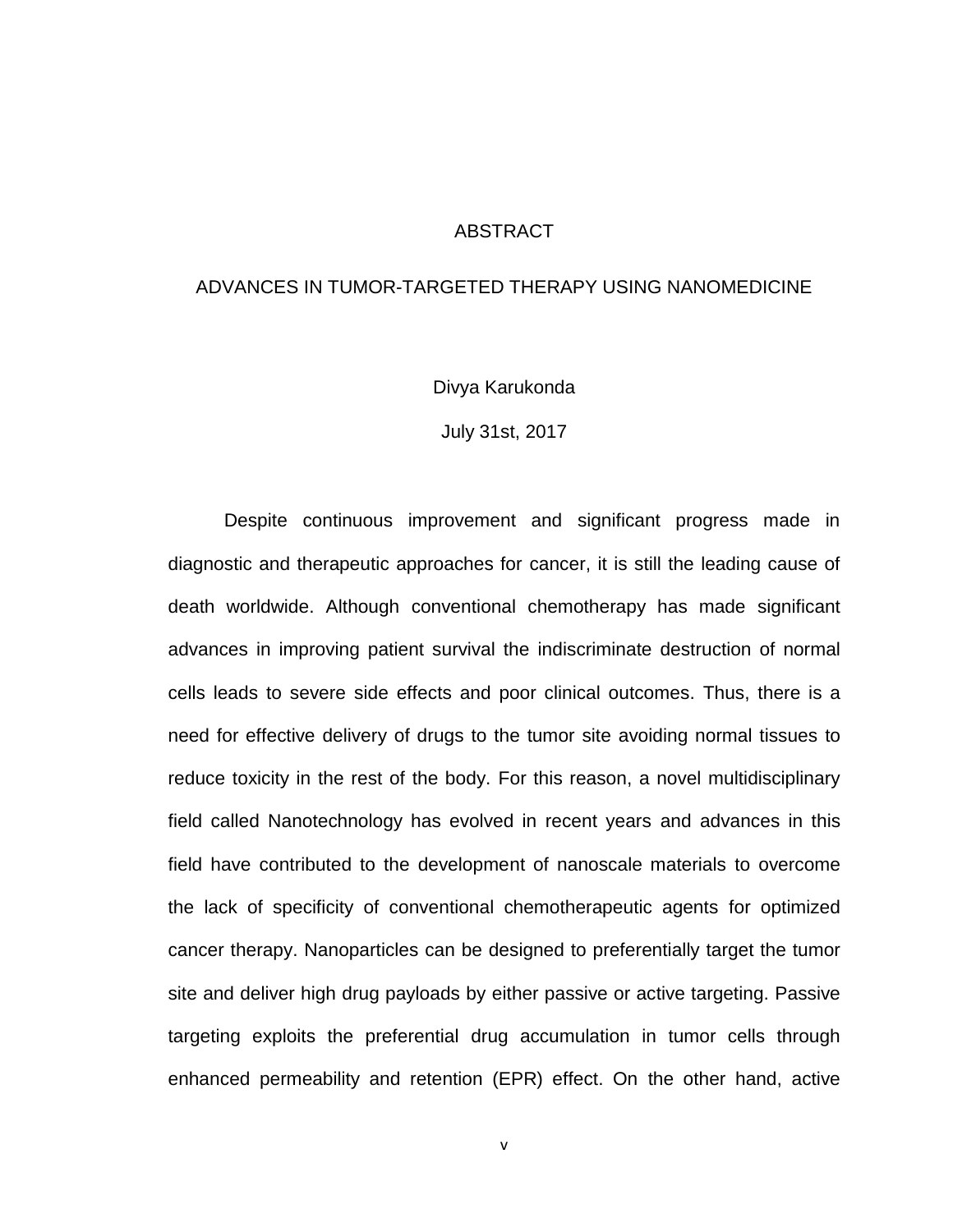targeting uses functionalized nanoparticles to carry a drug to the specific site. This targeting strategy is becoming a new standard in cancer treatment. A selective and tumor site-specific treatment can be achieved by using various ligands such as aptamers, antibodies, peptides, and small molecules. Targeting nanocarriers serve as a highly promising strategy for effective cancer treatment, as shown by encouraging results in many recent studies. This thesis highlights the diversity of nanoparticle types, targeting mechanisms and active targeting strategies. I will also discuss an emerging field of nano drug delivery using biological nanovesicles called exosomes. Finally, I will discuss the current clinical status of nanoparticle formulations.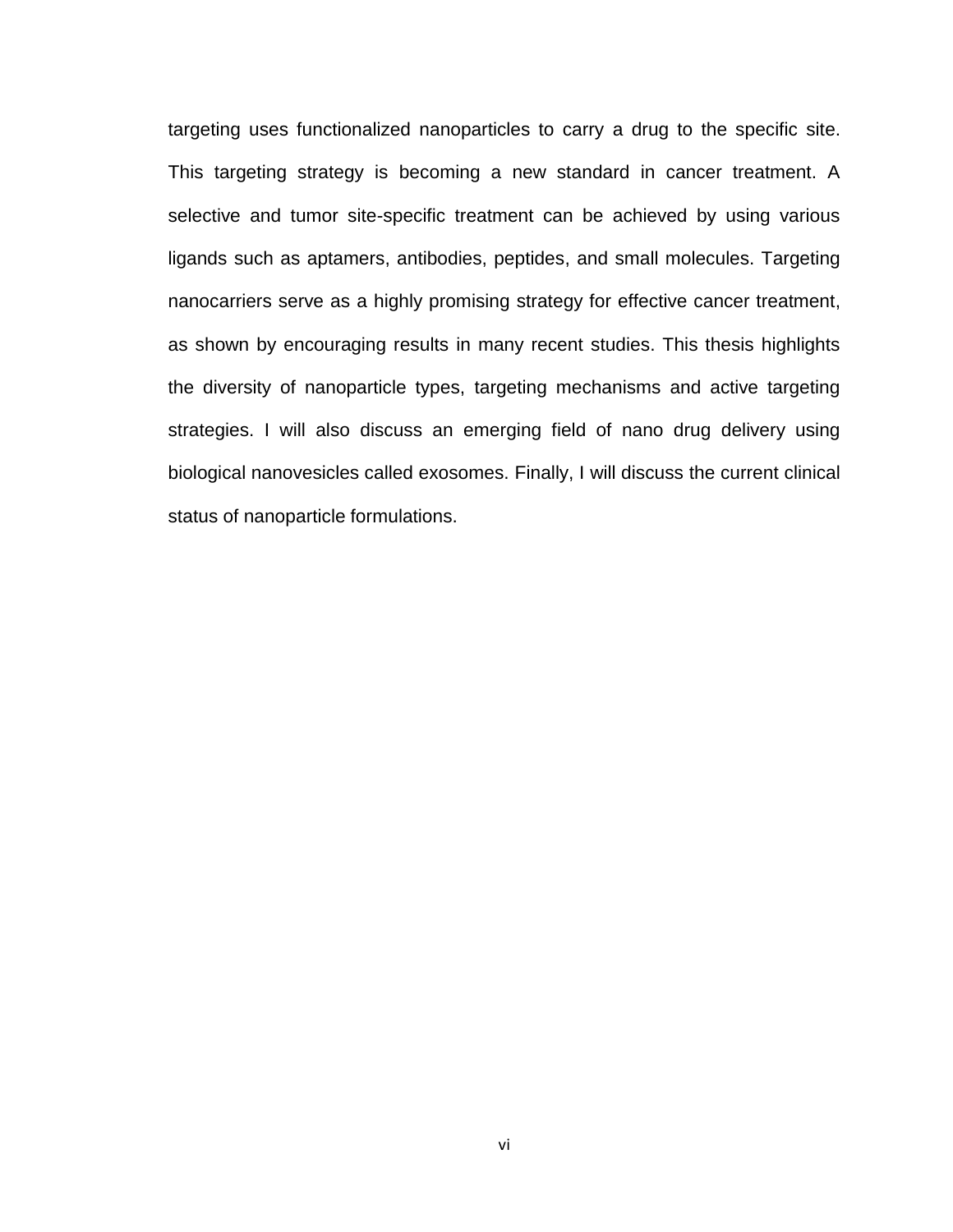# TABLE OF CONTENTS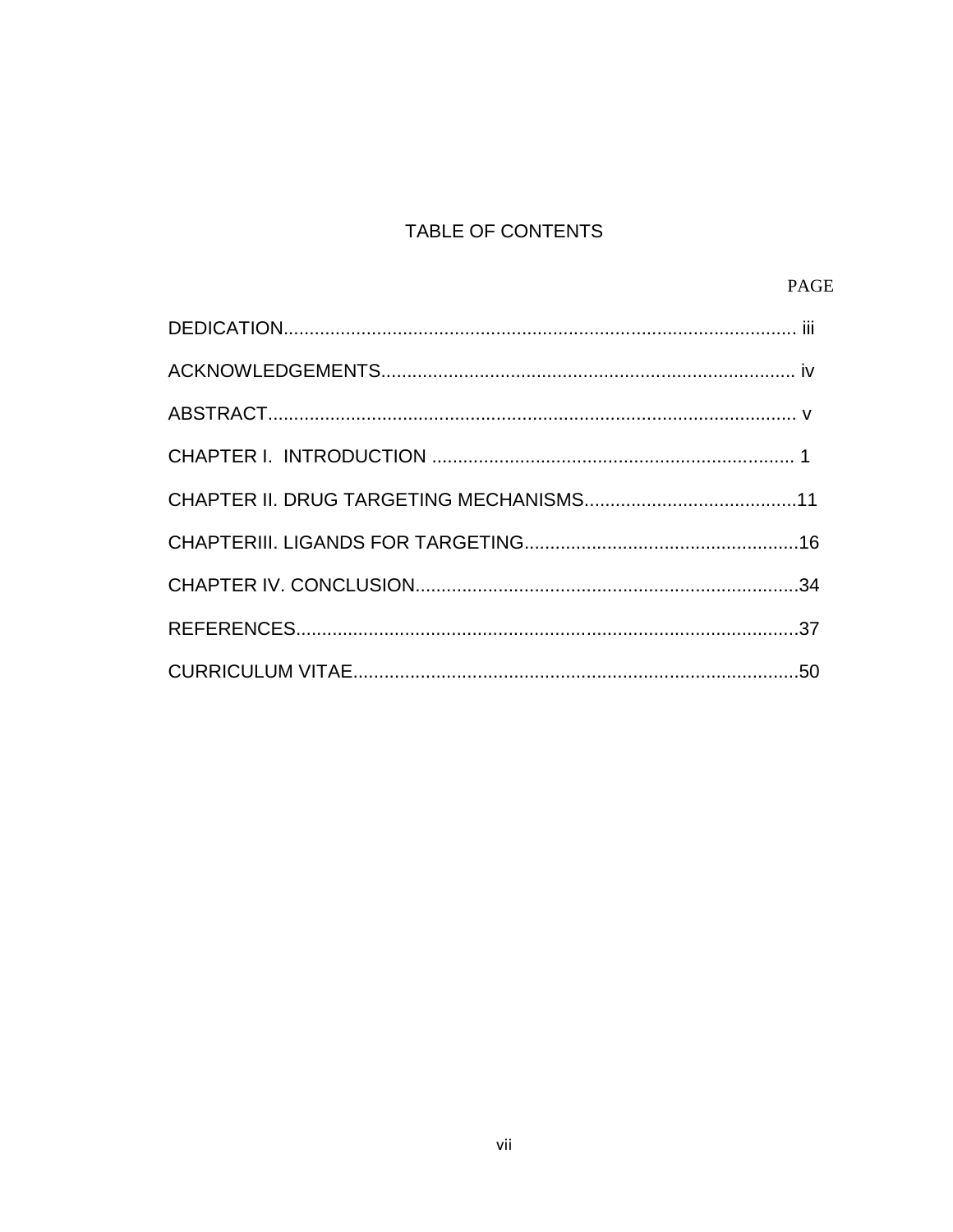### CHAPTER I

#### **INTRODUCTION**

#### Cancer and therapy

Cancer is the leading cause of death worldwide despite continuous improvement in the therapeutic strategies and early detection. Cancer incidence has been increasing in recent decades and American Cancer Society estimates that the number of new cases are projected to increase by 50% worldwide from 14 million in 2012 to 22 million by 2030. In 2017, 1,688,780 new cancer cases and 600,920 cancer deaths are estimated to occur in the United States [\(1\)](#page-45-0). Cancer is a complex disease caused by uncontrolled growth and division of abnormal cells due to gene mutations. As a result of mutational changes, cancer cells exhibit certain characteristics including proliferation, resistance to signals that inhibit their growth and resistance to apoptotic signals that cause cell death, which make it difficult to treat the disease [\(2\)](#page-45-1). Cancer cells interact with the microenvironment to acquire different capabilities during the multistep development of a tumor particularly, overcome immune response for survival, activate stromal cells to inappropriately promote angiogenesis, and invade through tissues, and metastasize to distant organs induced by tumor microenvironment components [\(3\)](#page-45-2).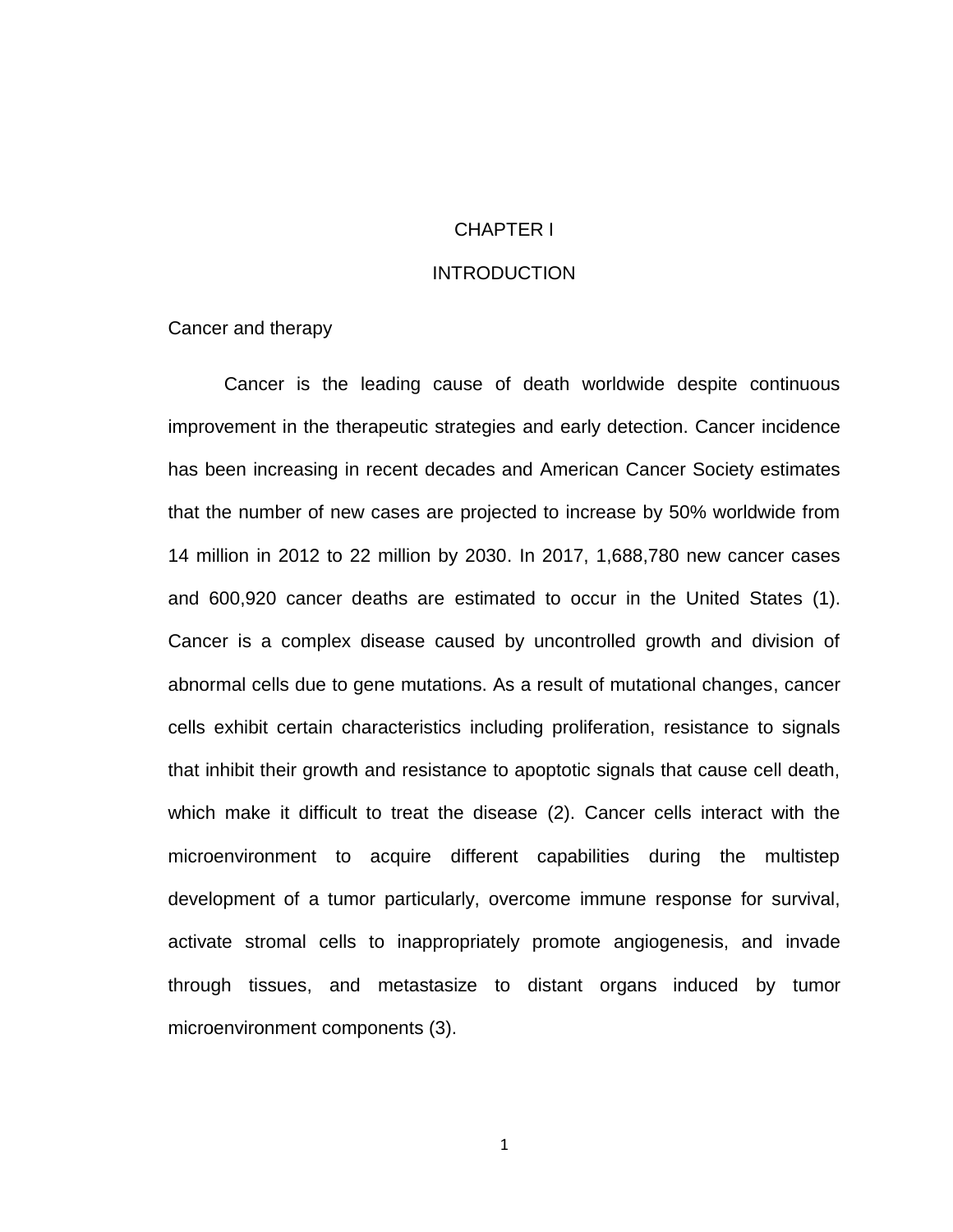Standard treatment for cancer includes combinations of surgery, radiation and chemotherapy (chemo). Other treatment options include hormonal therapy and targeted therapy (including immunotherapy such as monoclonal antibody therapy). The choice of therapy depends upon the location, grade of the tumor and the stage of the disease. Over the last decade a number of potent anticancer drugs have been developed with various mechanisms of action such as blocking nucleic acid biosynthesis, interfering with gene transcription, causing cell cycle arrest, inducing apoptosis, and inhibiting angiogenesis [\(4\)](#page-45-3).

#### Limitations of conventional therapy

Conventional chemotherapy that targets DNA is very effective and has resulted in improved survival rates of cancer patients. However, it has several limitations such as poor solubility, poor selectivity, non-specific drug distribution, fast clearance rate, systemic toxicity, multi-drug resistance, cancer reoccurrence, off- target effects along with severe side effects [\(5\)](#page-45-4). These limitations pose a significant challenge in the effective treatment of cancer. Most of the chemotherapeutics in the market at present such as doxorubicin, paclitaxel, and vincristine have less selectivity toward the target and are systemically distributed without selective localization to site of tumor. Thus, higher doses are required to achieve pharmacological levels at the target site and this leads to increased toxicity to the normal tissues causing severe side effects. An example of this is anthracycline drug causing cardiotoxicity, severe in some cases [\(6\)](#page-45-5). In order to avoid toxic side effects, chemo drugs are often given at lower doses, which are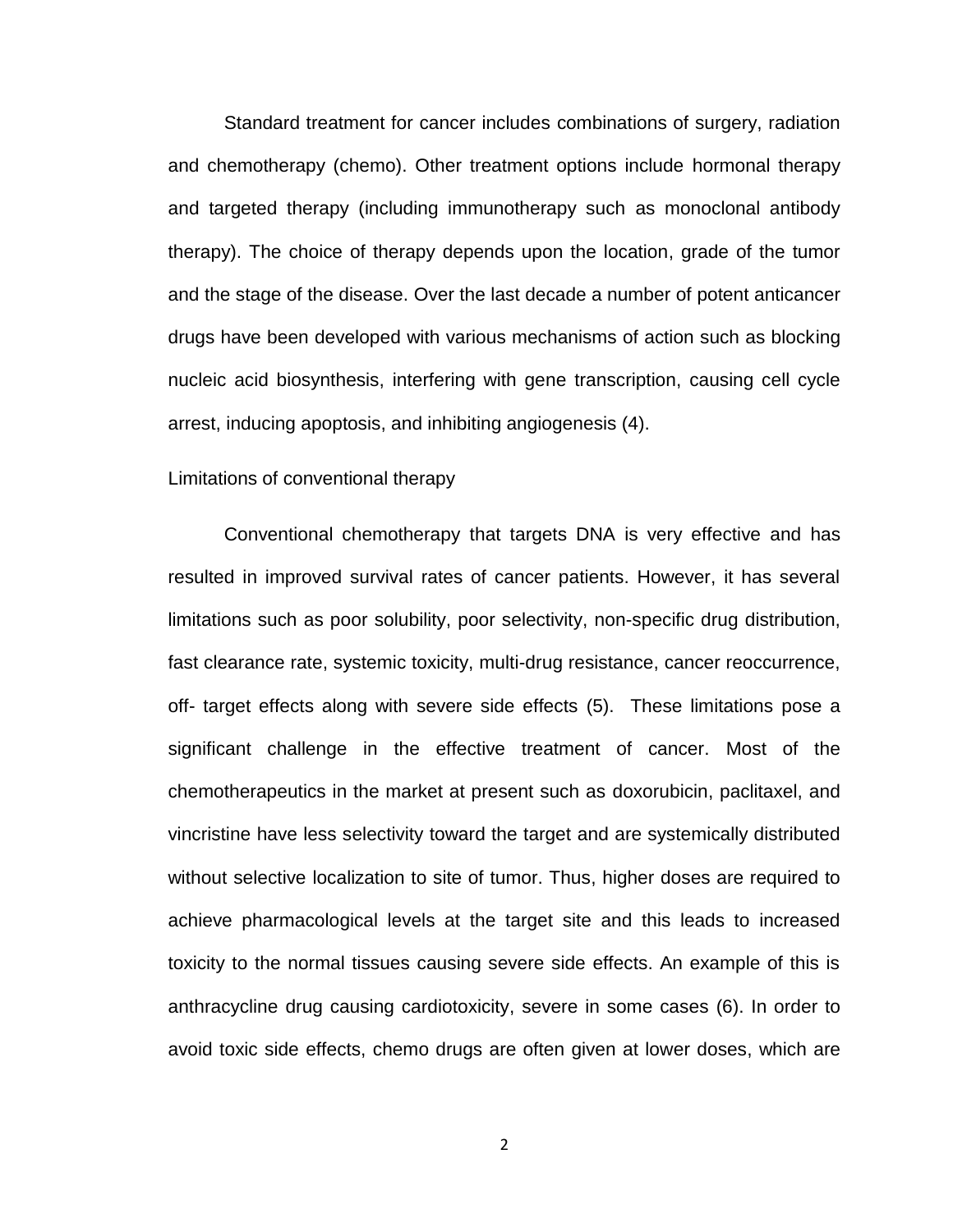less than the required doses resulting in subsequent failure of therapy accompanied by development of drug resistance and metastatic disease.

Hence, eradication of cancer still remains a major problem due to its heterogeneous nature and inability of chemotherapeutics to reach the tumor site without damaging the normal healthy tissues.

#### Effective solution

Delivering drug to the disease site is a major hurdle for many of the diseases including cancer. Because of the limitations noted above there has been enormous interest in developing an innovative technologies that can deliver drug at the target site. Over a century ago Paul Ehrlich introduced a concept of "Magic Bullet" for targeted drug delivery [\(7\)](#page-45-6). It has two entities: the first one is that the drug should recognize the target and the second is that the drug should provide therapeutic action at the targeted site. Cell- or tissue-specific targeting is achieved by encapsulating a drug and targeting moiety in an appropriate pharmaceutical carrier which is the revised version of Ehrlich magic bullet [\(8\)](#page-45-7). Nanoparticles can be designed including all three entities and could be used as both therapeutics and diagnostics. A number of studies show that most of the limitations of conventional drugs can be overcome by nanotechnology and that nanoparticles as carriers have huge potential to overcome the limitations of chemotherapeutics [\(9,](#page-45-8) [10\)](#page-45-9).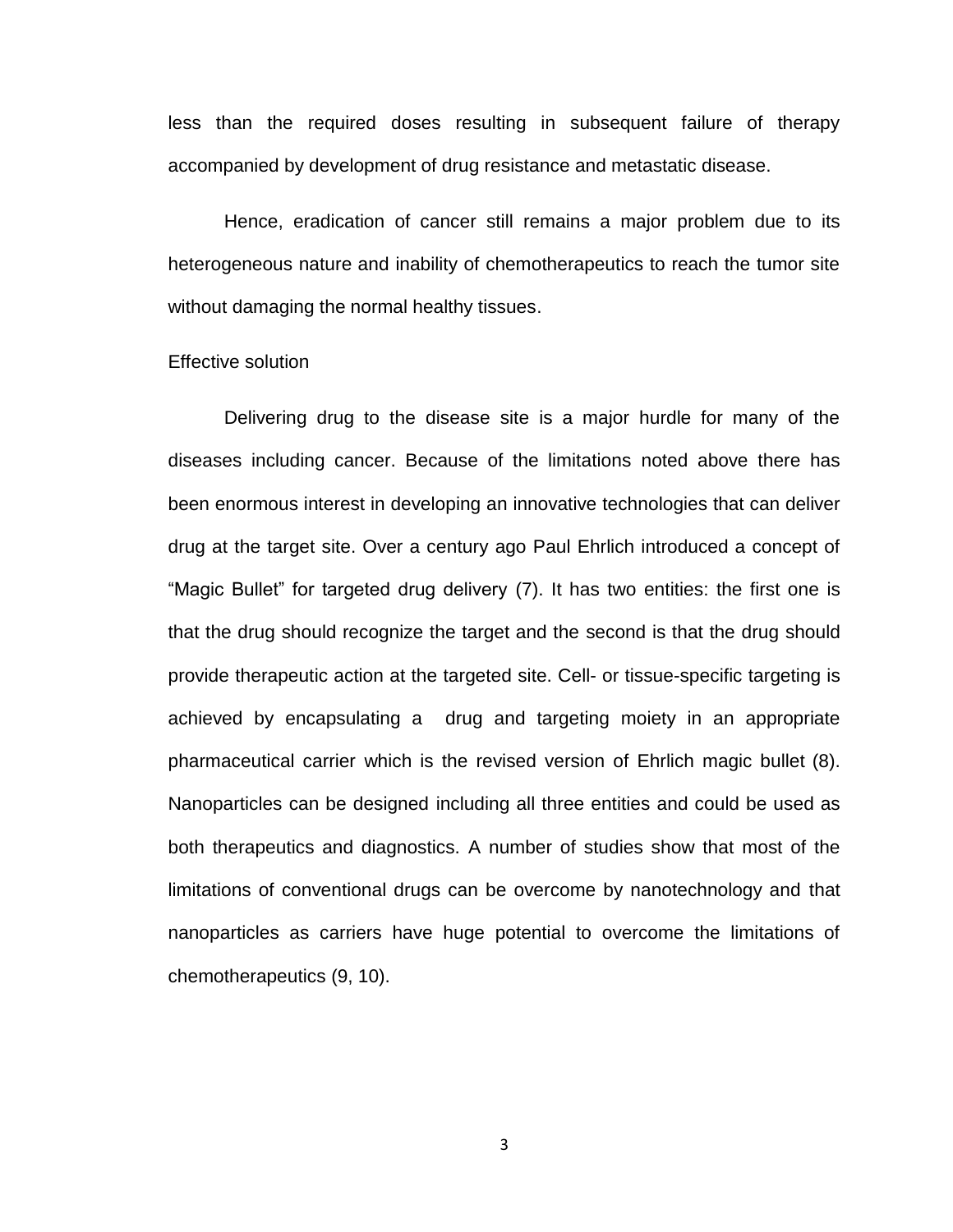#### Nanotechnology in cancer

Nanotechnology involves use of nanometer scale materials and systems by controlling the matter on a level of atomic, molecular and supramolecular scale. [\(11-14\)](#page-46-0). The size of nanomaterials is around 10-100 nm and their unique size is ideal for increased solubility, oral bioavailability, rate of dissolution, surface area, high therapeutic loading and rapid onset of therapeutic action upon intracellular uptake [\(15\)](#page-46-1). In contrast, conventional drugs are rapidly cleared from the body, reducing the amount of drug at the tumor site [\(16\)](#page-46-2). Nanocarriers with drugs incorporated increase the half-life of drugs in circulation, allowing a greater amount of drug to reach the target site [\(11\)](#page-46-0). Anticancer drugs in nano formulations exhibit enhanced therapeutic index due to improved pharmacokinetics, tissue distribution, and enhanced accumulation or release of the drug at the tumor site [\(17\)](#page-46-3). The nano-sized particles exhibit more extravasation and permeability into tumor tissues with leaky vasculature in contrast to neo-vasculature of normal tissues, minimizing off-target toxicities, and enhancing delivery to site of action. Their small size also facilitates oral, nasal, ocular, and parenteral routes of drug administration. Thus, nanoparticle drug delivery systems can serve as the successful tools to anticancer therapy.

A variety of nanostructures have been investigated such as synthetic biodegradable polymers, lipids (liposomes), mesoporous silica nanoparticles (MSNs), micelles, quantum dots, carbon nanotubes, and gold nanoparticles for the treatment of cancer [\(18-22\)](#page-46-4). A summary of their properties is presented in Table (1) [\(23\)](#page-47-0)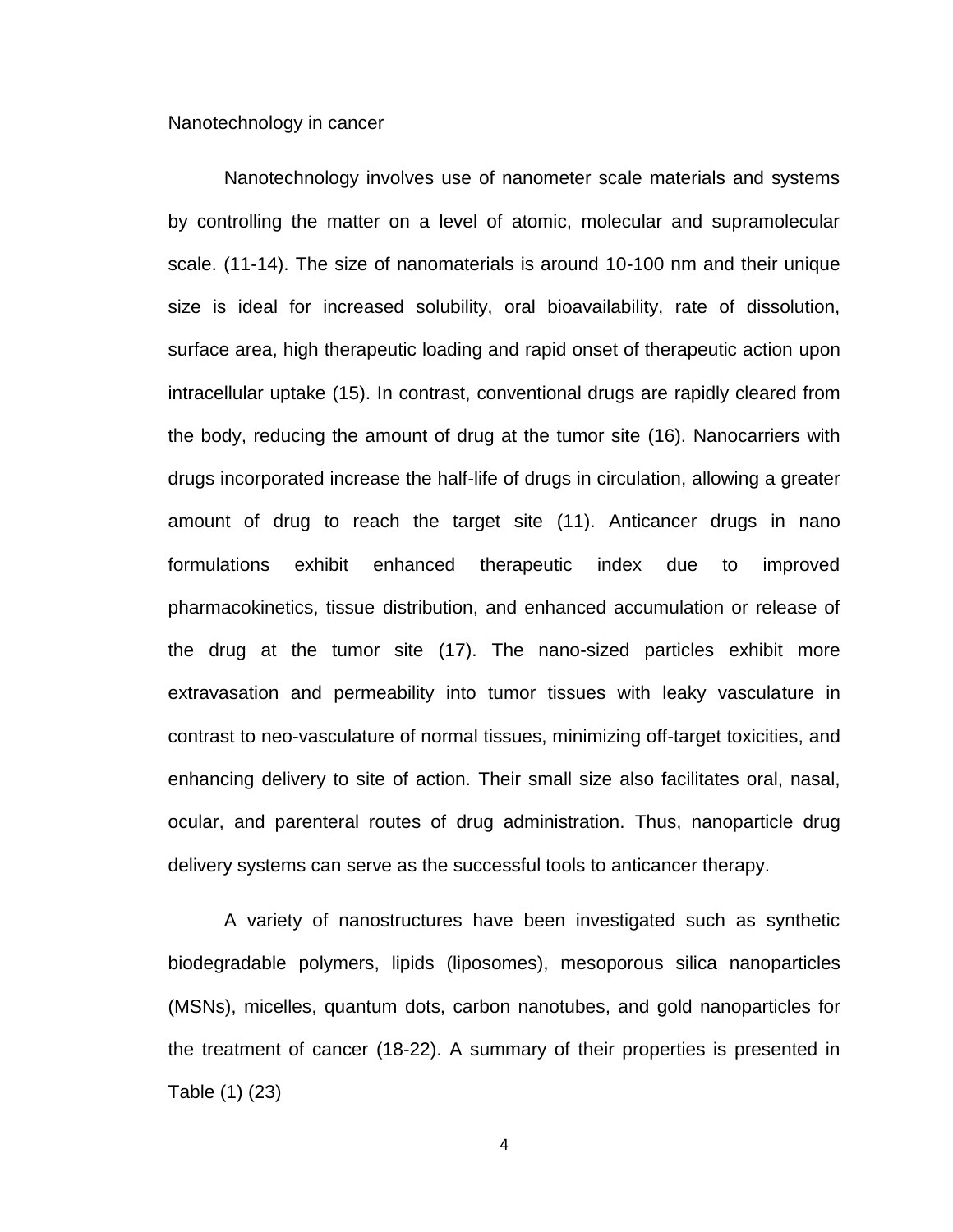Liposomes, first discovered by Dr. Alec Bangham in 1961 [\(24\)](#page-47-1), and are extensively explored as the nanocarriers for the targeted drug delivery. A separate field of liposomal technology research was started by the approval of first nano drug - Doxil<sup>R</sup> which is a big hit in the market. The field of liposomal literature is only focused on liposomes without the term nano until 2000. Liposomes are closed vesicles surrounded by a lipid bi-layer membrane composed of phospholipids. Their hydrophilic core can be used for the entrapment and delivery of water-soluble drugs. These vesicles are uni- or mutilamellar and have a potential to carry both hydrophilic and lipophilic molecules entrapped within the lipid bilayer. Availability of liposomes with diverse properties makes them the most intelligent drug carrier systems available [\(25\)](#page-47-2)

Polymeric micelles are nano-sized vectors that contain amphiphilic block copolymers which assemble to form nanoscopic core-shelled colloidal structures termed micelles. Their advantage is in trapping drugs physically within the hydrophobic cores or linking drugs covalently to component molecules of the micelle. Additionally, they proved to be an excellent novel drug delivery system due to their high stability in physiological conditions, high loading capacity, and high accumulation of drug at target site [\(26\)](#page-47-3).

Dendrimers are a class of polymeric materials. First discovered in the early 1980's by Donald Tomalia and colleagues [\(27\)](#page-47-4), these hyper-branched, tree-like, structured polymeric molecules originate from the Greek word *dendron*, meaning a tree. As the chains growing from the core molecule become longer and more branched, they adopt a globular structure. Dendrimers become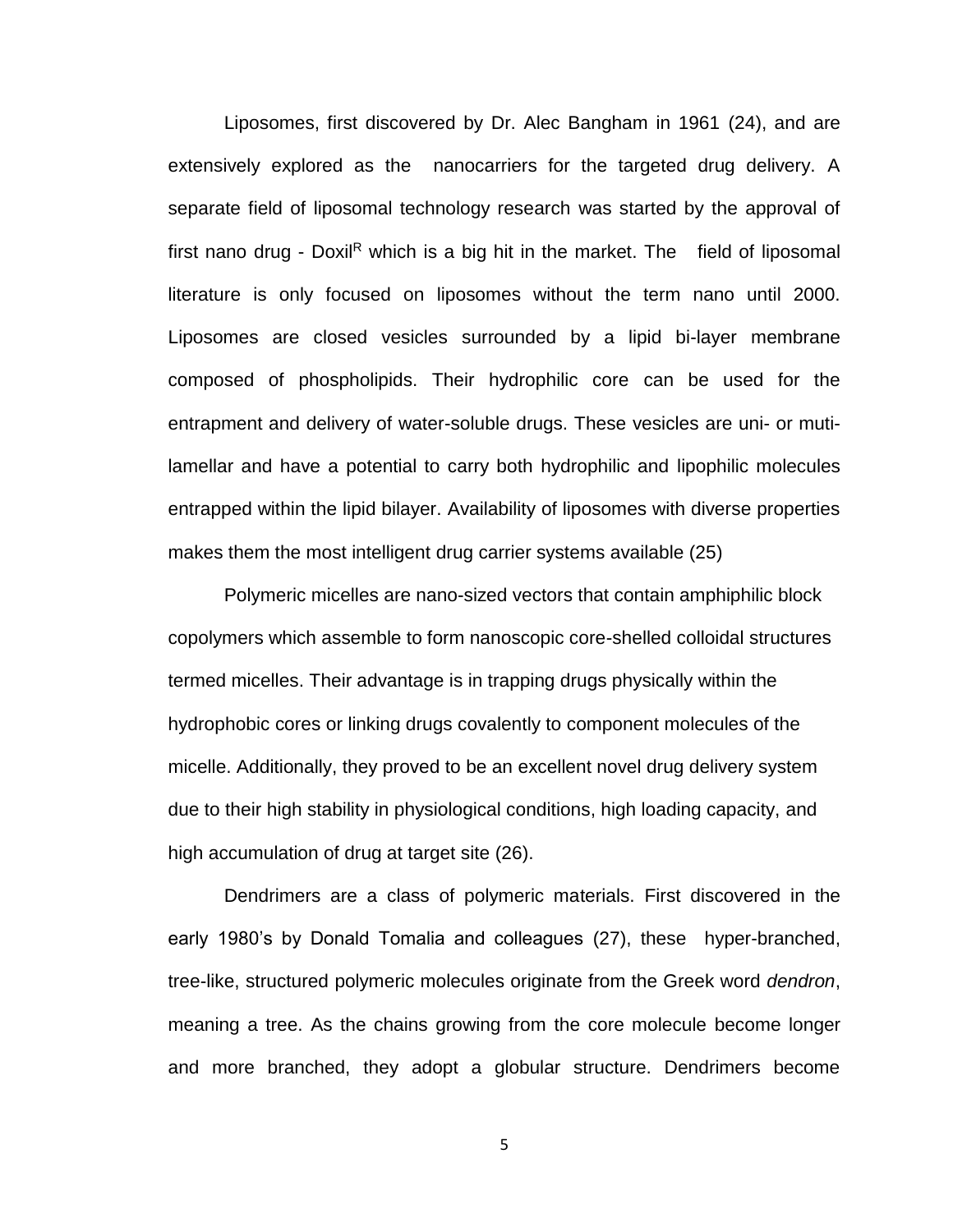densely packed as they extend out to the periphery, forming a closed membranelike structure. Their sizes range between 1.9 nm and 4.4 nm, the smallest nancoarriers so far developed. Dendrimer-drug interactions or drug loading in dendrimers may be achieved by various approaches: simple encapsulation in the interior of dendrimers (illustrated in Fig. **1**) involves electrostatic interactions and covalent conjugations to the surface of the dendrimers**.** They serve as an ideal carrier for drug delivery due to several advantages, for example, they can be modulated for target-specific drug delivery, have a defined molecular weight, are of a small size, and have good entrapment efficiency , thus offering a good surface for functionalization [\(28\)](#page-47-5).

The general term nanoparticles (NPs), describes a wide range of nano systems including organic polymeric NPs, composed of synthetic or natural polymers or proteins (i.e, albumin), solid lipid nanoparticles comprising of physiological lipids, as well as inorganic NPs such as semiconductor NPs, iron oxide NPs, quantum dots and gold NPs [\(29\)](#page-47-6)

Polymeric nanoparticles are widely investigated nanoparticles in clinical trials, and received much attention after the initial work of Langer and Folkman in 1976 [\(30\)](#page-47-7). Because of their biodegradability, biocompatibility, high drug loading, stability and flexibility, polymeric nanoparticles are used for controlled release of drug. They usually consist of a general core-shell structure and are also subdivided into various categories according to their basic chemical and core shell composition and their morphology, including nanocapsules (NCs) and nanospheres (NSs). Nanocapsules are hollow spherically-shaped vesicular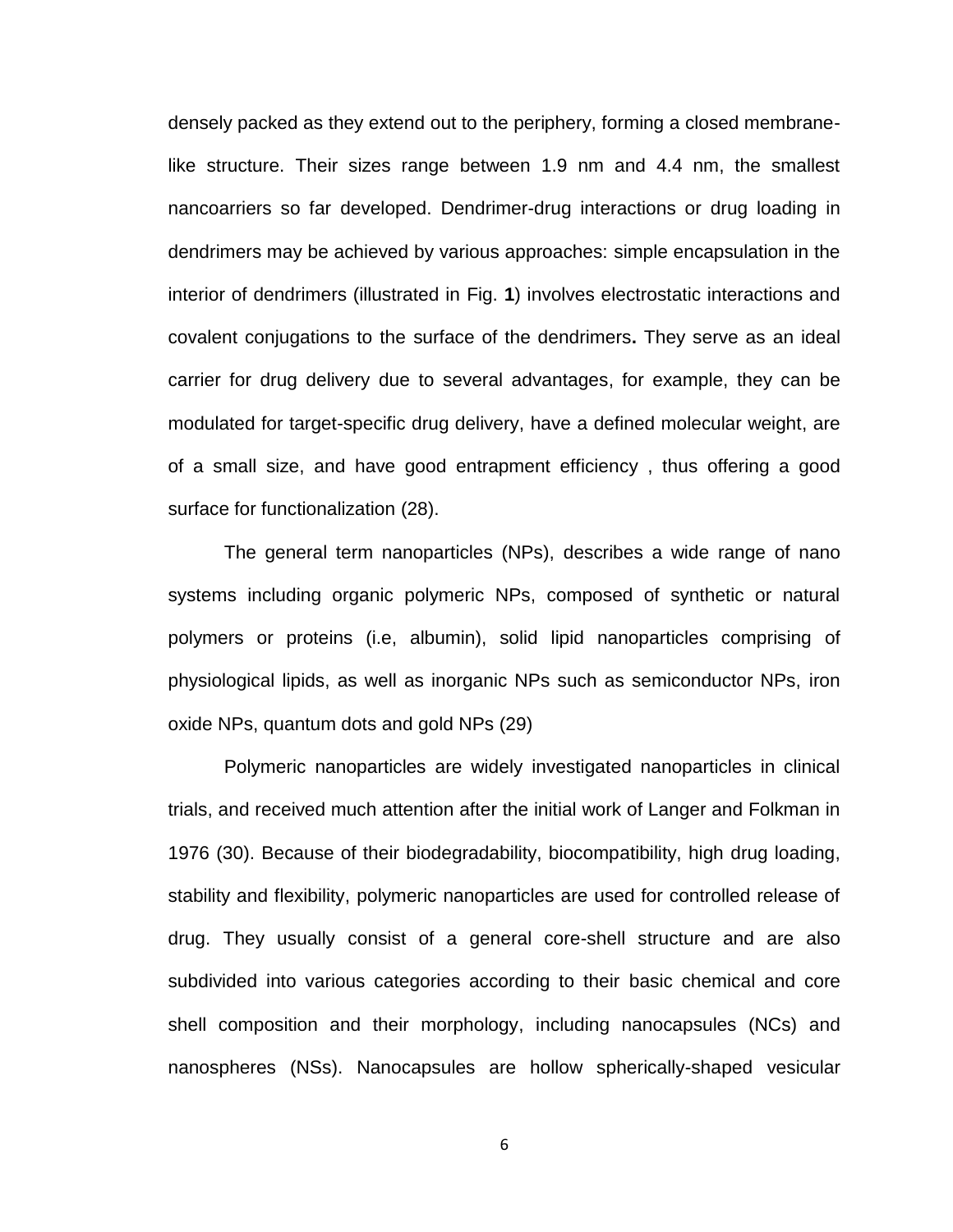particles, where the drug is confined to a hollow core, usually composed of oil droplets, which is surrounded by a polymeric shell or membrane [\(31\)](#page-47-8). Nanospheres are solid colloidal matrix systems, ideally uniform in their core-shell polymer partition, where a drug is dispersed or dissolved in the polymer matrix [\(32\)](#page-47-9) (Fig. 1). Various synthetic and natural polymers currently being investigated for the design and potential applications of nanoparticles are polyethylene glycol (PEG), poly lactic acid (PLA) and poly D,L-lactide co-glycolide) (PLGA) and their copolymers PEG-PLA, PEG-PGA, PLGA and PEG-PLGA; these nanocarriers are the most widely investigated synthetic polymers for drug and gene delivery [\(33-](#page-47-10) [38\)](#page-47-10).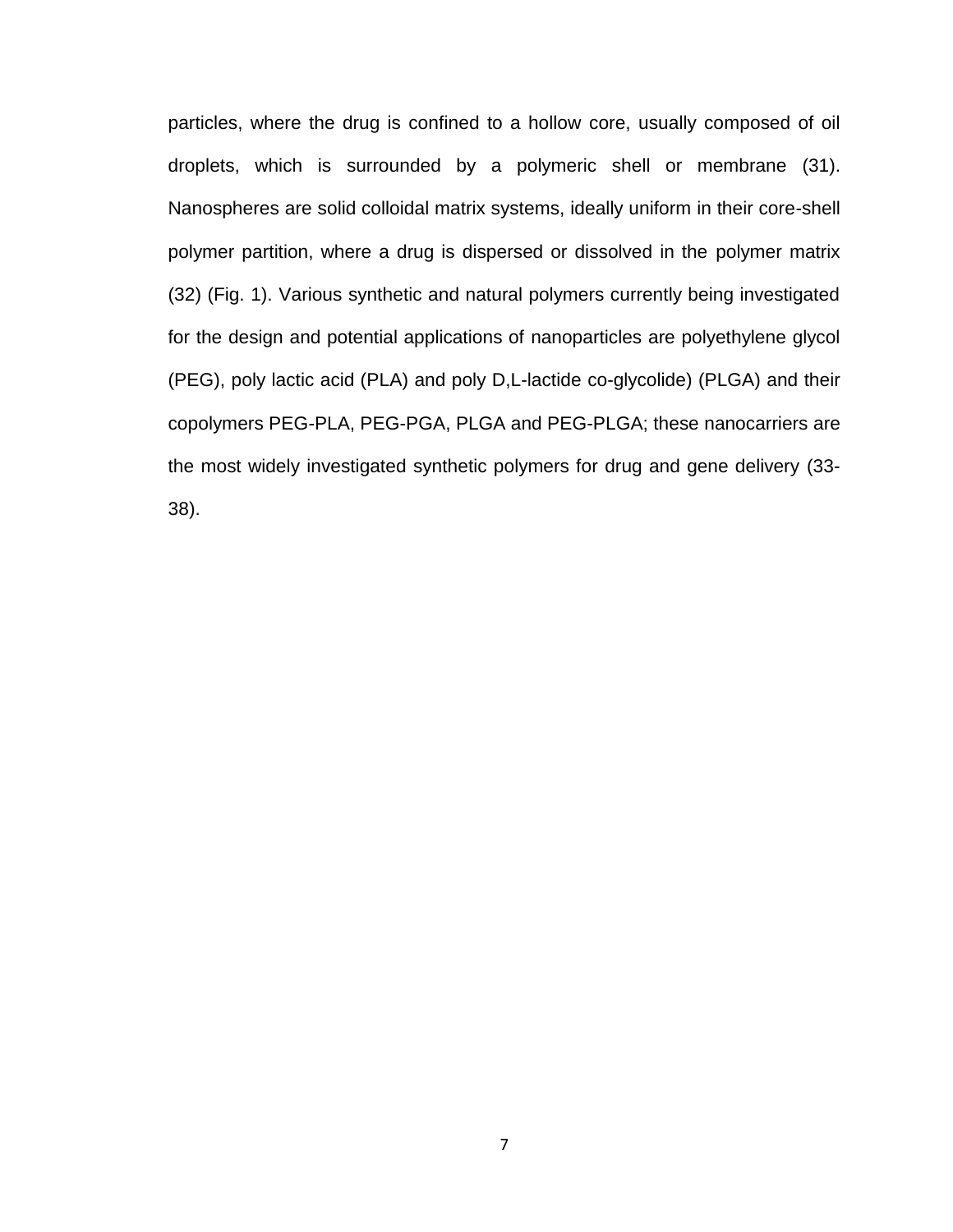

**Figure 1**. Basic structure of nanoparticles used for cancer therapy entrapped with drug (Source : With permission from Katayoun *et al*., 2015 Active-targeted Nanotherapy as Smart Cancer Treatment ) [\(39\)](#page-48-0).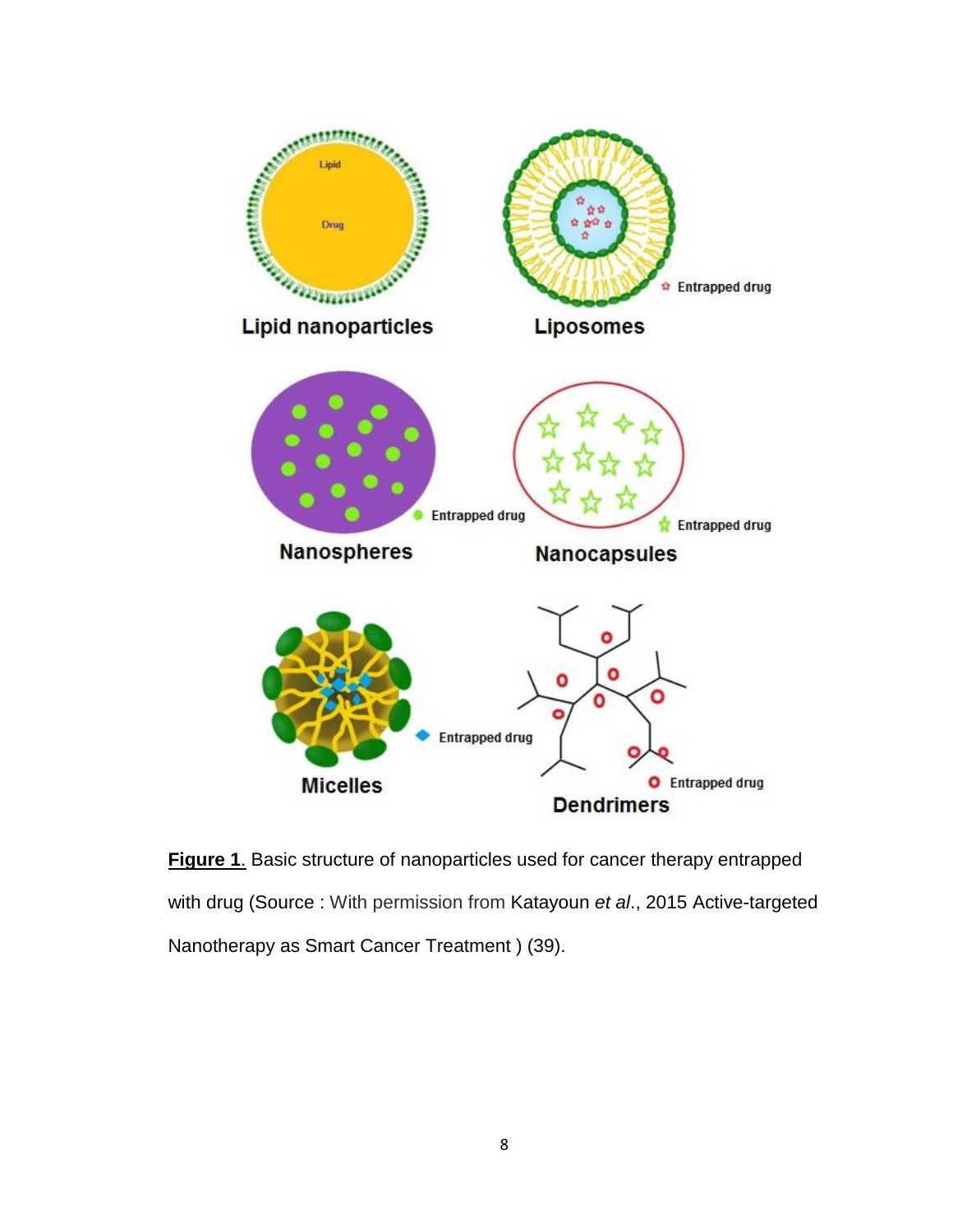# Table 1

# Summary of characteristics and representative applications of various nano

# systems

| Nano<br>particle        | Size(nm)  | Characteristic<br>properties                                                                                              | Applications                                                                                         | Ref  |
|-------------------------|-----------|---------------------------------------------------------------------------------------------------------------------------|------------------------------------------------------------------------------------------------------|------|
| Carbon-<br>nanotubes    | $0.5 - 3$ | Cylindrical tube of<br>crystal carbon sheets,<br>Biocompatible                                                            | Drug, gene and<br>peptide delivery                                                                   | (23) |
| <b>Dendrimers</b>       | $<$ 10    | <b>Highly branched</b><br>synthetic polymeric<br>structures,<br>low polydispersity,<br>Biocompatible                      | Controlled drug<br>delivery                                                                          | (28) |
| Liposomes               | 50-100    | Phospholipid bilayered<br>vesicles, Biocompatible<br>and good entrapment<br>efficiency                                    | Passive and active<br>drug delivery of<br>drugs, gene,<br>peptides and<br>others                     | (25) |
| Polymeric<br>micelles   | 10-100    | Hydrophobic core<br>wrapped by single layer<br>of hydrophilic polymers,<br>high drug entrapment,<br>payload, biostability | Active and passive<br>drug delivery, cell<br>specific targeting                                      | (26) |
| Polymeric<br><b>NPs</b> | 10-1000   | Biodegradable,<br>Biocompatible,<br>complete protection of<br>drug                                                        | Site selective<br>delivery, excellent<br>carrier for<br>controlled and<br>sustained drug<br>delivery | (23) |
| Gold                    | < 100     | Small size with large<br>surface area,<br>biocompatible                                                                   | Hyperthermia,<br>drug delivery,<br>diagnostic assay,<br>radiotherapy<br>enhancement                  | (40) |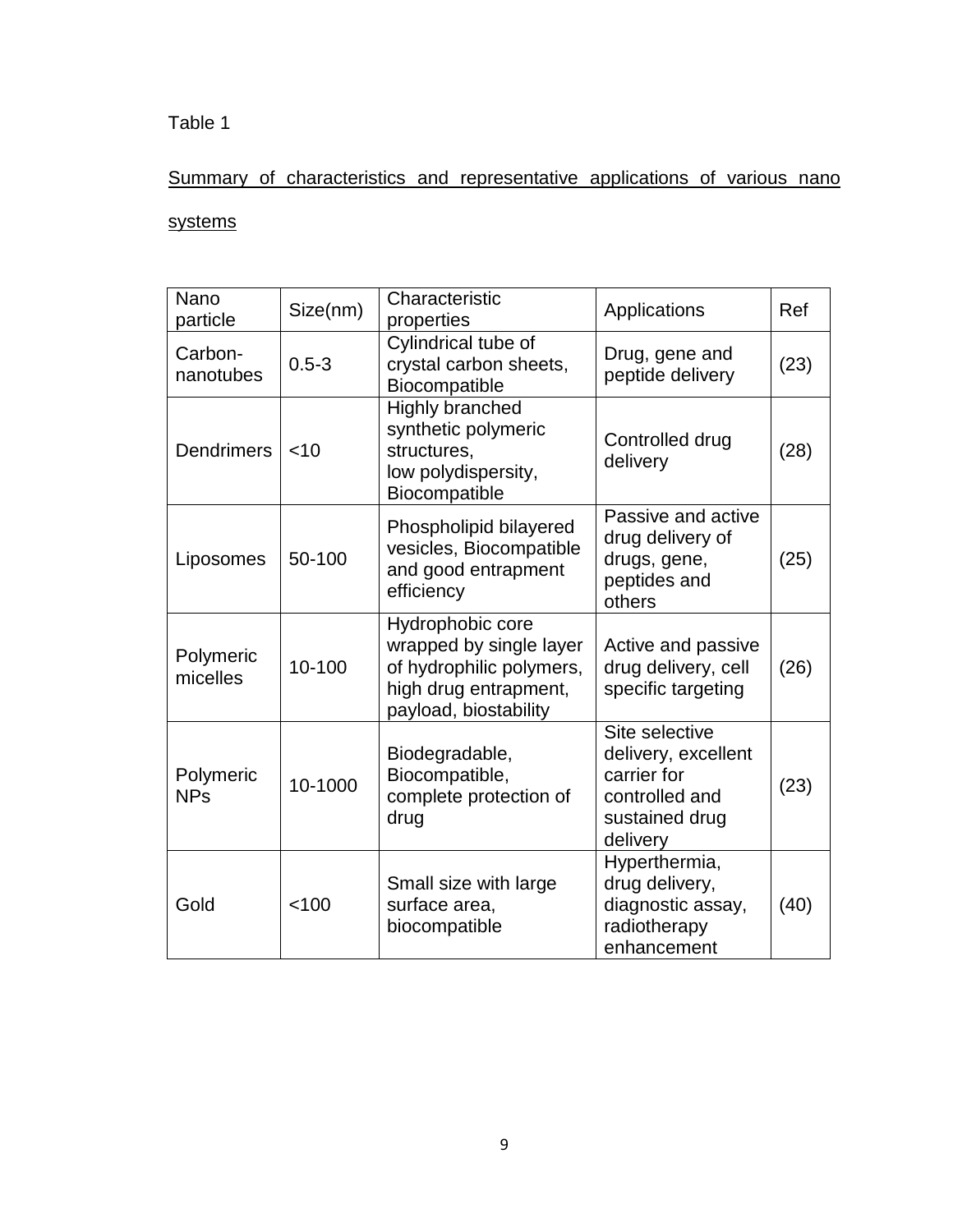Despite the variety of nanomaterials designed for tumor targeting, only a limited number of formulations are clinically approved (Table 4). Treatment efficacy is often impeded by nonspecific drug distribution and lack of specificity to the target tissue site. Ideally, enhancing drug accumulation at the site of tumor will lower the systemic exposure and result in a more efficient and patient-friendly treatment. Several drug-targeting strategies can be engaged to reach target tissues. These include active and passive targeted drug delivery which are described in Chapter II. Targeted delivery of anticancer agents is a rapidly evolving and is a highly promising field of research. Indeed, targeted drug delivery potentially increases the local concentration of the fraction of the systemically administered dose reaching the tumor site, minimizing toxicity to the adjacent healthy cells. A particular focus has been the active targeting of nano drug delivery systems for the treatment of cancer because of the discovery of new molecular targets, a deep understanding of biology of cancer, and the failure of conventional treatment. Together, these lead to the enormous interest in developing tumor targeted nanomedicine for the development of novel drug delivery systems.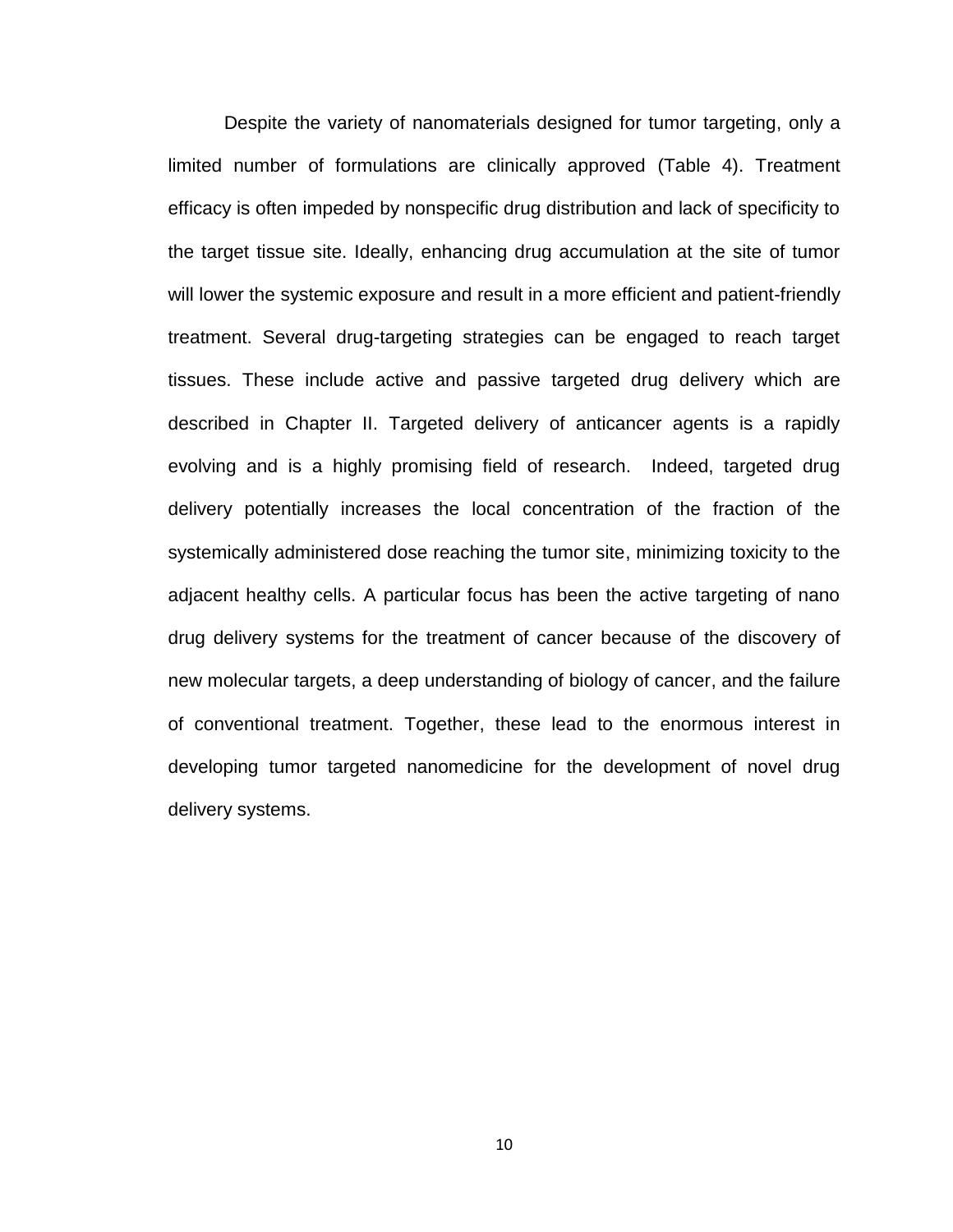# CHAPTER II

## DRUG TARGETING MECHANISMS

The key to success in cancer treatment is the therapeutic concentration at the tumor site. The concentration of therapeutic agent reaching the tumor tissue should be precise after crossing and penetrating all the biological barriers in the body. Once the drug is at the active site, it should selectively destroy the cancer cells, avoiding healthy tissues to reduce adverse effects and toxicity. To achieve these goals, nanoparticle drug delivery systems use the characteristics of the disease tissue to target their payloads. The drug-loaded nanoparticles reach the tumor site by two of the principal mechanisms: passive and active drug targeting.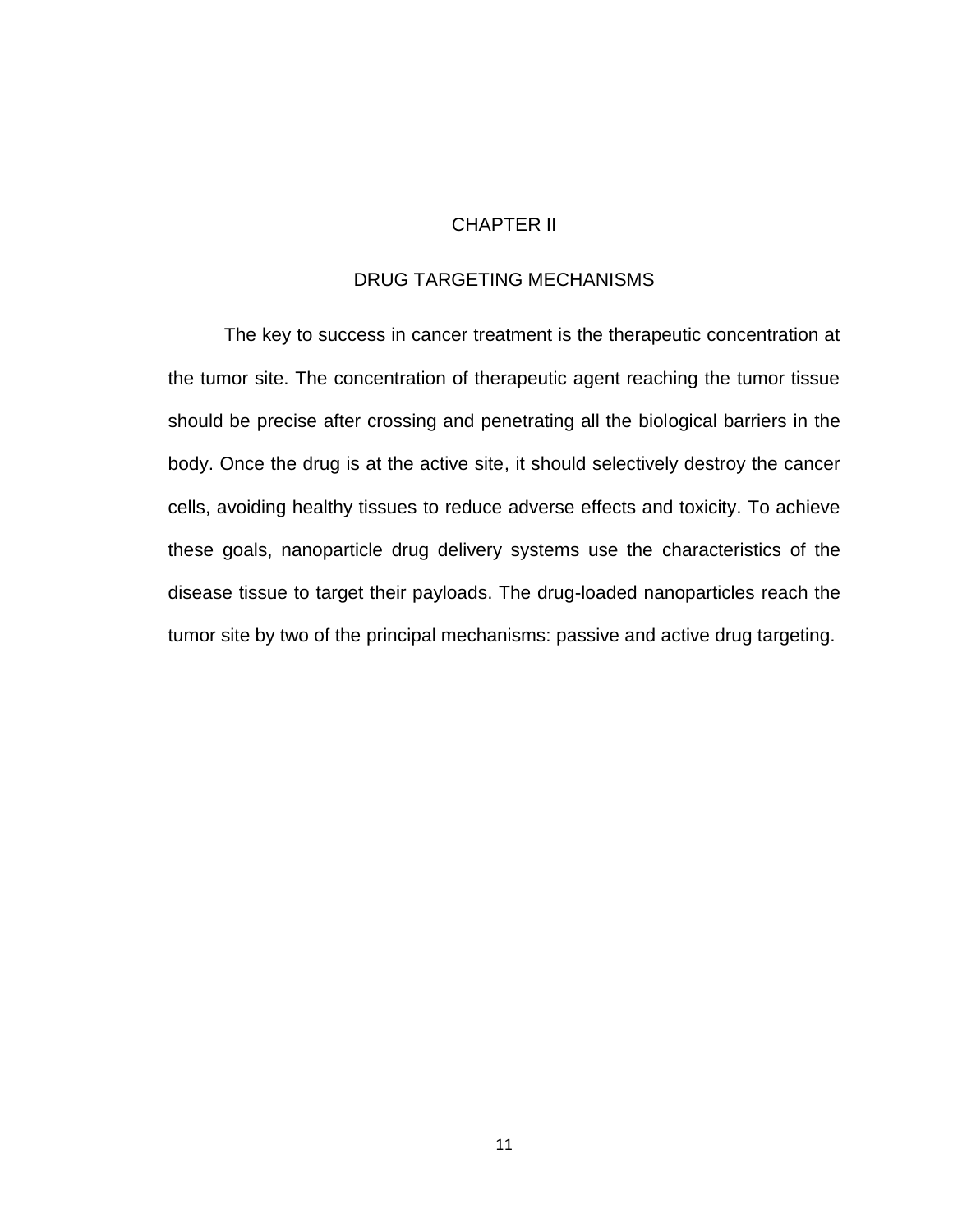

Figure 2. Passive and active targeting to enhance permeability and retention., Nanoparticles (NPs) can be passively extravasated through leaky vascularization, allowing their accumulation at the tumor region (A). In this case, drugs may be released in the extracellular matrix and then diffuse throughout the tissue or tumor. Active targeting (B) can enhance the therapeutic efficacy of drugs by increasing accumulation and cellular uptake of NPs through receptormediated endocytosis. (Source: With permission from Suwassa *et al*., A focus on nanoparticles as drug delivery system) [\(41\)](#page-48-2).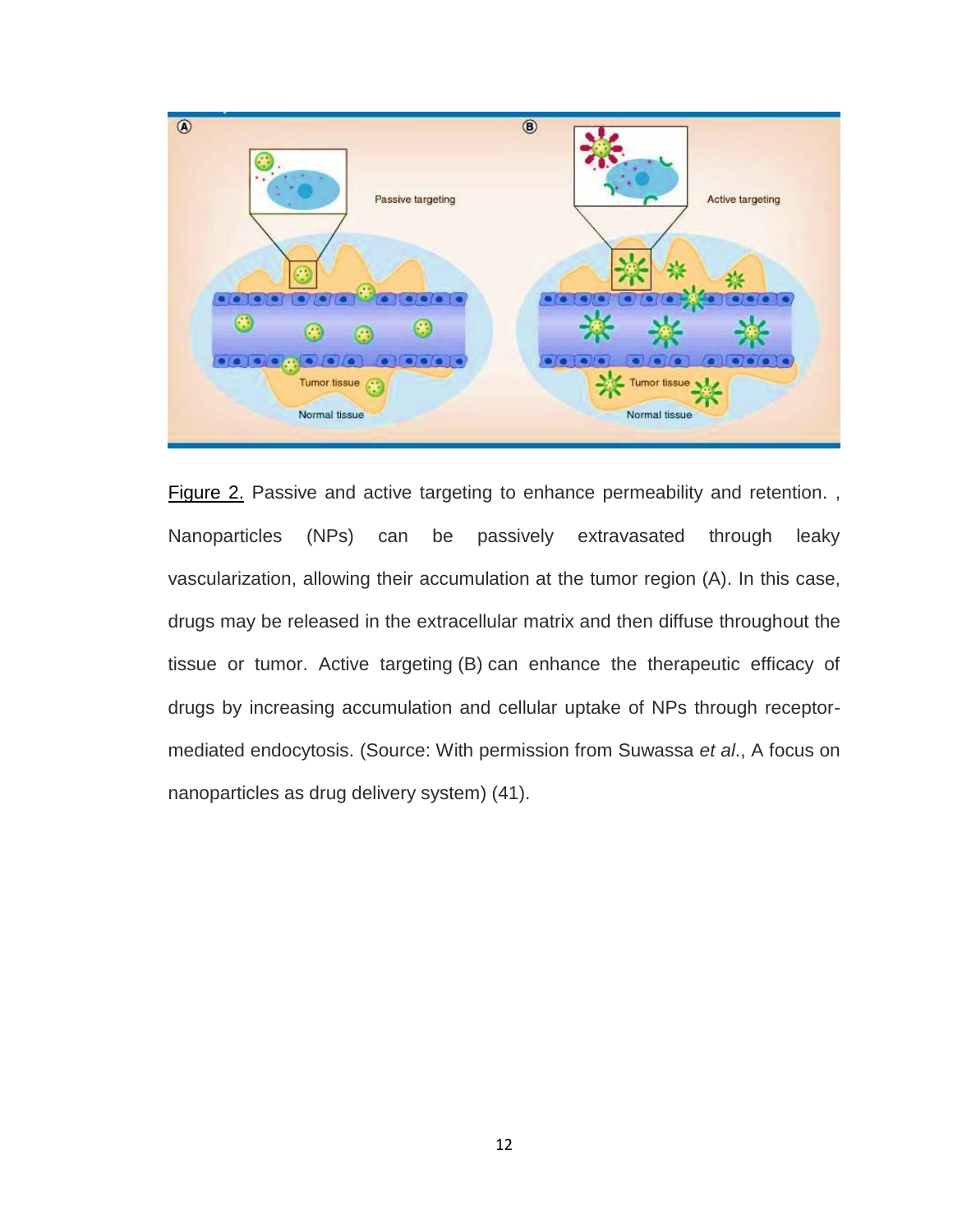#### Passive drug Targeting

Nanoparticles drug delivery systems use pathophysiological characteristics of the tumor vasculature through the enhanced permeability and retention (EPR) effect. The EPR concept was originally described by Maeda *et al*., 1986 and this theory is based on the characteristics of tumor vasculature of leaky blood vessels and lack of lymphatic drainage [\(42\)](#page-48-3). This allows the diffusion of longer circulating nanoparticles to the tumor site, avoiding health tissues, and thereby being selectively site-specific [\(43,](#page-48-4) [44\)](#page-48-5). Most passive-targeting nanoparticles are surface-coated with PEG for biocompatibility, *e.g*., SP1049C, Genexol- PM, NK911 [\(45,](#page-48-6) [46\)](#page-48-7) in early clinical trials for treating various types of cancer.

However, high heterogeneity of the EPR effect in tumors which varies from patient to patient and within same subject is a significant limitation to this strategy [\(47\)](#page-48-8). The determination of precise impact of the EPR effect on nanoparticle accumulation in tumor tissues becomes difficult since a variety of parameters including size, shape, and zeta potential of nanoparticles are involved in this process. Only a small part of injected dose is accumulated in target cancer tissues which becomes a significant restriction in passive drug strategy [\(42\)](#page-48-3). In view of these limitations of passive targeting a considerable amount of work is done and focused on developing active drug-targeting strategies.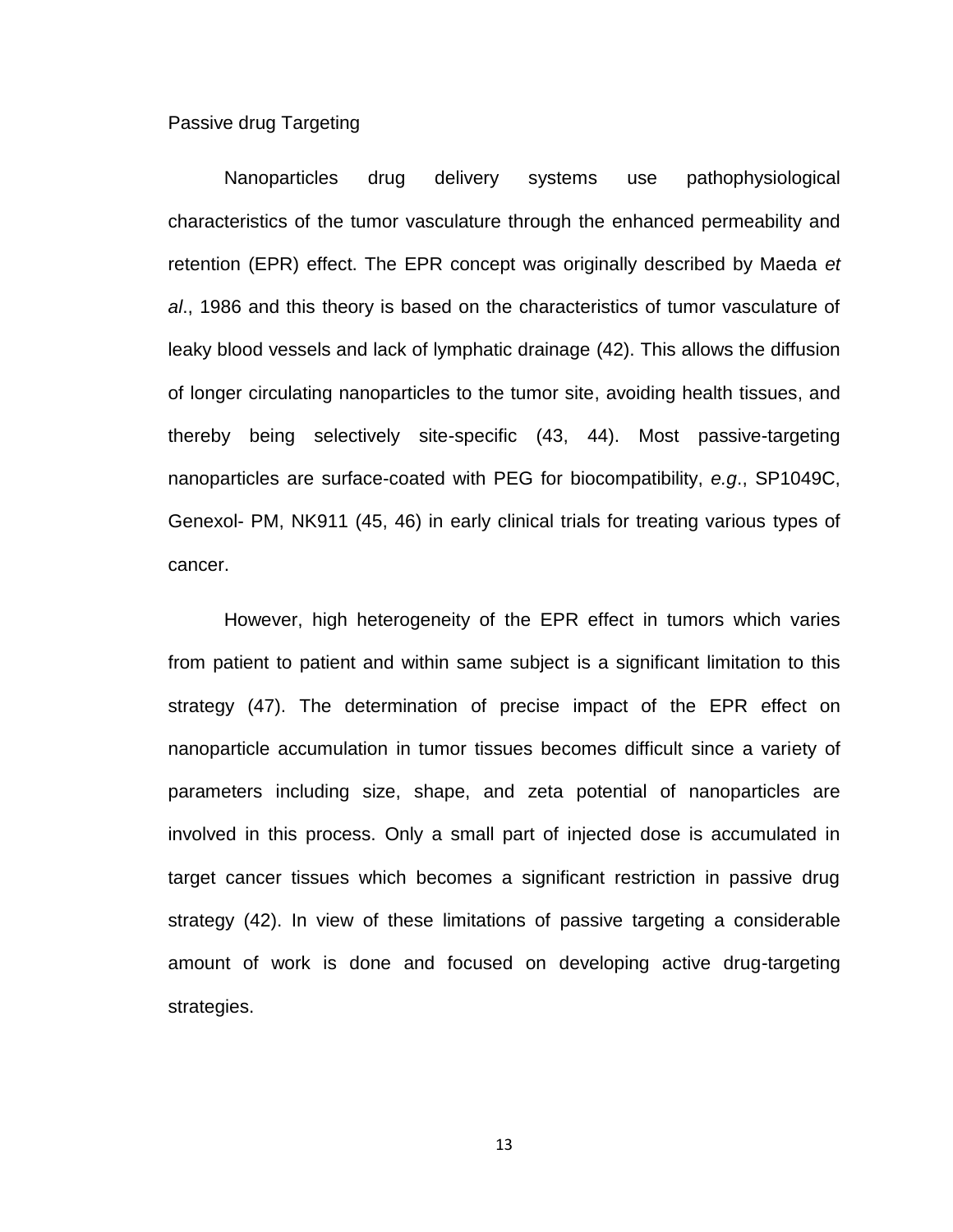Active drug Targeting:

Active drug targeting is aimed at delivery of active drug selectively to the tumor site. Active drug-delivery strategies comprise use of a targeting ligand or moiety attached on the surface of nanocarrier, which recognizes and enables the nanoparticle to bind to receptors (tumor-specific epitope) overexpressed on tumor cells. These receptors serve as tumor markers which are either expressed at lower levels or essentially not expressed on normal cells. The interaction between ligand and receptor is affected by binding affinity and selectivity of the targeting unit and by the targeted receptor's capacity [\(48\)](#page-48-9). Receptor levels depend not only on synthesis and stability, but also on recycling rate after receptor activation and internalization [\(49\)](#page-49-0). Hence the binding affinity of the targeting ligand and number of ligand units conjugated and decorated on the surface are the important factors affecting targeting efficiency. To target the nanoparticles effectively to the desired site it is essential to have sufficient quantity of ligands/targeting moieties along with high affinity binding to cell surface receptors [\(50\)](#page-49-1). Therefore, the most important feature of the targeting ligand is to induce receptor-mediated endocytosis causing the internalization of the drug carrier into the desired tumor tissue specific intracellular site [\(51,](#page-49-2) [52\)](#page-49-3).

Currently there are many approaches available for active targeting to tumor cells. All the ligands that can be attached to the nanoparticles can serve as targeting moieties. There are wide variety of tumor-targeting moieties including small molecules, peptides, monoclonal antibodies, aptamers and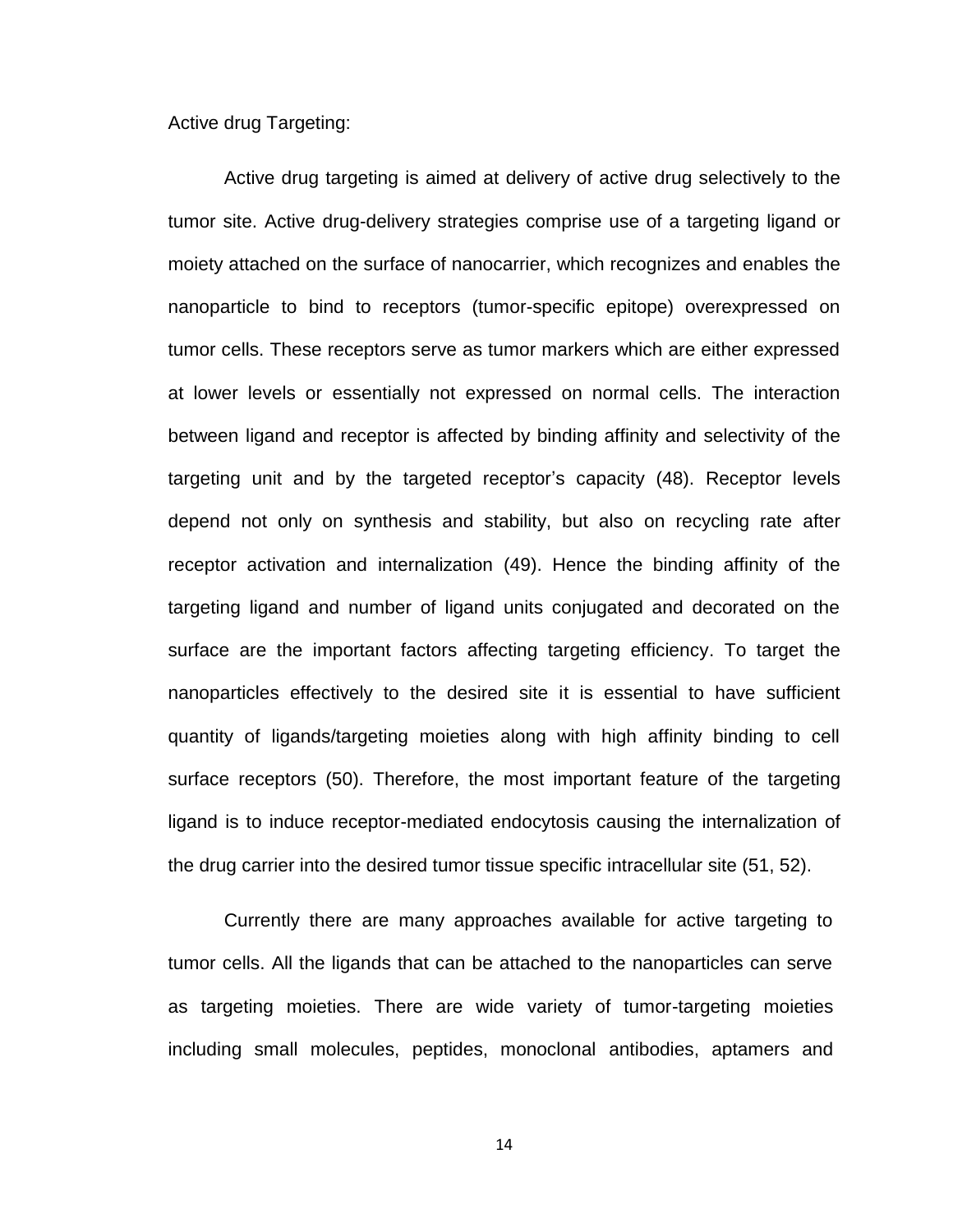nucleic acids which specifically recognize receptors overexpressed on tumor cell surface which will be discussed in Chapter III.



Figure 3. Types of ligands decorated on surface of nanoparticles for tumor targeting.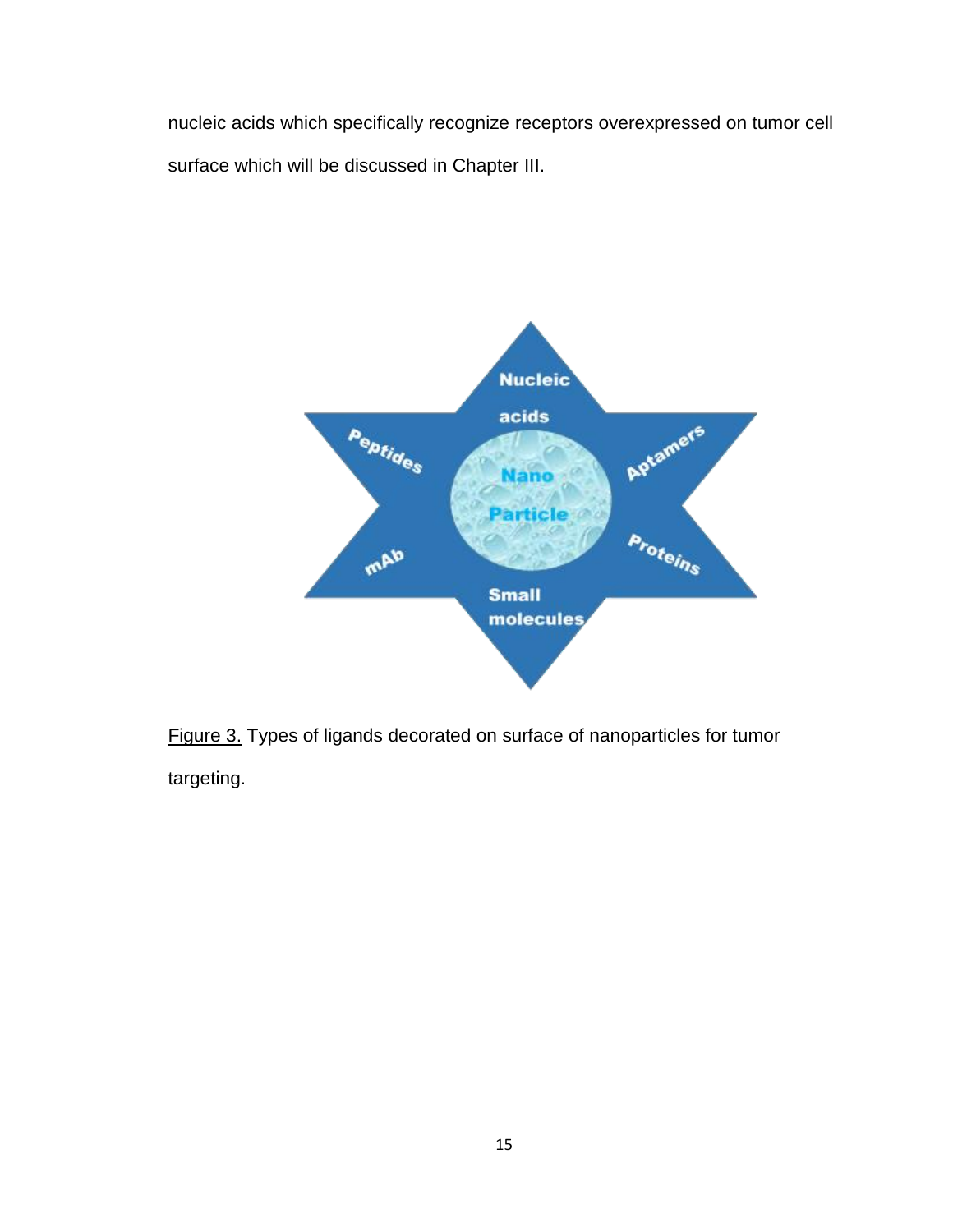#### CHAPTER III

#### TYPES OF LIGANDS FOR ACTIVE TARGETING

The identity and characteristics of the targeting ligands are extremely important for circulation time, cellular uptake, affinity, and extravasation. Targeting ligands can be broadly classified as proteins (mainly antibodies and their fragments), nucleic acids (aptamers), or other small molecules (peptides, vitamins, and carbohydrates).

#### Monoclonal Antibodies (mAb)

Targeting cancer with a mAb was described by Milstein in 1981 [\(53\)](#page-49-4). mAbs bind to a receptor on the cell surface to induce several antibody-based anticancer mechanisms including antibody-dependent cellular cytotoxicity (ADCC) and complement-dependent cellular toxicity (CDC) [\(54,](#page-49-5) [55\)](#page-49-6). The feasibility of antibody-based tissue-targeting has been clinically demonstrated with 17 different mAbs approved by the US Food and Drug Administration (FDA) [\(56\)](#page-49-7). The mAb rituximab (Rituxan) was approved in 1997 for treatment of patients with non-Hodgkin's lymphoma — a type of cancer that originates in lymphocytes [\(57\)](#page-49-8). A year later, Trastuzumab (Herceptin), an anti-HER2 mAb that binds to ErbB2 receptors, was approved for the treatment of HER2+ breast cancer [\(58\)](#page-49-9). The first angiogenesis inhibitor for treating colorectal cancer, Bevacizumab (Avastin), an anti-VEGF mAb that inhibits the growth of new blood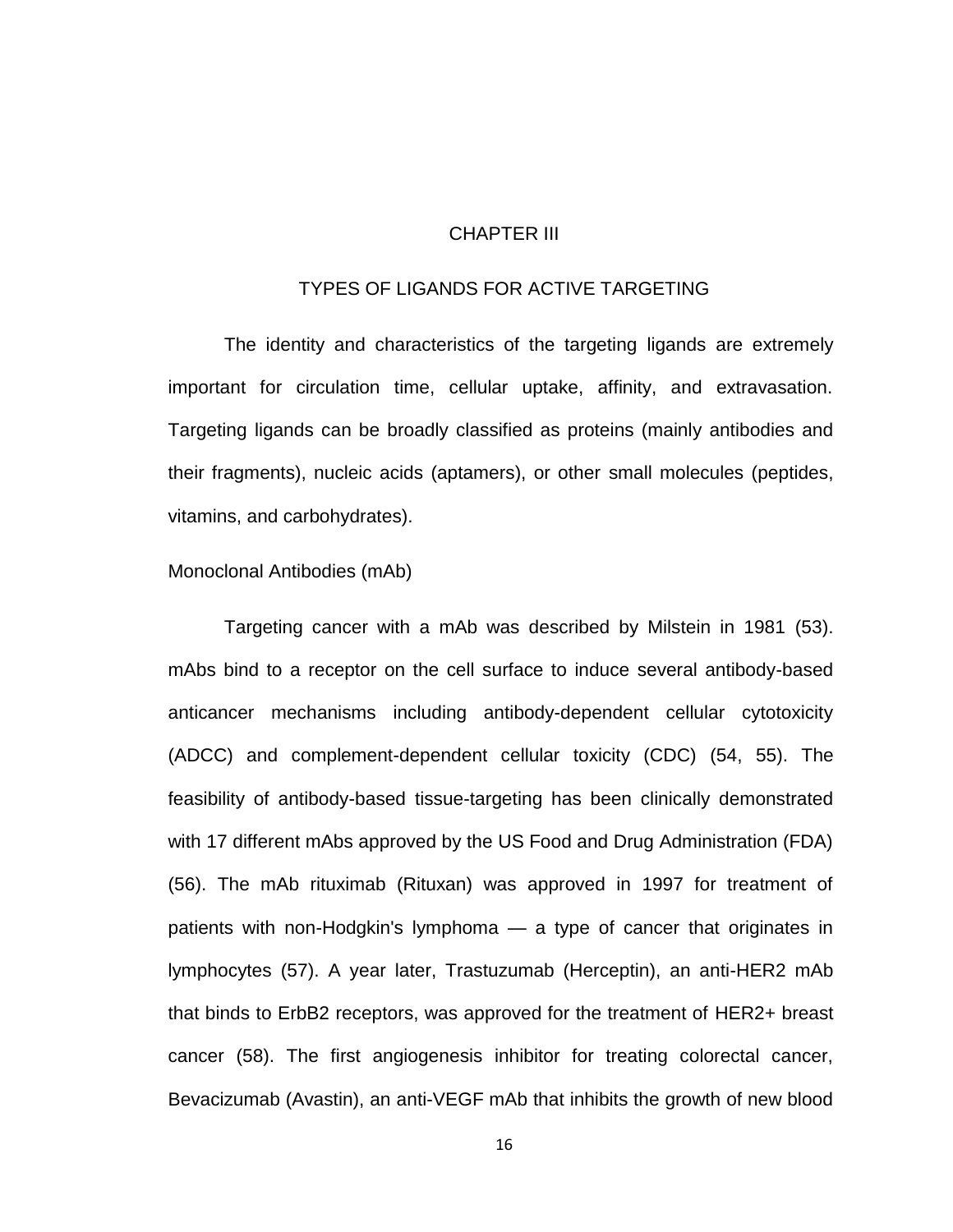vessels, was approved in 2004 [\(59\)](#page-49-10). Today, over 200 delivery systems based on antibodies or their fragments are in preclinical and clinical trials [\(60\)](#page-49-11). Recent developments in the field of antibody engineering have resulted in the production of antibodies that contain animal and human origins such as chimeric mAbs, humanized mAbs (those with a greater human contribution), and antibody fragments. However, there are several limitations to this approach including immunogenicity, large size, and cost of mAb synthesis, rapid clearance, and environmental factors. The use of antibody fragments like Fab and single chain variable fragments reduce the immunogenicity by keeping high antigen binding specificity [\(52\)](#page-49-3).

#### Aptamers

Aptamers are another emerging class of targeting ligands which are short single-stranded RNA or DNA sequences of oligonucleotides that can be designed as targeting ligand capable of binding to target receptors on the surface of cancer cells with high selectivity and affinity [\(61\)](#page-49-12). They form unique three-dimensional structures with high ligand binding specificity needed for target affinity. They are small size (~15 KDa), less immunogenic when compared to antibodies, and can be chemically synthesized. Several aptamers have been developed to bind specifically to receptors on cancer cells, and can be considered suitable for nanoparticle-aptamer conjugate therapy [\(62\)](#page-49-13). Docetaxel (Dtxl)-encapsulated nanoparticles with aptamer (targets the antigen on the surface of prostate cancer cells) functionalized surface were delivered with high selectivity and efficacy *in vivo* [\(63\)](#page-50-0). Similarly, doxorubicin encapsulated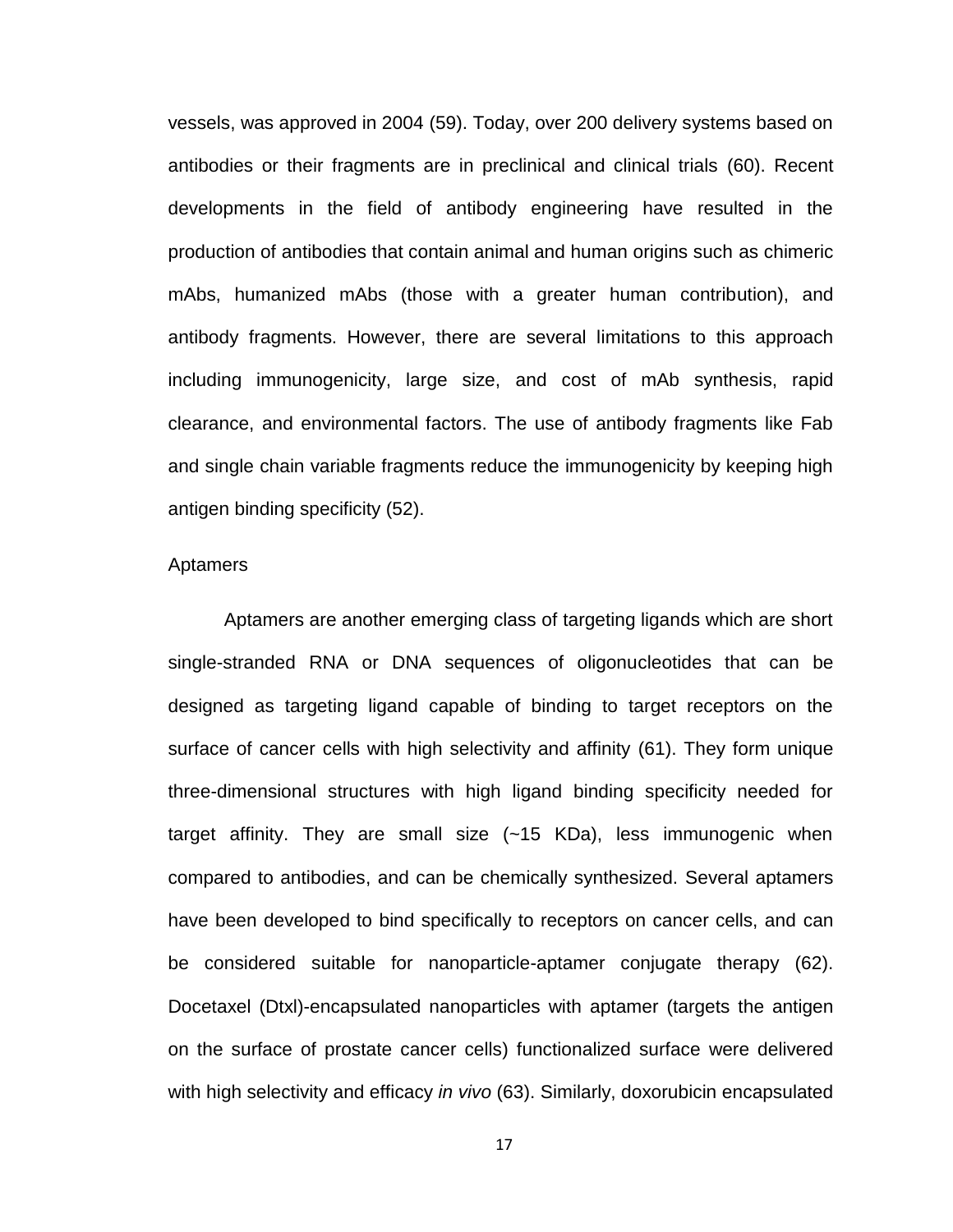DOTAP nanoparticles functionalized with DNA-based aptamer demonstrated a significant reduction in tumor growth in a tumor xenograft model [\(64\)](#page-50-1). RNAbased aptamers have also been developed which can selectively bind to the T cell factor 1 and beta catenin in colon cancer cells [\(65-67\)](#page-50-2). Locked nucleic acidmodified aptamers (LNA) used in iron oxide saturated lactoferrin nanocarriers demonstrated improved survival rate in colon cancer xenograft [\(68\)](#page-50-3). RNA-A10 aptamer PMSA (prostate specific membrane antigen) has also been reported for better therapeutic efficacy [\(69-71\)](#page-50-4).

#### Protein/peptides

A variety of proteins/peptides have been investigated for tumor targeting. Several endogenous proteins which bind specifically to cell surface receptors have been used for targeting purposes [\(72\)](#page-50-5). For example, transferrin, a protein involved in transport of iron, binds specifically to transferrin receptors which are overexpressed in variety of malignancies. Choi *et al*. showed that transferrin decorated PEGylated gold nanoparticles accumulated specifically in cancer cells avoiding nonspecific transport of nanoparticles to the healthy cells [\(73,](#page-50-6) [74\)](#page-50-7). Muthu *et al*. demonstrated the enhanced efficacy of transferrin-functionalized vitamin E-based micellar nanosystems in MDA-MB 231 breast cancer cells [\(18\)](#page-46-4). Jain *et al*. showed that transferrin-based nanosystems improved the antitumor activity against breast cancer cells [\(21\)](#page-46-5). Krishna *et al*. developed a unique transferrin receptor targeting using apotransferrin protein as drug carrier for nanoparticles [\(75\)](#page-50-8).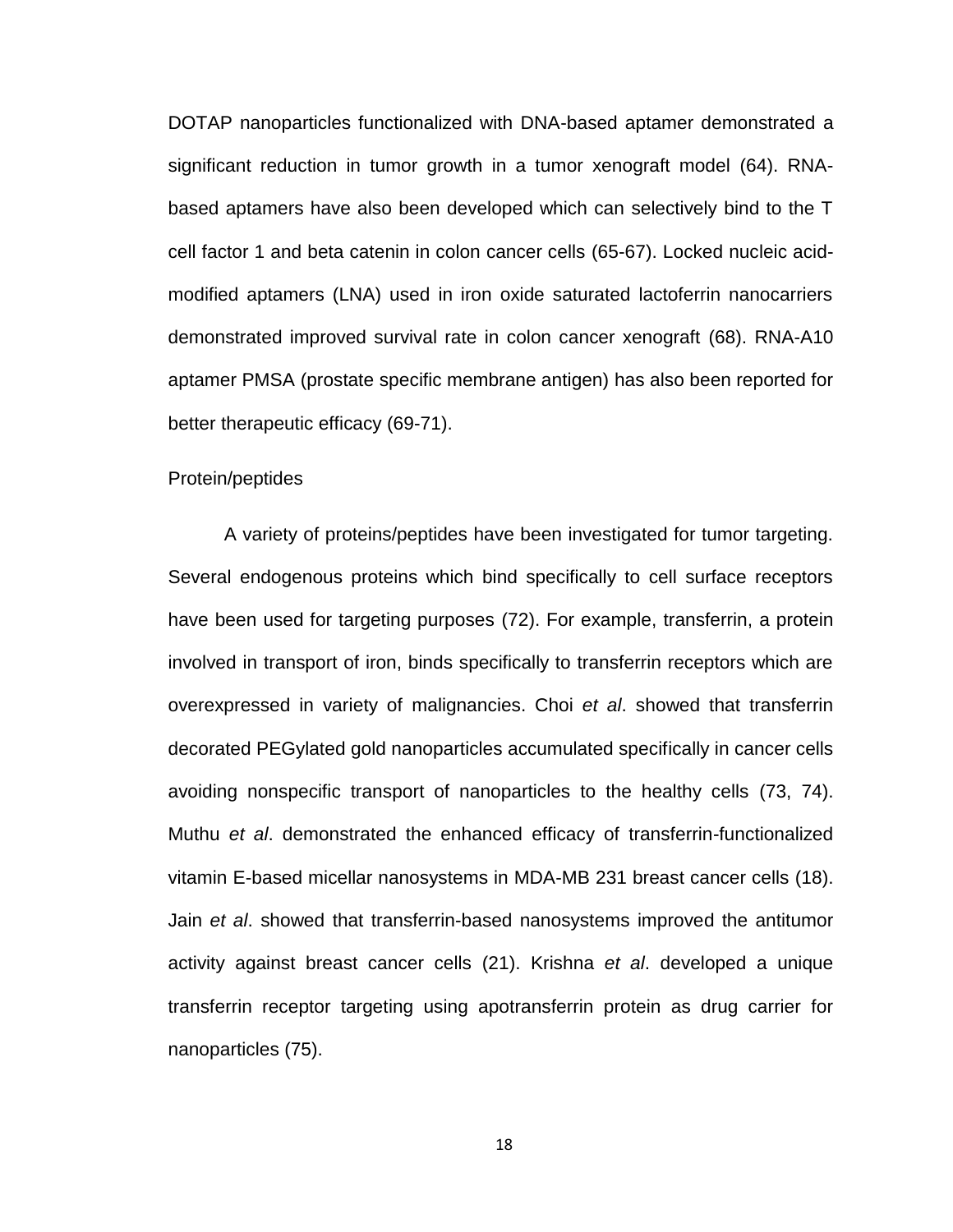In addition to proteins, various peptides have also been used as targeting ligands, which are specific to the receptors overexpress on tumor cells. In order to find the best suitable peptide for targeting ligand, several peptide phage display libraries are available for identification of specific targeting ligands [\(76\)](#page-51-0). A tumor homing penta-peptide CREKA that recognizes fibrin-associated plasma protein has been used as a targeting ligand on iron oxide nanoparticles and liposomes [\(77\)](#page-51-1). Also penta-peptide LFC-131, an antagonist for CXCR4, a chemokine responsible for majority of inflammatory related cancers, has been used as a targeting ligand on polymeric nanoparticles for targeting CXCR4 overexpressed in cancer cells [\(78\)](#page-51-2). Peptides have also been reported for the receptor proteins *viz.* interleukin 11 receptor α (IL-11Rα) and 78 KDa glucoseregulated protein (GRP78) in prostate and breast tumors [\(79-81\)](#page-51-3). Among the different peptides, RGD peptide is a commonly used targeting ligand, which selectively binds to αvβ3, αvβ5 integrin (angiogenesis markers) overexpressed in endothelial and smooth muscle cells of tumor blood vessels. In an earlier investigation by Danhier *et al*. (2009) RGD-decorated paclitaxel-loaded nanoparticles demonstrated significantly enhanced tumor growth inhibition and prolonged animal survival [\(82\)](#page-51-4). RGD-conjugated PLGA NPs have also shown enhanced antitumor efficacy *in vivo* [\(83\)](#page-51-5).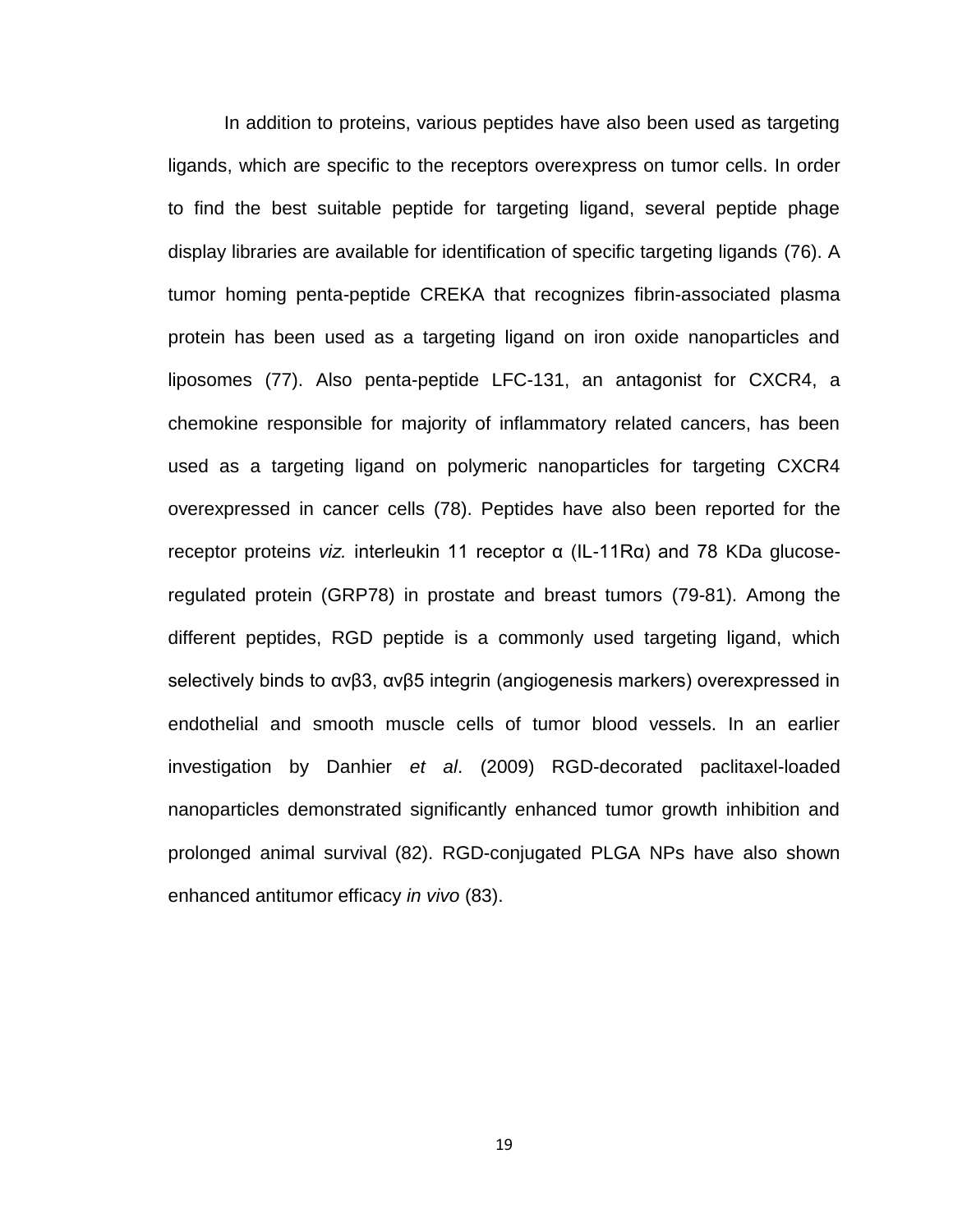Small molecules

Small molecules with molecular weight less than 500 Da are a promising class of targeting ligands because of their small size, low cost of synthesis, and high stability. Pomper *et al*. identified small hydrophilic molecules from ureabased PMSA inhibitors which specifically target PMSA receptor overexpressed on the surface of prostate cancer cells [\(84\)](#page-51-6). Chandran *et al*. developed docetaxel-encapsulated PLA/PCL-based targeted nanoparticles using PMSA as a targeting moiety [\(85\)](#page-51-7). This moiety proved to be an efficient targeting ligand for the uptake of nanoparticles by PMSA-overexpressing cells. This small molecule is also used as a targeting ligand for the development of a novel polymeric nanoparticle BIND-014, composed of biodegradable hydrophobic PLA polymeric core and hydrophilic PEG. This is the first targeted- and controlled-release polymeric nanoparticle to reach clinical phase I trials for cancer chemotherapy [\(86\)](#page-51-8).

Among the different targeting strategies, vitamins are another class of molecules widely investigated for tumor targeting. The vitamins employed for targeting include folate, vitamin B12, thiamine, and biotin. The principal advantages associated with vitamins, particularly folic acid, include stability (both on the shelf and in the body), relative cost (low), lack of toxicity and immunogenicity, and wide flexibility for diverse chemical reactions [\(87\)](#page-52-0). Folic acid has been widely investigated as a ligand in targeted drug delivery [\(88-90\)](#page-52-1). Folic acid has high affinity for folate receptors which are over expressed in many types of solid tumors such as ovarian, lung, uterine, breast, head and neck cancers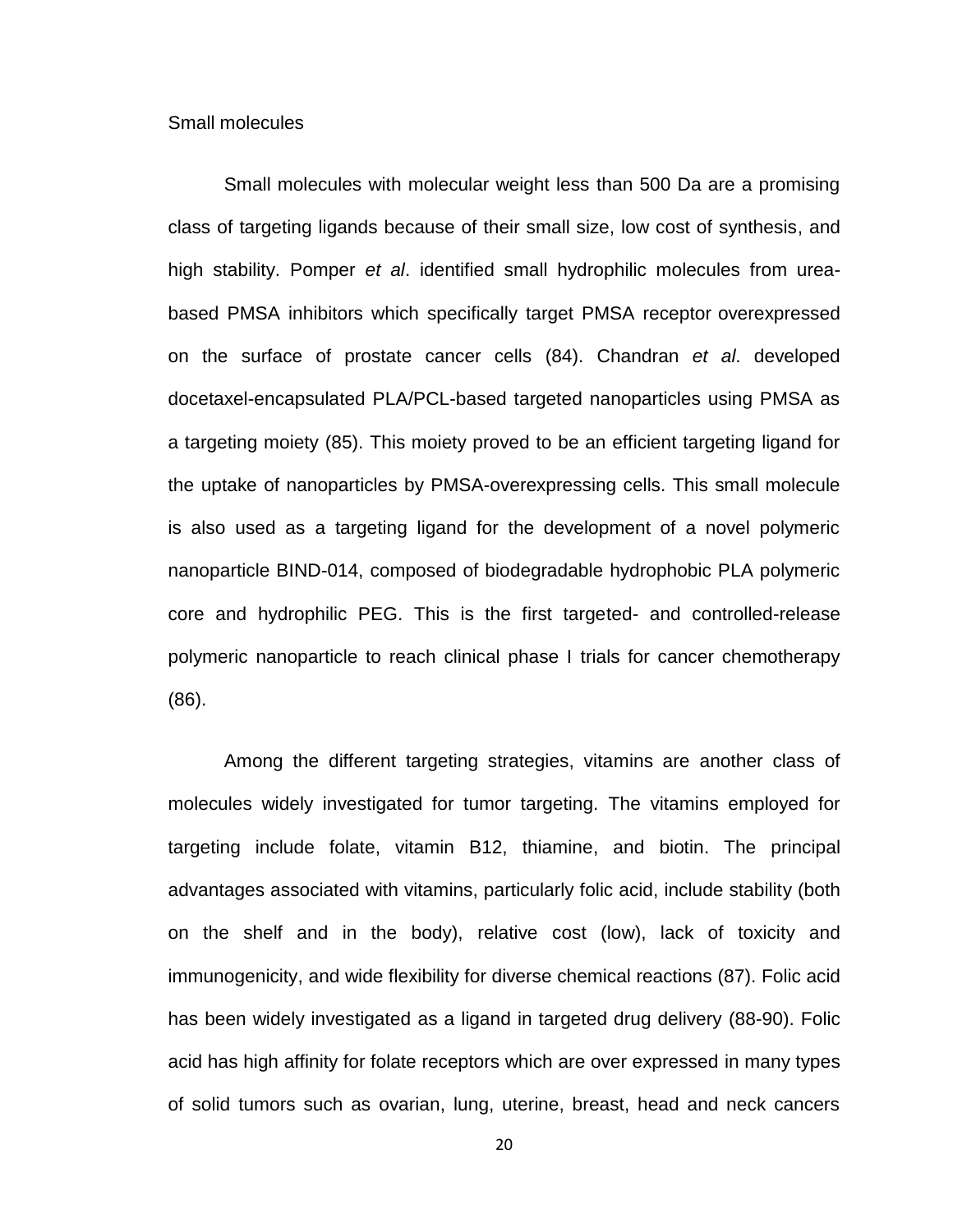[\(91\)](#page-52-2). Besides the different tumors, folate has also been used as targeting ligand for delivery of many drug conjugates and delivery systems including liposomes, polymeric NPS through folate receptor mediated endocytosis [\(92\)](#page-52-3). Folic acidfunctionalized PLGA nanoparticles and deoxycholic acid-o-carboxymethylated chitosan-folic acid micelles have shown enhanced efficacy of doxorubicin and paclitaxel, respectively [\(93,](#page-52-4) [94\)](#page-52-5).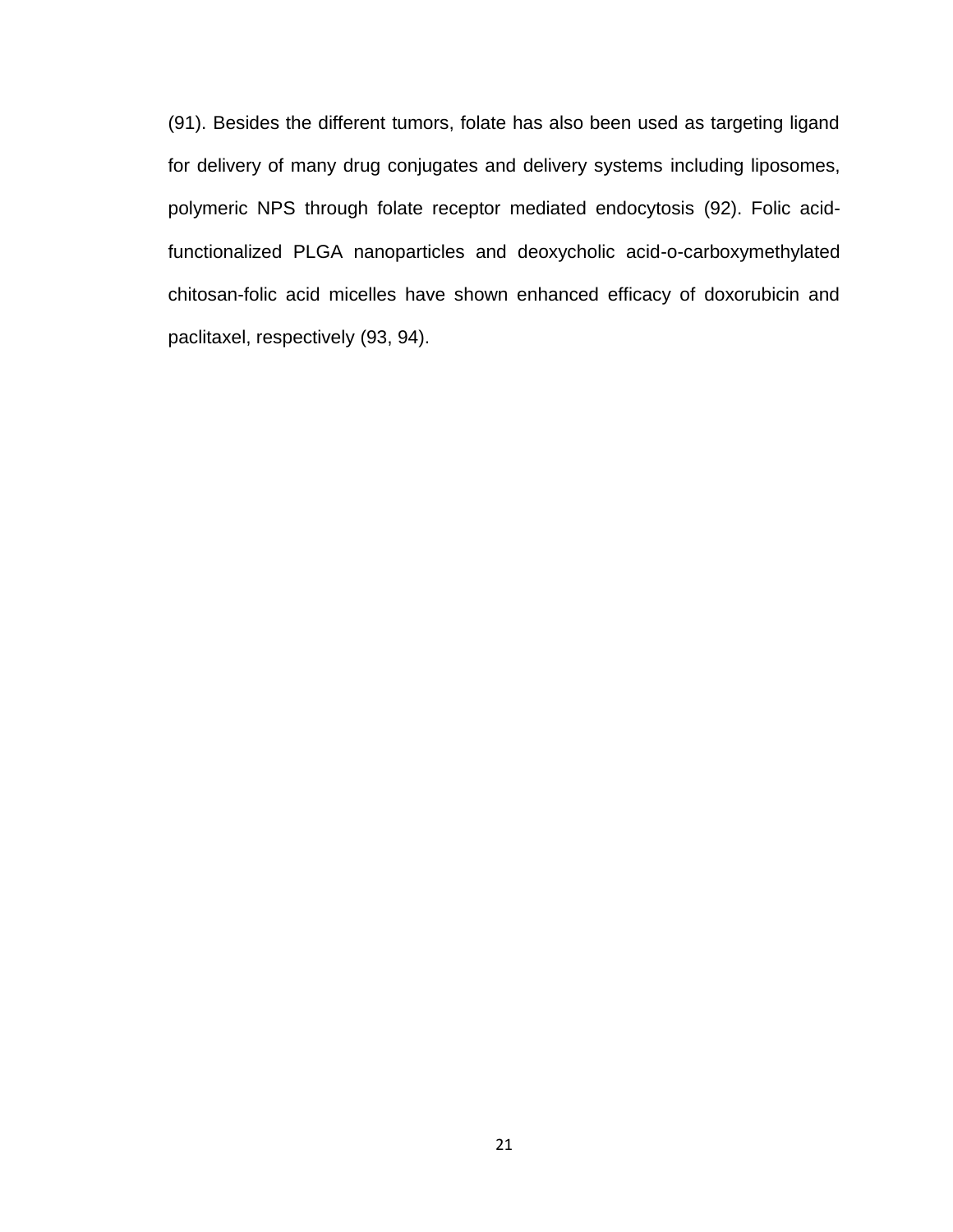Table 2

# Examples of targeting ligands used in anticancer nanoformulations

| Targeting<br>ligand                        | Receptor                                          | Nanoformulation                                                                          | Indication                                  | Ref   |
|--------------------------------------------|---------------------------------------------------|------------------------------------------------------------------------------------------|---------------------------------------------|-------|
| Folate                                     | Folate<br>receptor                                | <b>PLGA polymeric NPs-</b><br>Doxorubicin                                                | <b>Breast cancer</b>                        | (93)  |
| Folate                                     | Folate<br>receptor                                | Deoxy cholic acid-o-<br>carboxymethylated<br>chitosan-folic acid<br>micelles- Paclitaxel | <b>Breast cancer</b>                        | (94)  |
| Folate                                     | Folate<br>receptor                                | Chitoson polyplex<br>liposomes- Nucleic acid                                             | Melanoma                                    | (95)  |
| <b>RGD</b>                                 | ανβ3,ανβ5<br>integrin<br>receptors                | <b>RGD</b> modified<br>liposomes-paclitaxel                                              | Hepatocellular<br>carcinoma                 | (96)  |
| Transferrin                                | <b>Transferrin</b><br>receptor                    | Lipid coated PLGA<br>Nps- Aromatase<br>inhibitor                                         | <b>Breast Cancer</b>                        | (97)  |
| Transferrin                                | Transferrin<br>receptor                           | Vit E TPGS micelles-<br>Doxirubicin                                                      | <b>Breast Cancer</b>                        | (18)  |
| Transferrin                                | Transferrin<br>receptor                           | PLGA polymeric NPs-<br>Methotrexate                                                      | <b>Brian cancer</b>                         | (21)  |
| <b>EGFR</b>                                | <b>EGFR</b><br>receptor                           | <b>DSPE-PEG lipid</b><br>polymeric complex                                               | Hepatocellular<br>Carcinoma                 | (98)  |
| <b>EGFR</b>                                | <b>EGFR</b><br>receptor                           | Poly(lactic acid-co-l-<br>lysine) nanoparticles                                          | Hepatocellular<br>Carcinoma                 | (99)  |
| Fibrin<br>associated<br>plasma<br>proteins | Clotted<br>Plasma<br>proteins of<br>tumor vessels | <b>CREKA</b> conjugated<br>liposomes-Doxirubicin                                         | <b>Breast Cancer</b>                        | (77)  |
| Aptamers                                   | <b>Tumor DNA</b>                                  | <b>DOTAP Liposomes-</b><br>Doxirubicin                                                   | <b>Breast Cancer</b>                        | (100) |
| Aptamers                                   | CD133                                             | PEGYLATED PLGA<br><b>NPs</b>                                                             | Hepatocellular<br>Carcinoma                 | (101) |
| Aptamers                                   | <b>EGFR</b><br>receptor                           | <b>Triple function RNA</b><br><b>NPs</b>                                                 | Triple-<br>negative<br><b>Breast Cancer</b> | (78)  |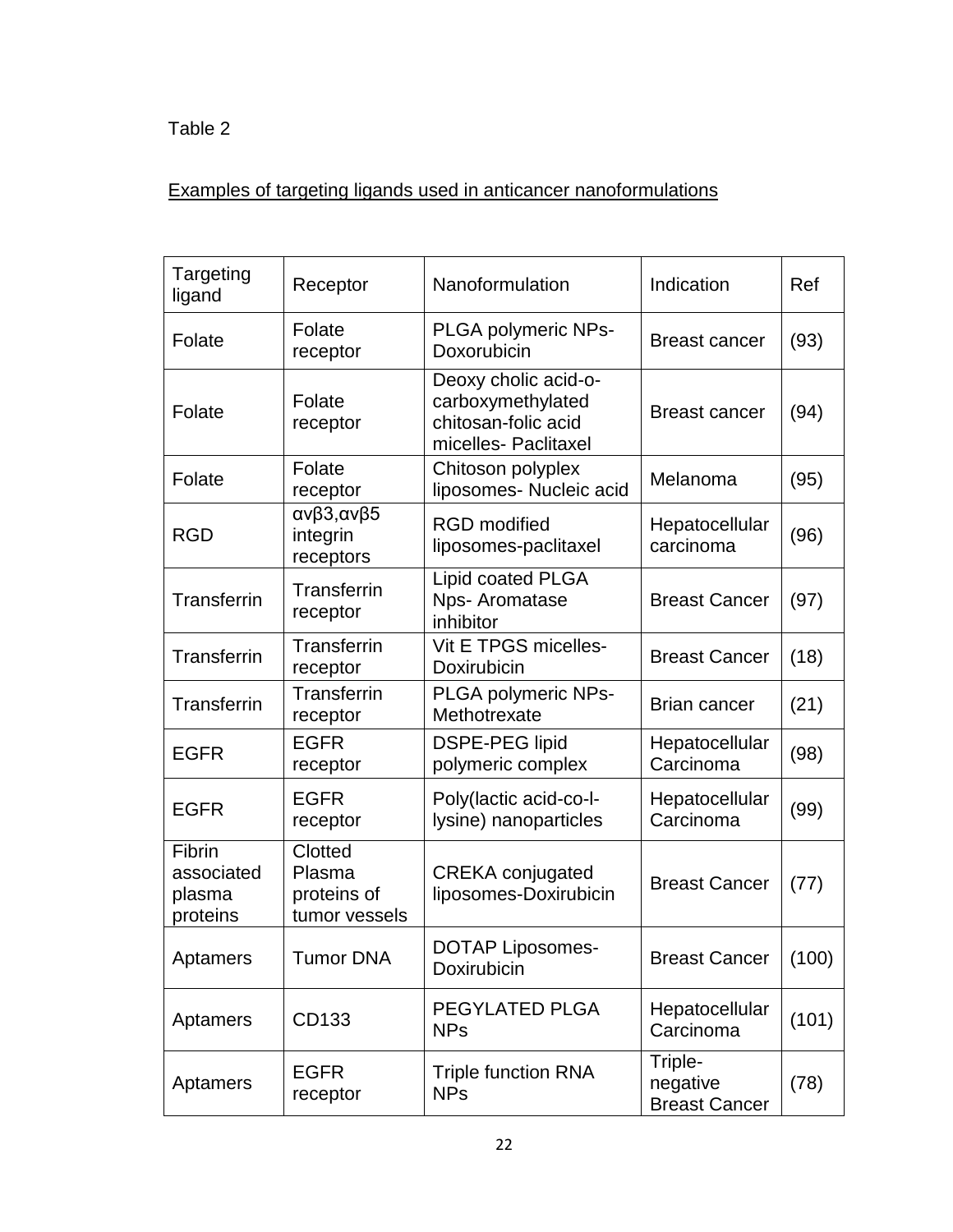Bioconjugation for surface-functionalization of nanocarriers

In spite of the availability of a wide variety of targeting ligands, surface functionalization remains a challenge. The major requirement for surface functionalization is the presence of a targeting ligand on the NPs surface until the active load is delivered to the target site. To make the functionalization stable over the NP surface, a conjugation strategy that covalently links the ligands over the surface of the NPs by using simple chemistry was established [\(102,](#page-53-2) [103\)](#page-53-3). The selection of the appropriate conjugation strategy is an important step, as the chemicals used for the conjugation may affect the targeting ligand during the process of conjugation [\(104\)](#page-53-4). The most commonly used covalent conjugation approaches are through amide linkages, which link carboxyl group to amine using carbodiimide chemistry. It occurs by activation of carboxylic group present on the NP surface by EDC (1-ethyl-3-(3-dimethyl amino propyl) carbodiimide and NHS (N-hydroxysuccinimide) forming reactive intermediate which couples with amine groups present in targeting ligand.

The chemical conjugation approach has been reported by Kocbek *et al*. to functionalize the PLGA NPs by using Mb as targeting ligand and by Acharya *et al*. who developed the nanoparticle bioconjugate by using epidermal growth factor (EGF) as A targeting ligand [\(105,](#page-53-5) [106\)](#page-53-6). In addition to the use of carboxylic and amino groups, thiol functional groups have also been reported to form disulfide bonds for surface functionalization [\(107\)](#page-53-7). Thiol group can react with other thiol group to form disulfide bond and also react with maleimide group to form thioether groups. Shaik *et al*. used the similar concept of forming disulfide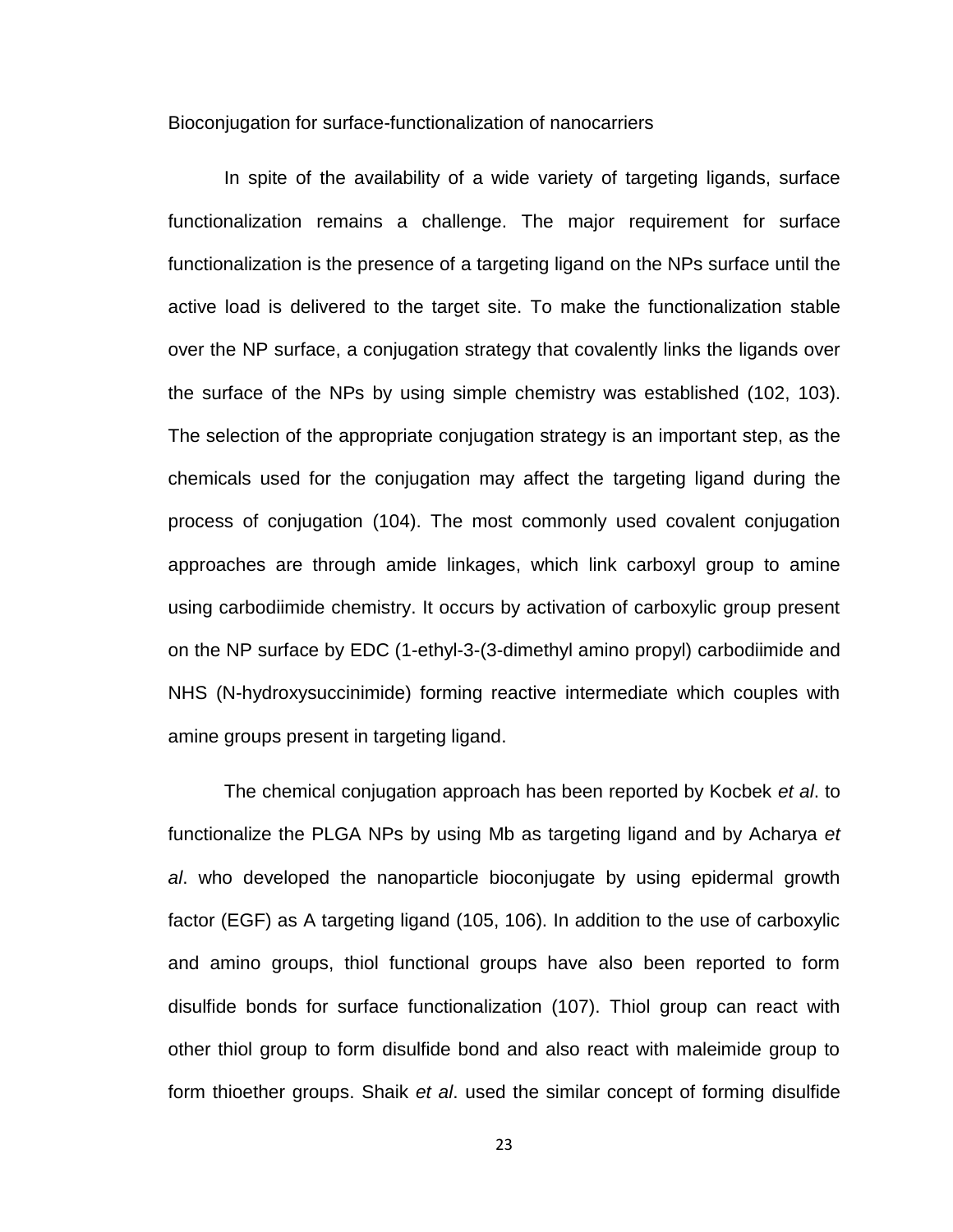bond to conjugate anti-My9 antibody to stealth liposomes [\(107\)](#page-53-7). Similarly, several other reports also demonstrated disulfide bond formation as a conjugation strategy between maleimide processing NPs and thiol-bearing ligands and *vice versa* [\(83,](#page-51-5) [104,](#page-53-4) [108\)](#page-53-8). The highly specific, non-covalent reaction between avidin and biotin has been used to functionalize avidin containing liposomes with biotinylated antibodies [\(109\)](#page-53-9). Other reaction complexes with streptavidin and neutravidin are also in public domain for conjugation [\(110\)](#page-53-10). Although these noncovalent binding techniques are available, the immunogenic reactions due to the source of avidin make this approach the second choice after covalent conjugation [\(111\)](#page-53-11).

'Click' chemistry is another interesting technique to conjugate targeting moieties to NPs [\(112\)](#page-54-0). The use of click reactions became prevalent because of their high efficiency, specificity, ease of availability of reagents, low nonspecific binding, and physiological stability as compared to traditional crosslinking carbodiimide chemistry. Click chemistry is a single step reaction carried out under mild conditions in aqueous solutions producing high yield of product. It involves reaction between azide and alkyne under various conditions and the major classes of reactions involved are cooper-catalyzed azide-alkyne cycloaddition (CuAAC), Strain- promoted azide-alkyne click chemistry (SPAAC) and Tetrazine-trans-cyclooctene (TCO) ligation [\(113,](#page-54-1) [114\)](#page-54-2). Koo *et al*. have reported the biorthogonal copper free click chemistry for tumor targeted delivery of nanoparticles [\(115\)](#page-54-3).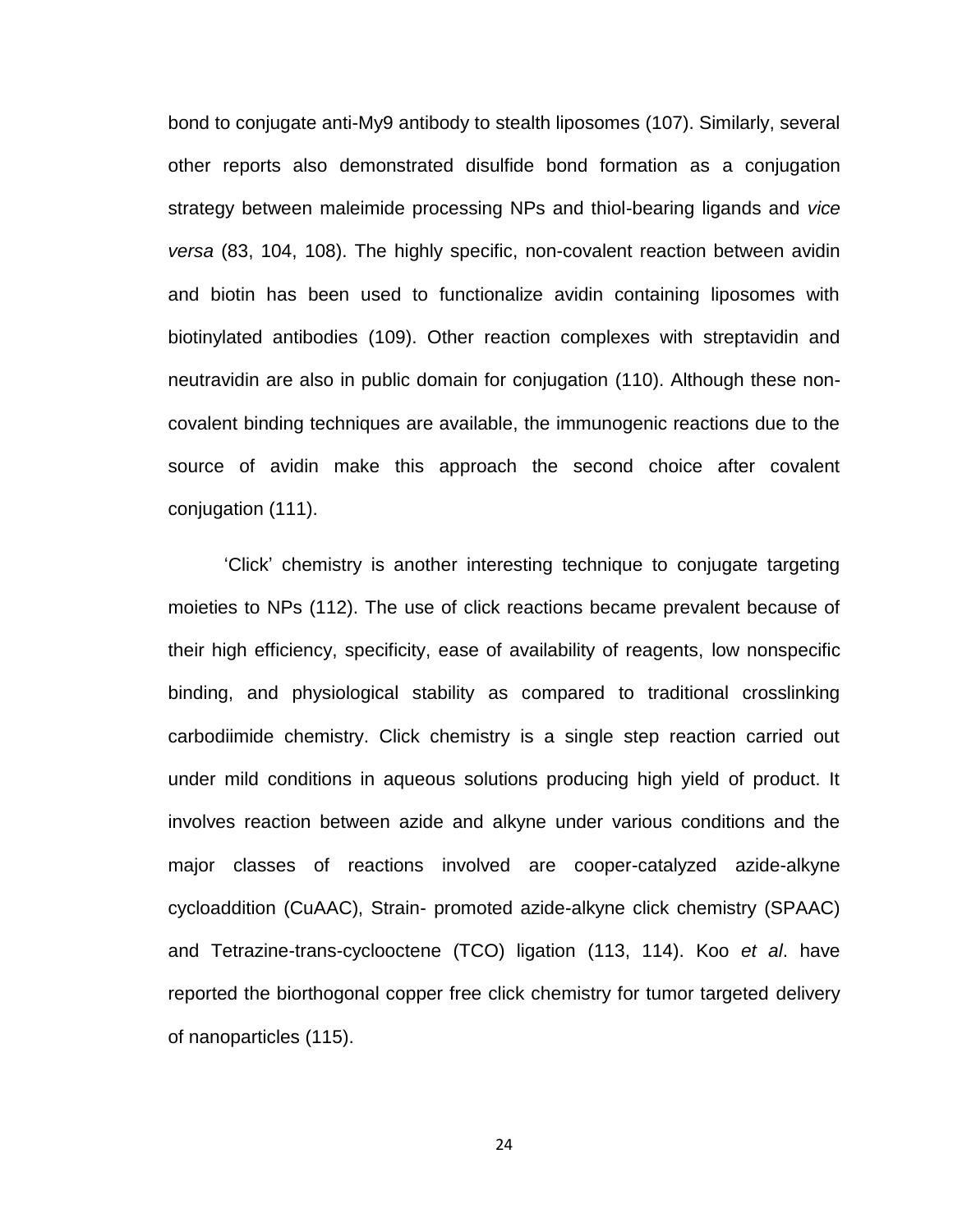Exosome-mediated drug delivery as an emerging nanomedicine approach

Exosomes are lipid bilayer biological nanoparticles secreted by all the cells in the body, present in almost all the body fluids, and play an important role in cell–to-cell communication [\(116-119\)](#page-54-4). Exosomes are emerging as potential drug delivery nano vehicle (Figure 4). Exosomes have the advantages of being less immunogenic and showing better biological tolerability and cellular internalization compared with synthetic NPs [\(118,](#page-54-5) [120-122\)](#page-54-6). There is a growing interest in exploiting these biological NPs for delivering chemotherapeutics and genetic material to the tumor site. With this growing interest, surface functionalization of exosomes for selective delivery of chemotherapeutics and siRNAs to cancer cells have been reported [\(123-125\)](#page-54-7). Exosomes isolated from different sources and the different small molecules delivered are summarized in Table 3.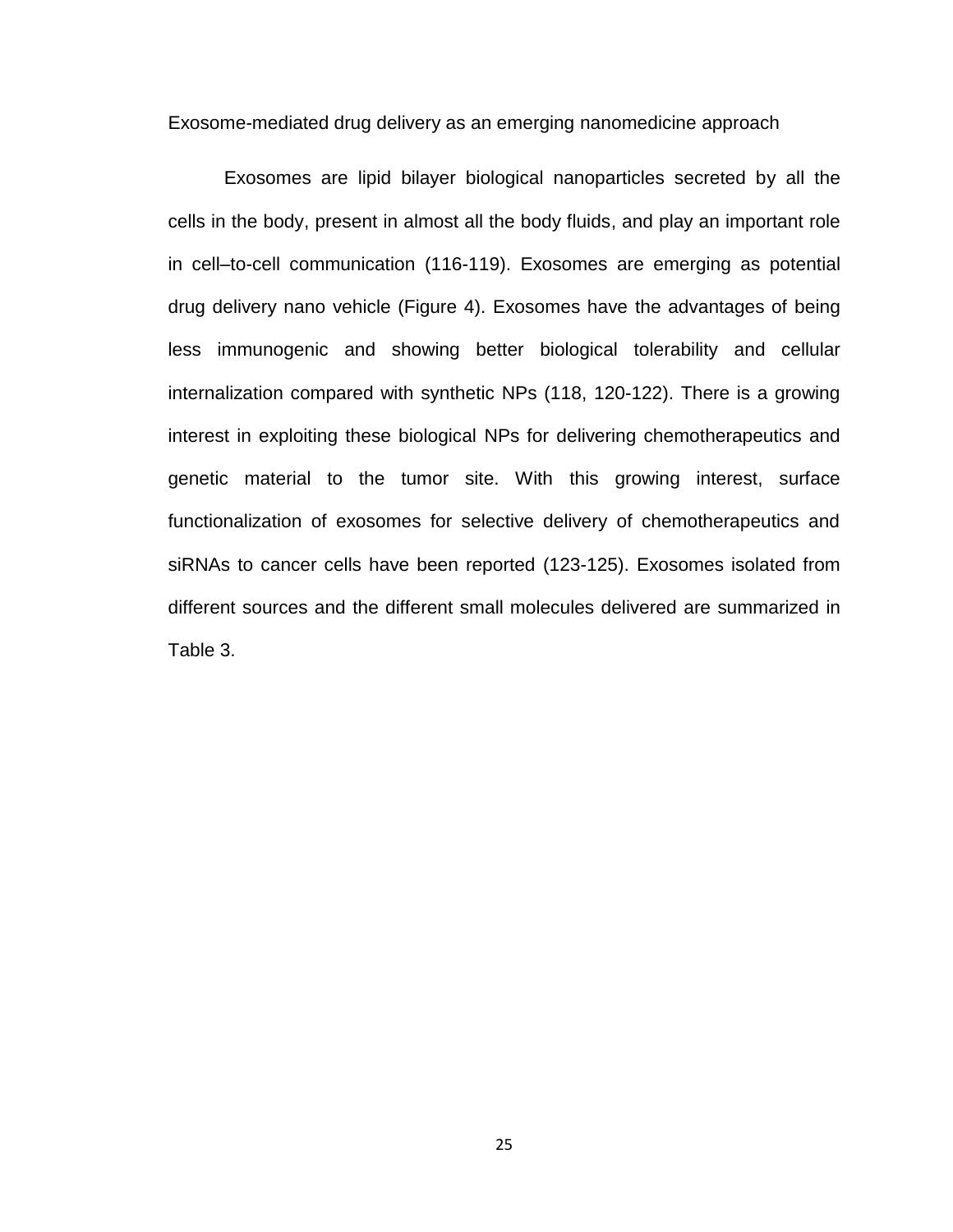

Figure 4. Diagram depicting the structure of exosome carrying lipid, DNA, RNA and protein (Source: With permission from Munagala *et al*., 2016 Bovine milk derived exosomes for drug delivery) [\(126\)](#page-55-0).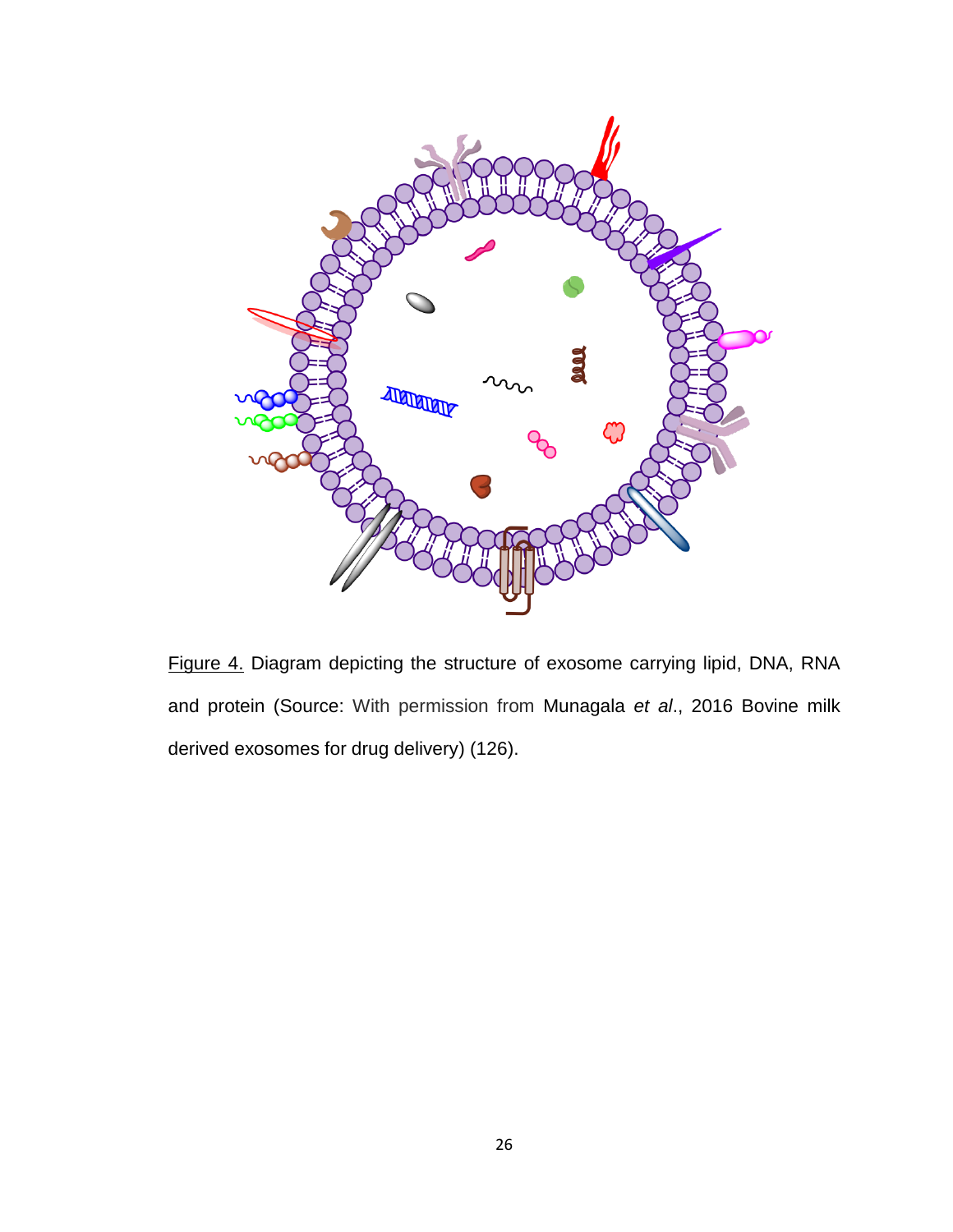# Table 3

# Therapeutic applications of Exosomes as nanocarriers

| Source                          | Cargo        | Target cancer<br>type               | Outcome                    | Ref   |
|---------------------------------|--------------|-------------------------------------|----------------------------|-------|
| Bovine milk                     | Witheferin-A | <b>Breast and</b><br>Lung cancer    | Tumor growth<br>inhibition | (126) |
| Bovine milk                     | Celastrol    | Lung cancer                         | Tumor growth<br>inhibition | (127) |
| Bovine milk                     | Paclitaxel   | Lung cancer                         | Tumor growth<br>inhibition | (128) |
| <b>Mouse Dendritic</b><br>cells | Doxorubicin  | <b>Breast cancer</b>                | Tumor growth<br>inhibition | (129) |
| <b>Breast cancer</b><br>cells   | Doxorubicin  | <b>Breast and</b><br>Ovarian cancer | Tumor growth<br>inhibition | (130) |
| Prostate cancer<br>cells        | Paclitaxel   | Prostate<br>cancer                  | Increased<br>cytotoxicity  | (131) |
| Machrophage                     | Paclitaxel   | Lung cancer                         | Tumor growth<br>inhibition | (132) |
| Mesenchymal<br>stem cells       | mir-122      | Hepatocellular<br>carcinoma         | Tumor growth<br>inhibition | (133) |
| Mesenchymal<br>stem cells       | $mir-143$    | Osteosarcoma                        | Inhibition of<br>migration | (134) |
| Monocytic cell                  | c-Myc siRNA  | Lymphoma                            | Induction of<br>apoptosis  | (135) |
| HEK 293 cell                    | PIK-1 siRNA  | <b>Bladder cancer</b>               | Induction of<br>apoptosis  | (136) |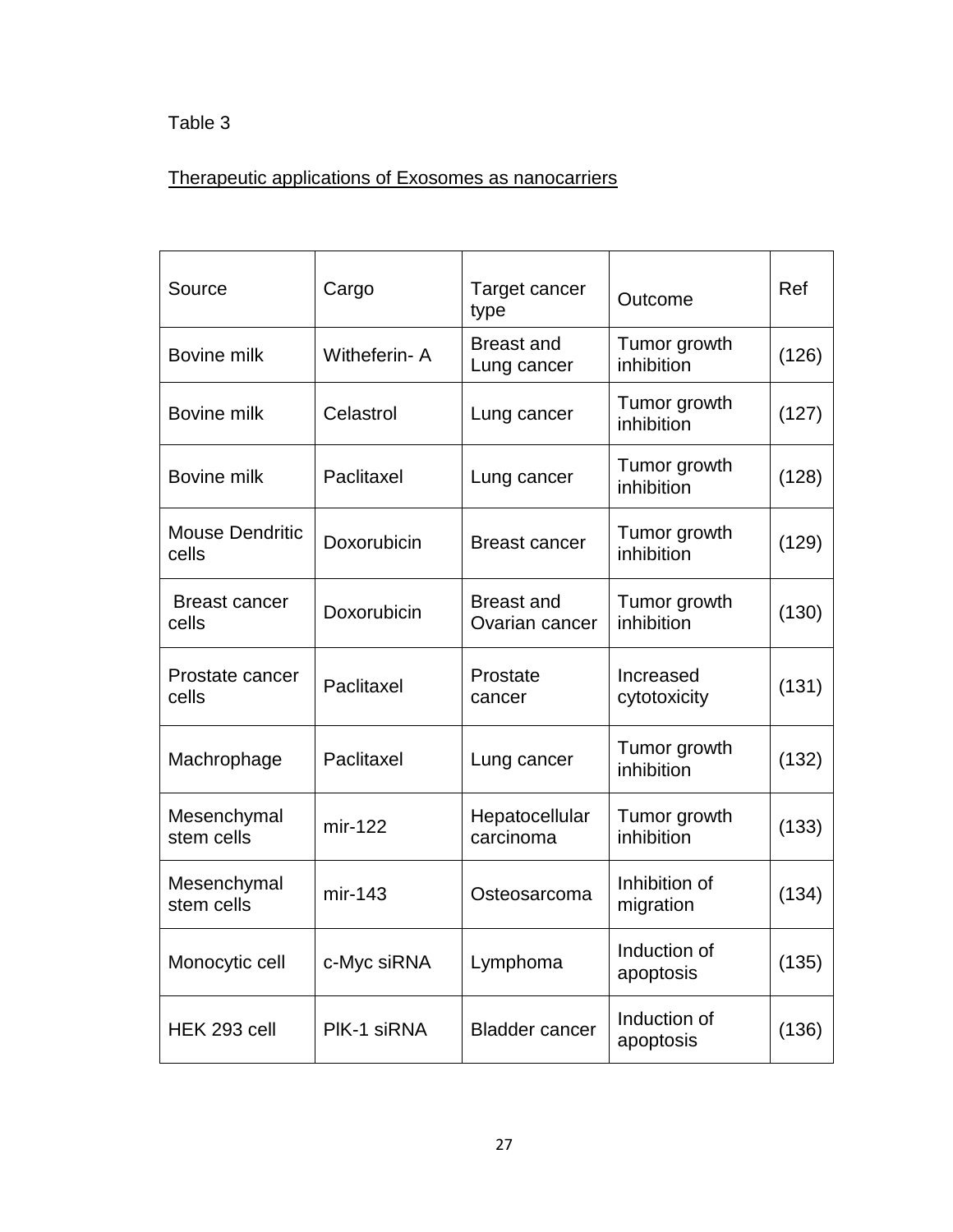The field of exosomes as NPs is rather young and its use as a nanocarrier to deliver cytotoxic drugs and phytochemical compounds has recently been explored with encouraging results [\(126,](#page-55-0) [127,](#page-55-1) [129,](#page-55-3) [130,](#page-55-4) [137-139\)](#page-56-1). For example, Tian *et al*., 2014 and Srivastava *et al*., 2016 reported enhanced efficacy of doxorubicin exosomal formulations [\(129,](#page-55-3) [138\)](#page-56-2). Moreover, some studies have shown enhanced therapeutic efficacy of cytotoxic drugs and natural compounds while encapsulating these compounds in exosomes [\(127,](#page-55-1) [130,](#page-55-4) [131,](#page-55-5) [137,](#page-56-1) [139\)](#page-56-3). Saari *et al*. showed that cytotoxic effect of paclitaxel to prostate cancer cells increased when encapsulated in exosomes [\(131\)](#page-55-5). Milk derived exosomes have been reported to enhance therapeutic response of withaferin A [\(126\)](#page-55-0) and celestrol [\(127\)](#page-55-1), as well as to enhance the stability and therapeutic response of anthocyanidins [\(139\)](#page-56-3) in various cancers. Zhuang *et al*. showed that the exosomal formulations of curcumin inhibited LPS-induced inflammation in a mouse model compared with free curcumin and reported their positive effects against brain tumor when given through intranasal route [\(137\)](#page-56-1).

Due to their high complexity and variable composition, the cell specificity of these exosomes is not predictable, leading to non-specific targeting. Such offtarget effects can be minimized through active targeting by functionalizing extracellular vesicles with targeting ligands. Exosomes are functionalized in several ways by decorating with specific ligands to improve the targeting ability [\(129,](#page-55-3) [140,](#page-56-4) [141\)](#page-56-5). Folic acid-functionalized milk-derived exosomes were shown to enhance the therapeutic efficacy of withaferin A against lung cancer *in vitro* and *in vivo* [\(126\)](#page-55-0). The peptide i-RGD, which is specific to the αvβ3 integrin receptor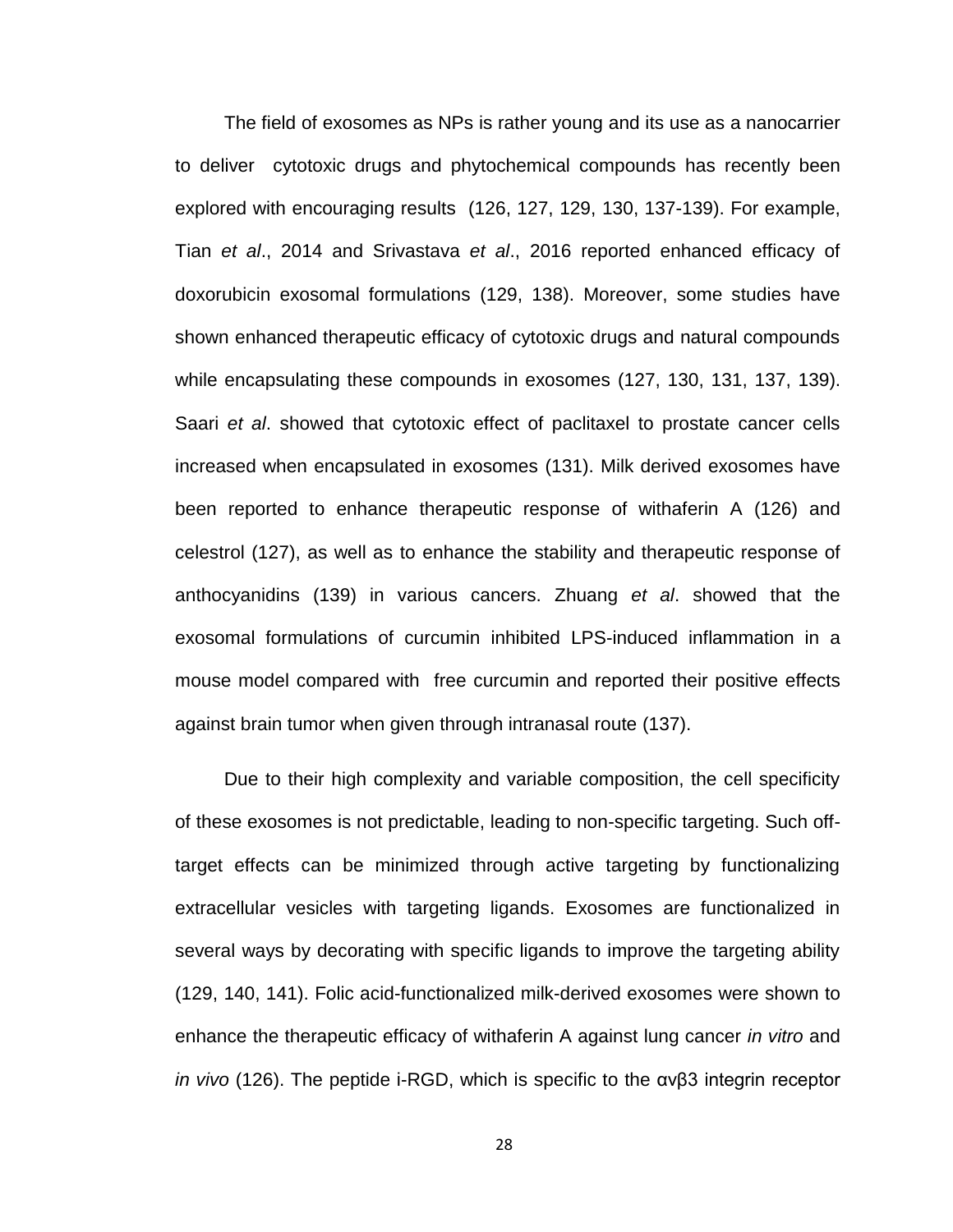that overexpressed in cancer cells, has been reported to fuse to the exosomal membrane proteins and lipids, *i.e*., Lamp2b and glycosylphosphatidylinositol [\(142\)](#page-56-6). Alvarez *et al*. showed siRNA delivery to mouse brain by functionalizing exosomes with RVG peptide by fusing with Lamp2b exosomal membrane protein. These RVG exosomes could bind to specific receptor overexpressed in brain tumors. Tian *et al*. used the same mechanism to deliver doxorubicin to breast cancer cells [\(129\)](#page-55-3). Chemical conjugation techniques, similar to those used for NPs, have also been used for the functionalization of exosomes [\(143\)](#page-56-7). Kooijmans *et al*. reported a post insertion technique for exosome functionalization. In this technique, EGFR nanobody-conjugated PEG phospholipid micelles were mixed with extracellular vesicles derived from Neuro 2A cells [\(143\)](#page-56-7). Click chemistry has also been used for making functionalized exosomes [\(144\)](#page-56-8).

#### Clinical status

To date only a handful of nanoformulations are FDA approved and available for clinical use. Liposomal formulations like Doxil<sup>R</sup>, Myocet, DaunoXome, Depocyt, polymeric nanoparticles such as Abraxane<sup>R</sup>, and polymeric micelles like Glenexol-PM are FDA approved. The majority of the FDAapproved nanomedicines were developed based on passive targeting which utilizes the EPR effect, due to the leaky vasculature of the tumor. There are certain functionalized nanoformulations which have been specifically designed to undergo ligand-mediated targeting selective to tumor site. The clinical status of novel nanoformulations has been summarized in Table 4.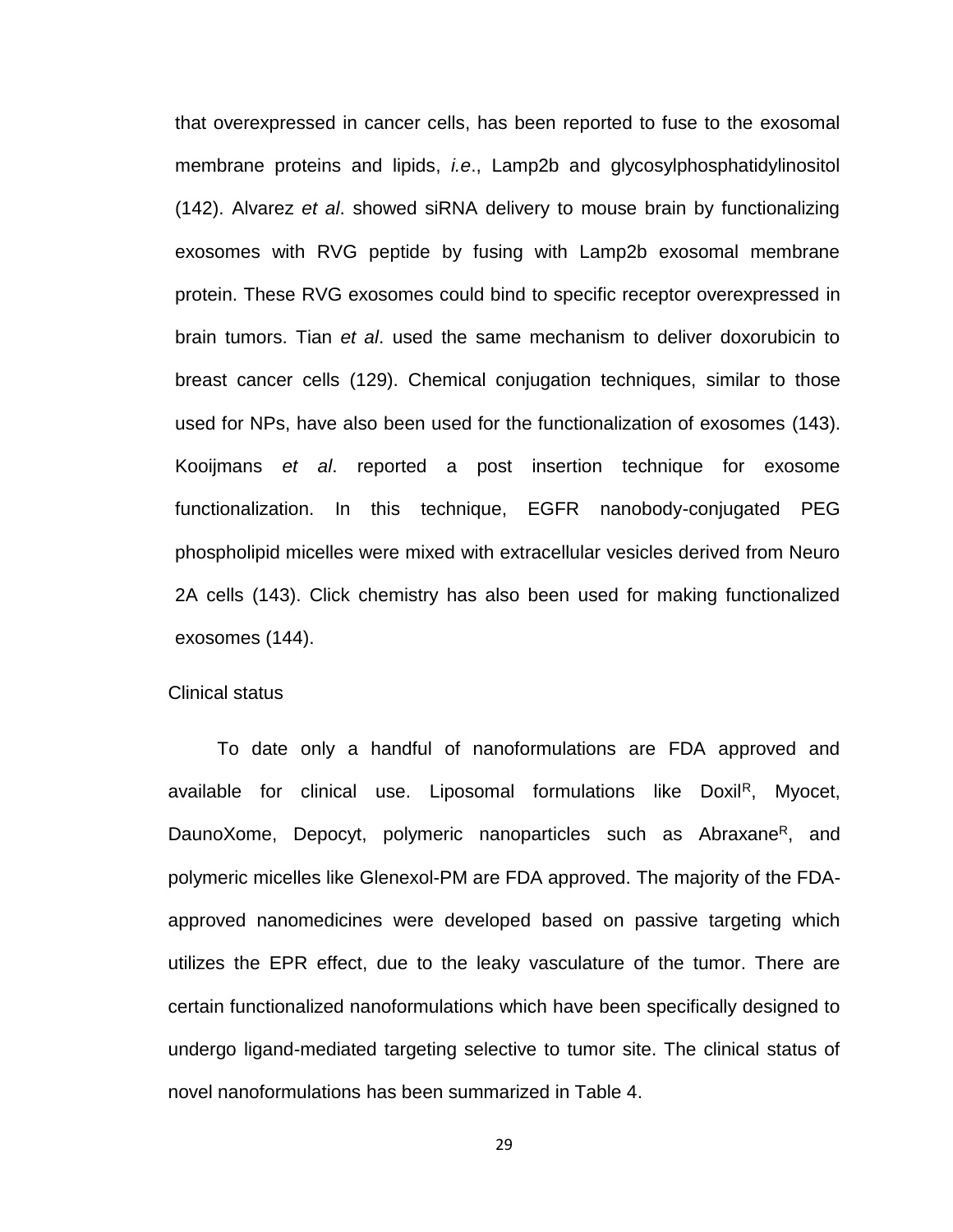MCC-465 is a novel PEGylated liposomal formulation encapsulating doxorubicin tagged with human monoclonal antibody fragment F(ab') in Phase I clinical trial against metastatic stomach cancer [\(145\)](#page-56-9). Recently, a PEGylated liposomal formulation of doxorubicin functionalized with F (ab') fragment of antibody cetuximab (C225) was approved for clinical use [\(146\)](#page-56-10). Liposomal formulation of oxaliplatin (SGT53) functionalized with single chain antibody fragment (TfRscFv) as targeting ligand is in a Phase I of clinical trial [\(147\)](#page-57-0). Cyclodextrin-based nanoparticles (CALAA-01) is the first nanoformulation in clinical trial for the siRNA delivery to tumor site [\(148\)](#page-57-1). Heat-activated PEGylated liposomes containing doxorubicin (Thermodox) is in Phase III clinical trial for treating liver cancer [\(149\)](#page-57-2). Similar to liposomal formulations, some polymeric nanoparticles are at different stages of clinical trials. PEG-poly(aspartic acid) polymeric nanoparticles like NK 105 and NK 911, and PEG-cyclodextrin nanoparticles like CRLX101 are in phase I and phase II clinical trials [\(150\)](#page-57-3). Targeted-polymeric nanomedicines like BIND-014, PEGylated PL(G)A docetaxel formulation has completed the phase I and is now in Phase II clinical trials [\(86\)](#page-51-8).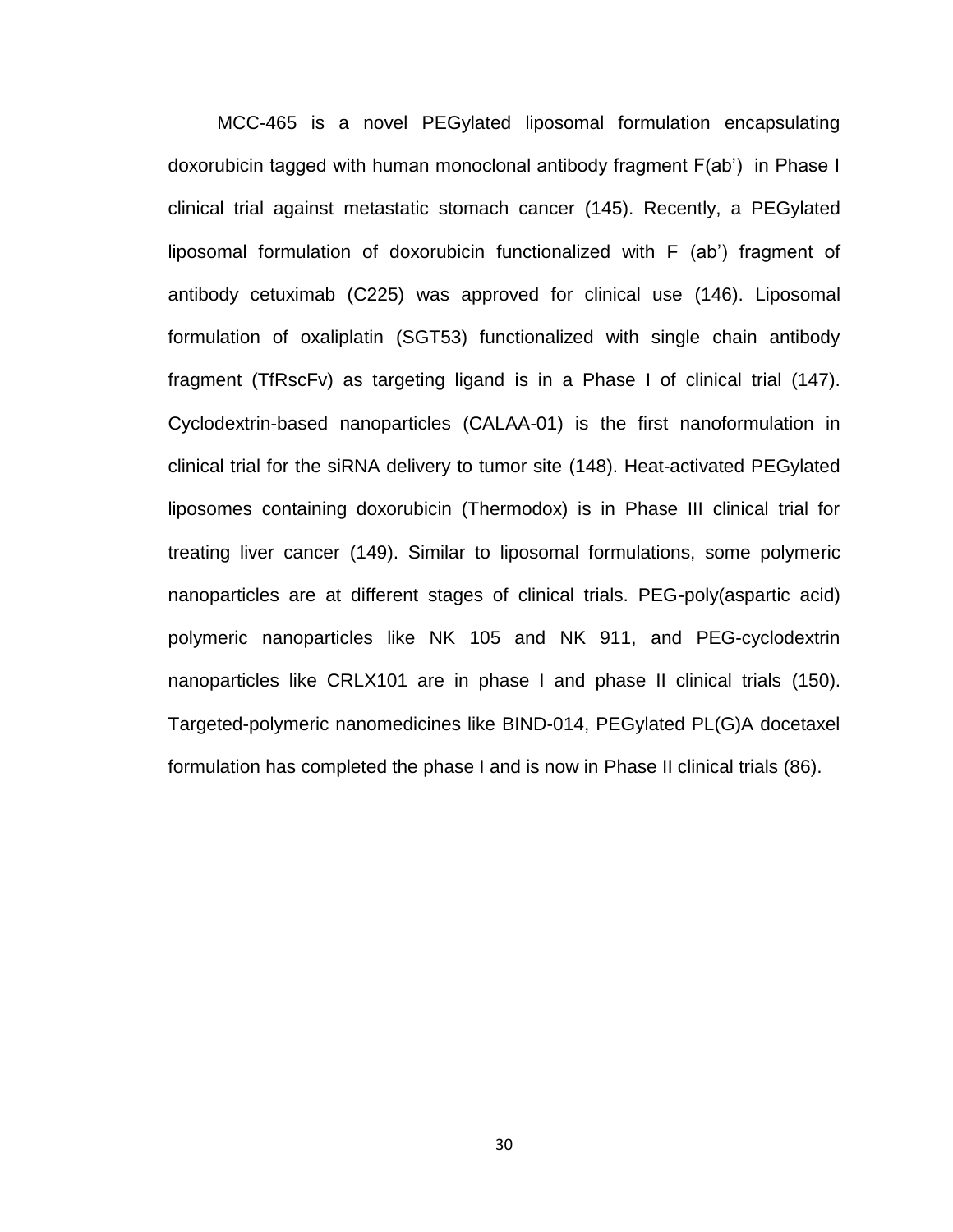# Table 4

# Summary of nanoformulations in market and clinical development

| Nano<br>Carrier<br>type | Product<br>Name                                 | Formulation                          | Drug                     | Indication                                                                                    | Clinical<br><b>Status</b> |
|-------------------------|-------------------------------------------------|--------------------------------------|--------------------------|-----------------------------------------------------------------------------------------------|---------------------------|
|                         | <b>Doxil®</b><br>(Caelyx <sup>®</sup> in<br>EU) | PEGylated<br>liposome                | Doxorubicin              | <b>Breast</b><br>cancer,<br>ovarian<br>cancer,<br>multiple<br>myeloma,<br>Kaposi's<br>sarcoma | Approved                  |
|                         | <b>Myocet®</b>                                  | Non-<br><b>PEGylated</b><br>liposome | Doxorubicin              | <b>Breast</b><br>cancer                                                                       | Approved                  |
|                         | DaunoXome<br>$^{\circledR}$                     | Non-<br>PEGylated<br>liposome        | Daunorubici<br>n         | Kaposi's<br>sarcoma                                                                           | Approved                  |
| Liposo<br>mes           | <b>DepoCyt®</b>                                 | Non-<br>PEGylated<br>liposome        | Cytarabine               | Lymphomat<br><b>US</b><br>meningitis,<br>leukaemia,<br>glioblastom<br>a                       | Approved                  |
|                         | Lipoplatin                                      | PEGylated<br>liposome                | Cisplatin                | Various<br>malignancie<br>S                                                                   | Phase III                 |
|                         | S-CKD602                                        | <b>PEGylated</b><br>liposome         | <b>CKD-602</b>           | Various<br>malignancie<br>${\sf S}$                                                           | Phase I/II                |
|                         | NL CPT-11                                       | PEGylated<br>liposome                | Irinotecan<br>$(CPT-11)$ | Glioma                                                                                        | Phase I                   |
|                         | CPX-1                                           | Liposome                             | Irinotecan               | Colorectal<br>cancer                                                                          | Phase II                  |
|                         | LE-SN38                                         | Liposome                             | <b>SN-38</b>             | Colorectal<br>cancer                                                                          | Phase II                  |
|                         | <b>MBP-426</b>                                  | Tf-NGPE-<br>liposome                 | Oxaliplatin              | Various<br>malignancie<br>S                                                                   | Phase II                  |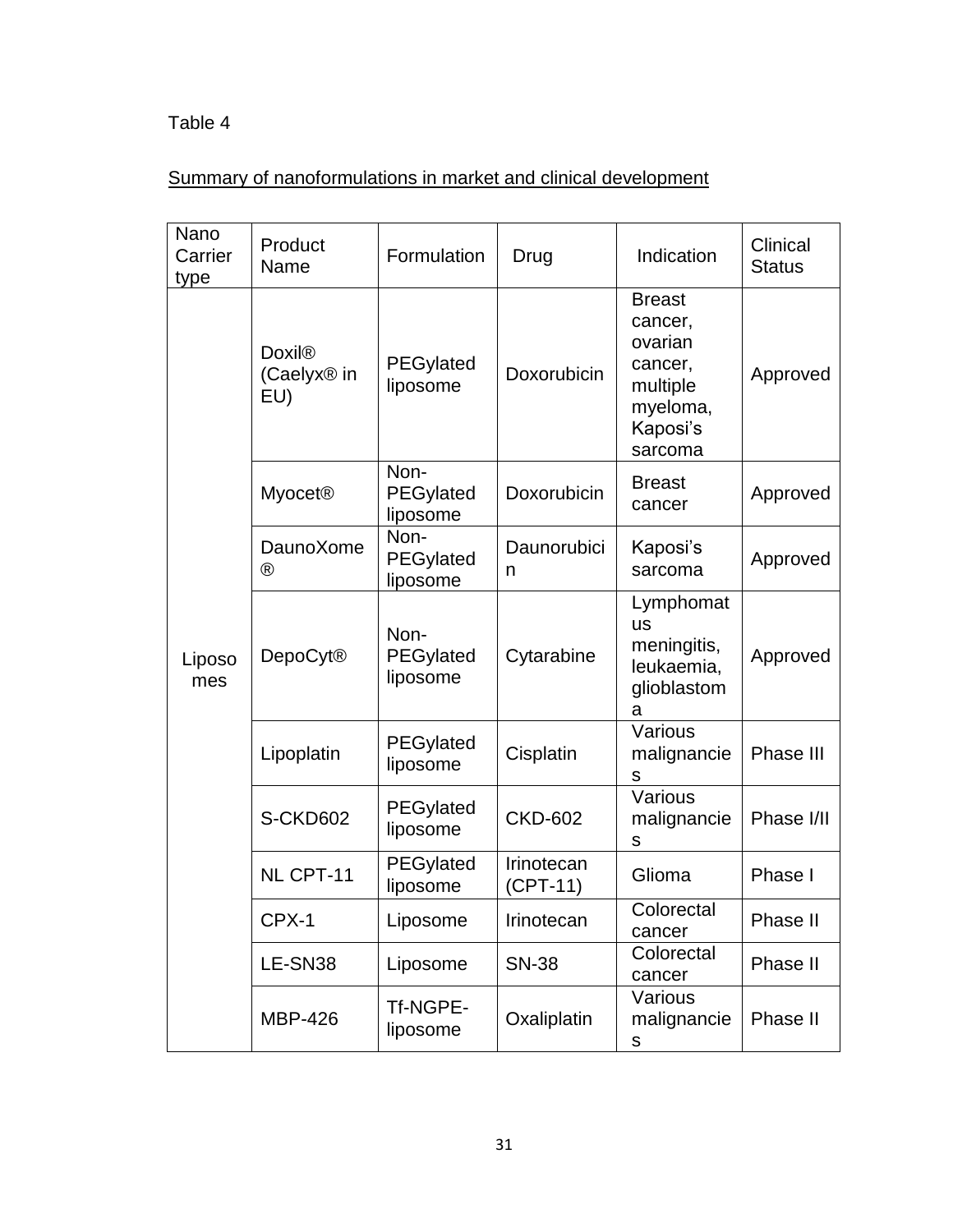|                                    | <b>MCC-465</b>           | Human<br>antibody<br>fragment<br>(GAH)-<br>PEG-<br>liposome   | Doxorubicin                     | Gastric<br>cancer                                             | Phase I   |
|------------------------------------|--------------------------|---------------------------------------------------------------|---------------------------------|---------------------------------------------------------------|-----------|
|                                    | Thermodox<br><b>TM</b>   | Heat-<br>activated<br>PEGylated<br>liposome                   | Doxorubicin                     | Liver<br>cancer,<br>breast<br>cancer                          | Phase III |
|                                    | <b>CPX-351</b>           | Liposome                                                      | Cytarabine+<br>daunorubici<br>n | Acute<br>myeloid<br>leukaemia                                 | Phase II  |
|                                    | <b>SGT-53</b>            | Transferrin-<br>targeted<br><b>DNA</b><br>plasmid<br>liposome | P53 gene                        | Various<br>solid<br>malignancie<br>S                          | Phase I   |
| Polyme<br>ric<br>nanopa<br>rticles | Abraxane®<br>(ABI-007)   | Albumin-<br>bound<br>nanoparticle<br>(nab)                    | Paclitaxel                      | <b>Breast</b><br>cancer                                       | Approved  |
|                                    | <b>BIND-014</b>          | PEG-PLGA<br>nanoparticle                                      | Docetaxel                       | Various<br>solid<br>malignancie<br>S                          | Phase I   |
|                                    | Docetaxel-<br><b>PNP</b> | Polymeric<br>nanoparticle                                     | Docetaxel                       | Various<br>solid<br>malignancie<br>S                          | Phase I   |
|                                    | <b>CRLX101</b>           | Cyclodextri<br>n-PEG<br>nanoparticle                          | Camptothec<br>in                | Various<br>malignancies                                       | Phase II  |
|                                    | CALAA-01                 | Cyclodextri<br>n-PEG-<br>transferrin-<br>nanoparticle         | Anti-RRM2<br>siRNA              | Various solid<br>malignancies                                 | Phase I   |
| Polyme<br>ric<br>micelles          | Genexol-<br><b>PM®</b>   | <b>PEG-PLA</b><br>micelle                                     | Paclitaxel                      | <b>Breast</b><br>cancer, lung<br>cancer,<br>ovarian<br>cancer | Approved  |
|                                    | <b>NK911</b>             | PEG-PAA<br>micelle                                            | Doxorubicin                     | Various solid<br>malignancies                                 | Phase III |
|                                    | <b>NK105</b>             | PEG-PAA<br>micelle                                            | Paclitaxel                      | Gastric<br>cancer                                             | Phase II  |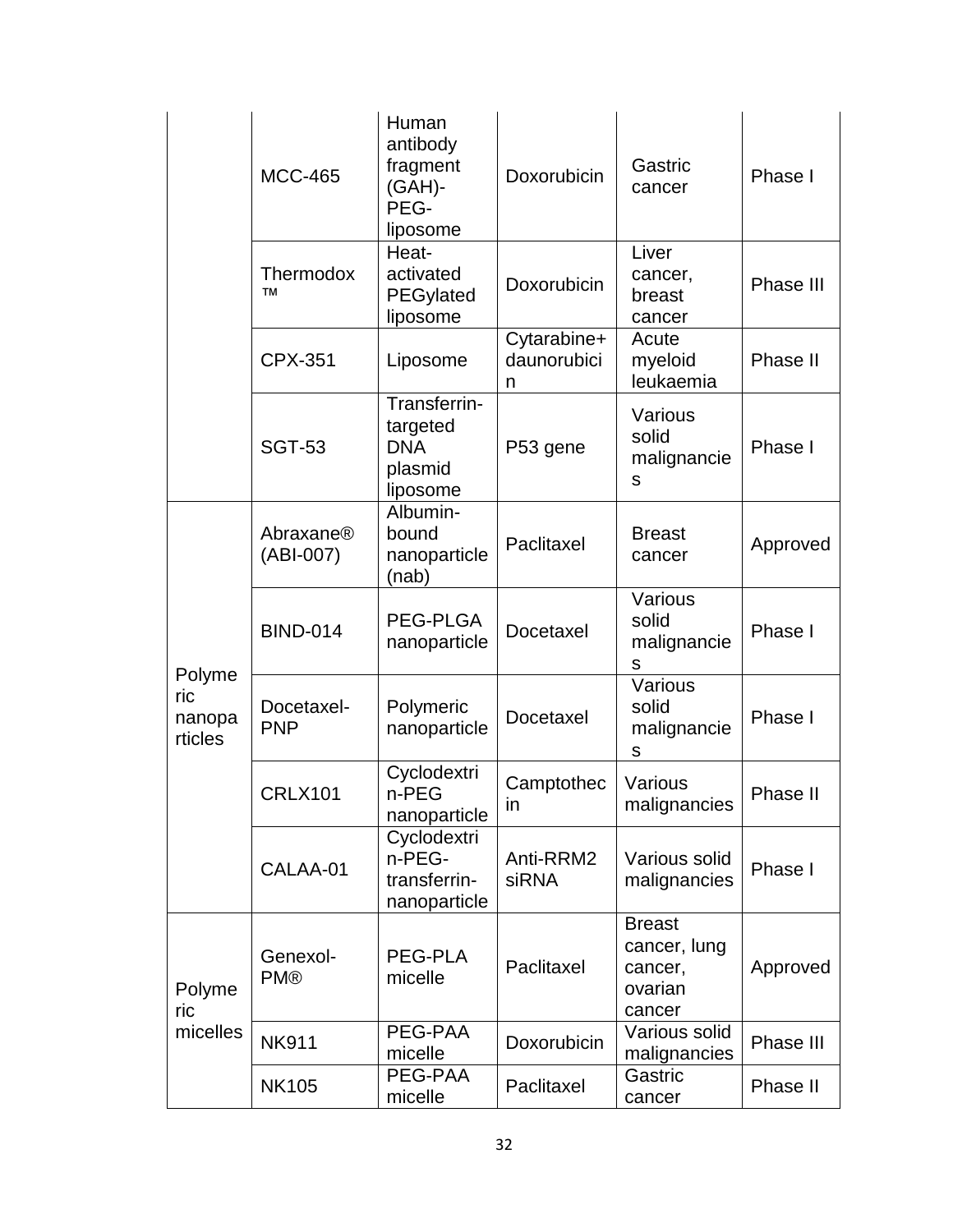|                                                        | <b>NC-6004</b><br>(Nanoplain™ | PEG-<br>polyglutami<br>c acid<br>micelle | Cisplatin              | Pancreatic<br>cancer                                             | Phase II      |
|--------------------------------------------------------|-------------------------------|------------------------------------------|------------------------|------------------------------------------------------------------|---------------|
|                                                        | <b>NK012</b>                  | PEG-PGA<br>micelle                       | <b>SN-38</b>           | Various solid<br>malignancies                                    | Phase II      |
|                                                        | SP1049C                       | $P -$<br>glycoprotein<br>micelle         | Doxorubicin            | Various<br>malignancies                                          | Phase II      |
|                                                        | <b>Paclical®</b>              | Polymeric<br>micelle                     | Paclitaxel             | Ovarian<br>cancer                                                | Phase III     |
|                                                        | <b>NC-4016</b>                | Polymeric<br>micelle                     | Oxaliplatin            | Various solid<br>malignancies                                    | Phase I       |
| Polym<br>er-drug<br>conjug<br>ate<br>nanop<br>articles | Oncaspar®                     | PEG-drug                                 | L-<br>asparaginas<br>е | Leukaemia                                                        | <b>Market</b> |
|                                                        | PK <sub>1</sub><br>(FCE28068) | HPMA-drug                                | Doxorubicin            | <b>Breast</b><br>cancer, lung<br>cancer,<br>colorectal<br>cancer | Phase II      |
|                                                        | DOX-OXD<br>(AD-70)            | Dextran                                  | Doxorubicin            | Various<br>malignancies                                          | Phase I       |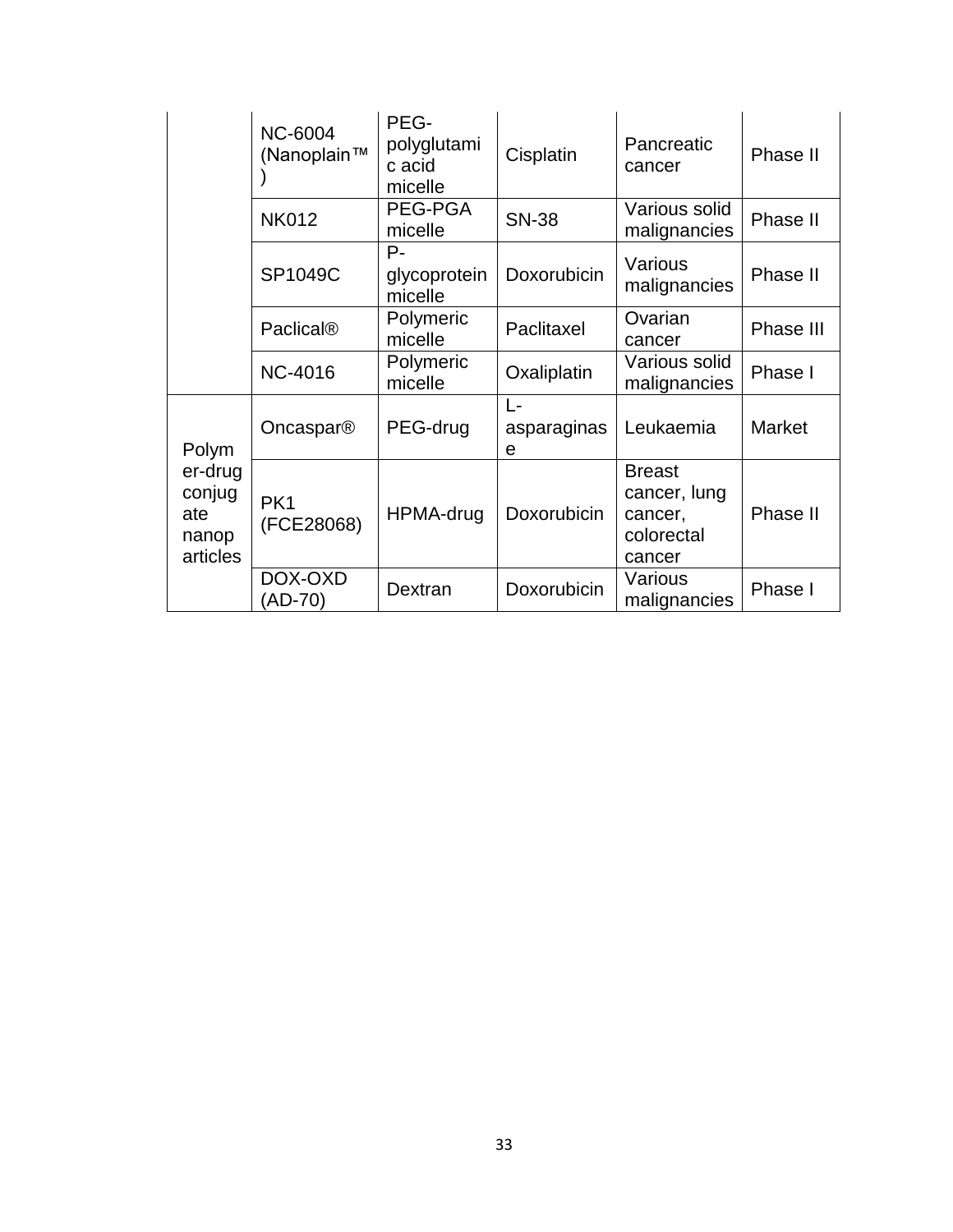#### CHAPTER IV

#### **CONCLUSION**

The rapid advances in the field of nanomedicine have created a new trend and opened the doors for the development of different tools and strategies for anticancer therapy. Nanoparticle drug formulations have the potential to overcome the limitations of conventional chemotherapy by their ability to selectively target cancer cells over healthy tissue. Properly designed nanoparticles have the ability to accumulate in tumors either by passive or active targeting and enhance the cytotoxic effects of antitumor agents. Several nanoformulations of anticancer drugs are being evaluated in phase II/III clinical trials while relatively few have been approved for clinical use. Nanotechnology provides an opportunity to revisit and reformulate the drugs that have been shelved due to poor oral bioavailability, lack of selectivity to the desired target, or extreme toxicity. Biological nanoparticles, *i.e*., exosomes, provide another promising avenue for delivery of small and macromolecules. Nevertheless, the field of nanotechnology has the potential to shift the paradigm of treatment for cancer with an ever- growing arsenal of non-targeted and targeted nanomedicines.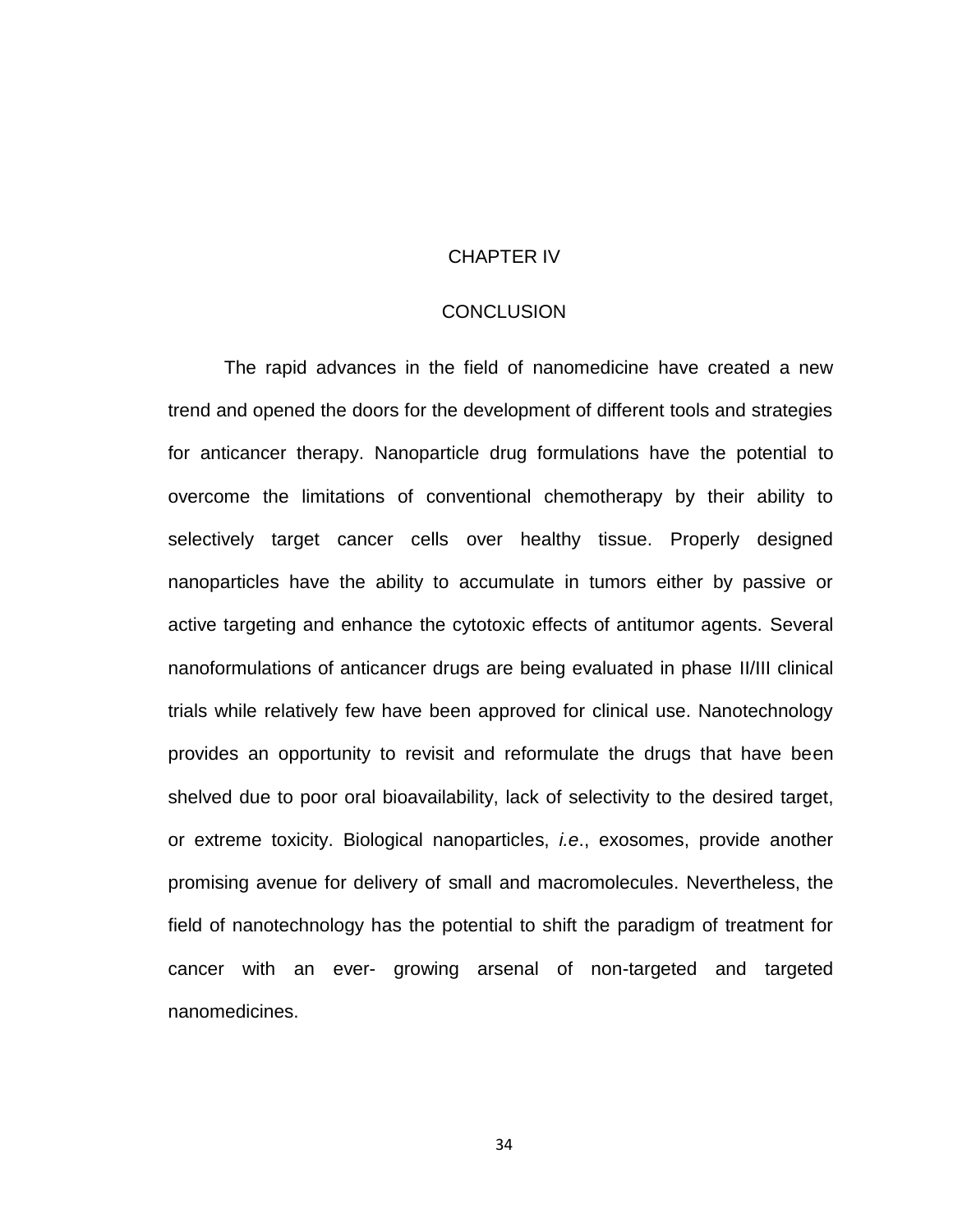#### Future perspective

 In spite of various advantages of NPs, efficient delivery of drugs has never been completely achieved due to lack of ideal drug delivery system. The major limitations being low biocompatibility and toxicity. Their characterization, cost, scalability, inability to evade host immune system, limited circulation time and safety issues still remain as a challenge [\(151\)](#page-57-4). Exosomes seem to overcome several of the limitations associated with the conventional nanoparticles. They have ability to target tissues by utilizing the intrinsic mechanisms of extracellular vesicles. Exosomes are biocompatible, potentially nontoxic, less immunogenic, and provide desired long-term safety for therapeutic use. They have the natural ability to carry nucleic acids and other therapeutic molecules cross membranes that are difficult to cross such as the blood brain barrier (BBB). There are several recent studies published which isolated exosomes from different sources like biological fluids and cell culture media using variety of strategies [\(129,](#page-55-3) [142,](#page-56-6) [152\)](#page-57-5). However, they still suffer from biocompatibility and scalability issues. Particularly cost–effective, mass-scale production, drug loading and targeting strategies are limitations, which lessen the throughput of this field. More recent development of milk exosomes seem to overcome many of these limitations [\(126-128,](#page-55-0) [139\)](#page-56-3). However, immune-compromised subcutaneous xenograft mouse models used in these studies have some limitations as the formulations are not being tested in tumor microenvironment.

Tumor growth is complex and heterogeneous microenvironment consist of different immune cells. So it is crucial to develop nanoformulations that can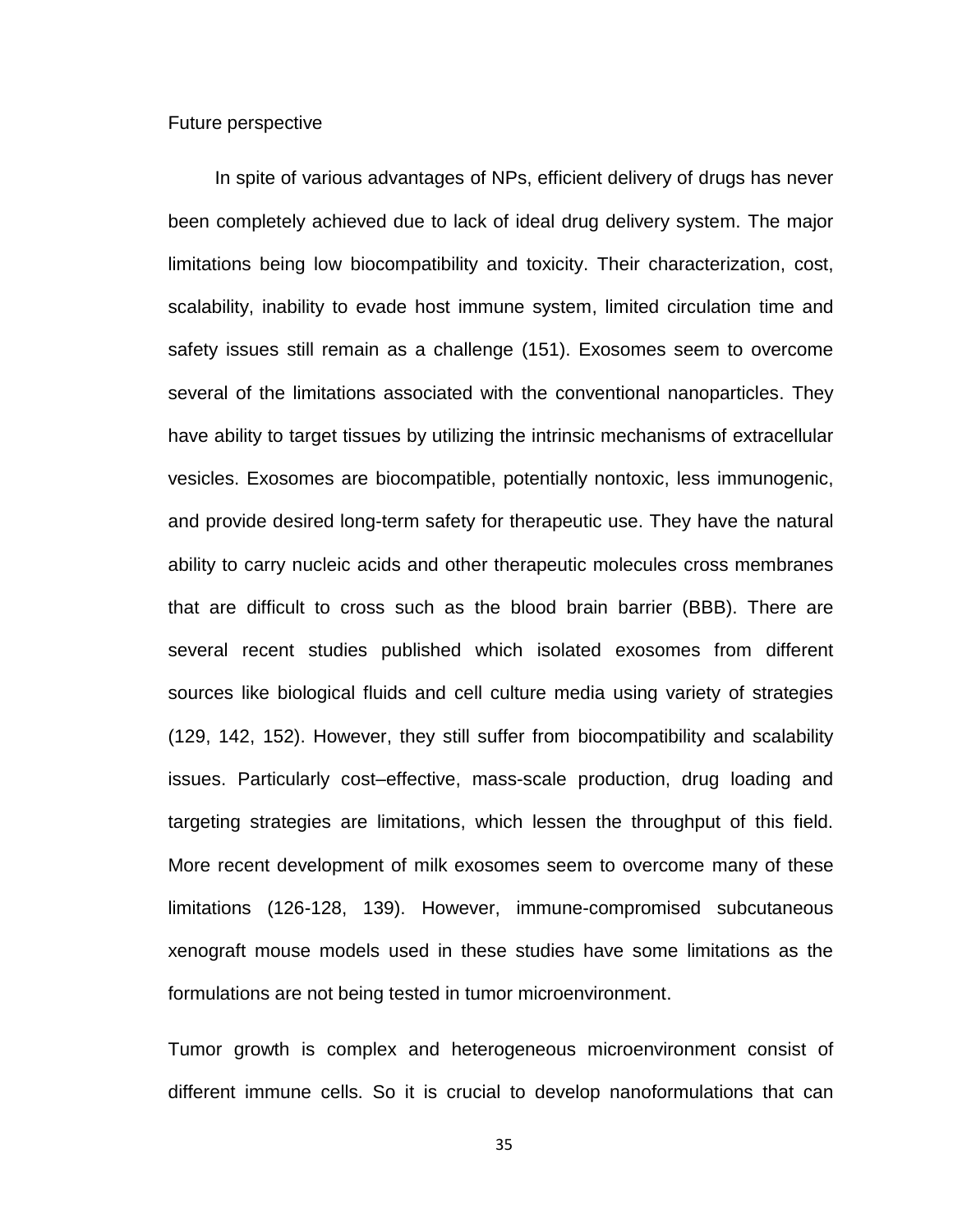adapt to the microenvironment and improve the selective targeting to tumors. Apart from few, most of the formulations have not yet been in clinic considering this aspect. The studies need to be performed with more sophisticated humanized mouse models (i.e., patient-derived tumor xenograft models) and also in different immunocompetent animal models (such as spontaneous tumor models, carcinogen-mediated tumor models) which take tumor microenvironment into consideration. This will better match the system of human disease and create a wide scope for clinical translatability.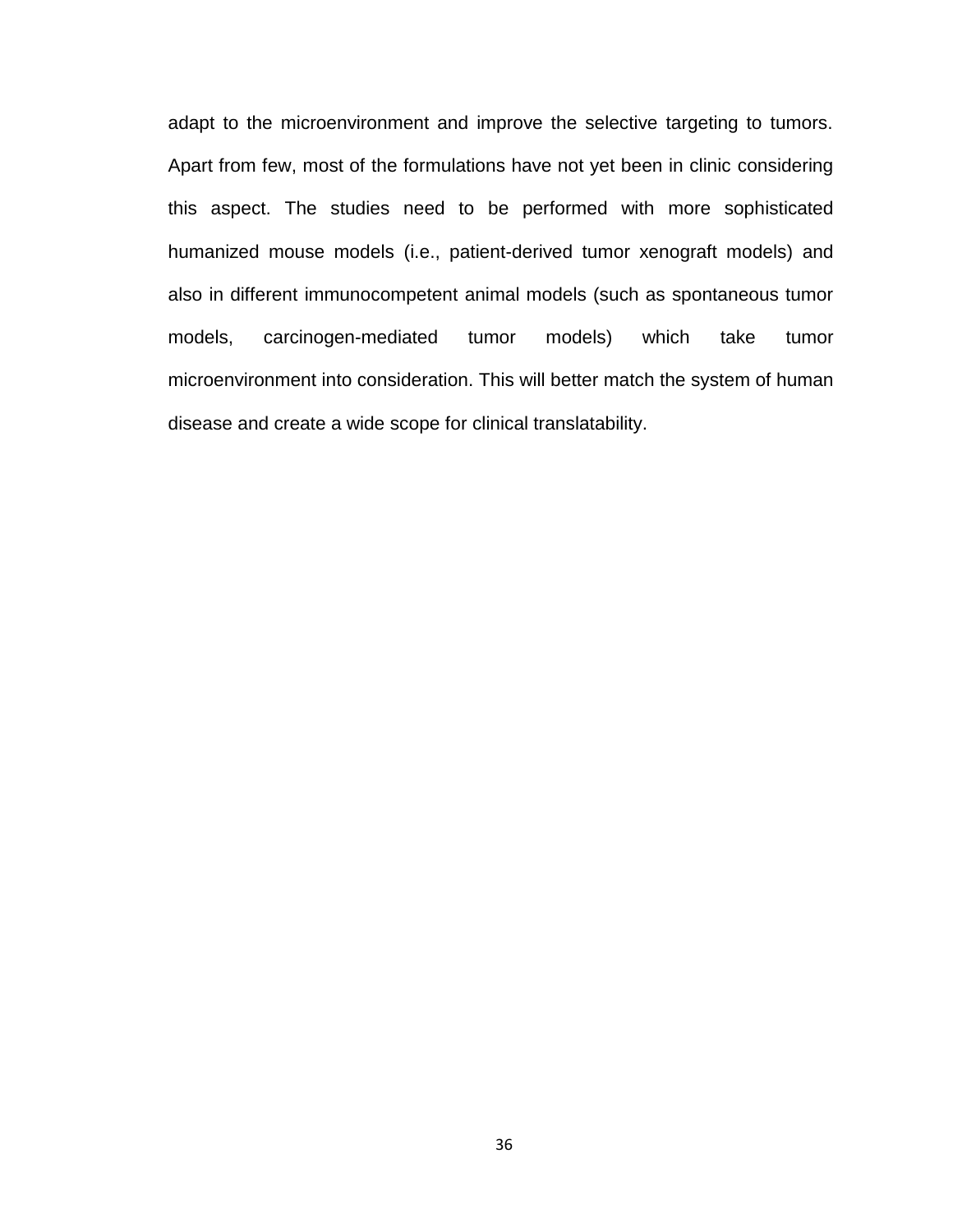# REFERENCES

<span id="page-45-0"></span>1. Siegel RL, Miller KD, Jemal A. Cancer statistics, 2017. CA: A Cancer Journal for Clinicians. 2017;67(1):7-30.

<span id="page-45-1"></span>2. Luo J, Solimini NL, Elledge SJ. Principles of cancer therapy: oncogene and non-oncogene addiction. Cell. 2009;136(5):823-37.

<span id="page-45-2"></span>3. Hanahan D, Weinberg RA. The hallmarks of cancer. Cell. 2000;100(1):57-70.

<span id="page-45-3"></span>4. Sikora K. The impact of future technology on cancer care. Clinical medicine (London, England). 2002;2(6):560-8.

<span id="page-45-4"></span>5. Park JH, von Maltzahn G, Xu MJ, Fogal V, Kotamraju VR, Ruoslahti E, et al. Cooperative nanomaterial system to sensitize, target, and treat tumors. Proceedings of the National Academy of Sciences of the United States of America. 2010;107(3):981-6.

<span id="page-45-5"></span>6. Reinbolt RE, Patel R, Pan X, Timmers CD, Pilarski R, Shapiro CL, et al. Risk factors for anthracycline-associated cardiotoxicity. Supportive care in cancer : official journal of the Multinational Association of Supportive Care in Cancer. 2016;24(5):2173-80.

<span id="page-45-6"></span>7. Strebhardt K, Ullrich A. Paul Ehrlich's magic bullet concept: 100 years of progress. Nature reviews Cancer. 2008;8(6):473-80.

<span id="page-45-7"></span>8. Torchilin VP. Drug targeting. European journal of pharmaceutical sciences : official journal of the European Federation for Pharmaceutical Sciences. 2000;11 Suppl 2:S81-91.

<span id="page-45-8"></span>9. Sakamoto JH, van de Ven AL, Godin B, Blanco E, Serda RE, Grattoni A, et al. Enabling individualized therapy through nanotechnology. Pharmacological research. 2010;62(2):57-89.

<span id="page-45-9"></span>10. Chidambaram M, Manavalan R, Kathiresan K. Nanotherapeutics to overcome conventional cancer chemotherapy limitations. Journal of pharmacy & pharmaceutical sciences : a publication of the Canadian Society for Pharmaceutical Sciences, Societe canadienne des sciences pharmaceutiques. 2011;14(1):67-77.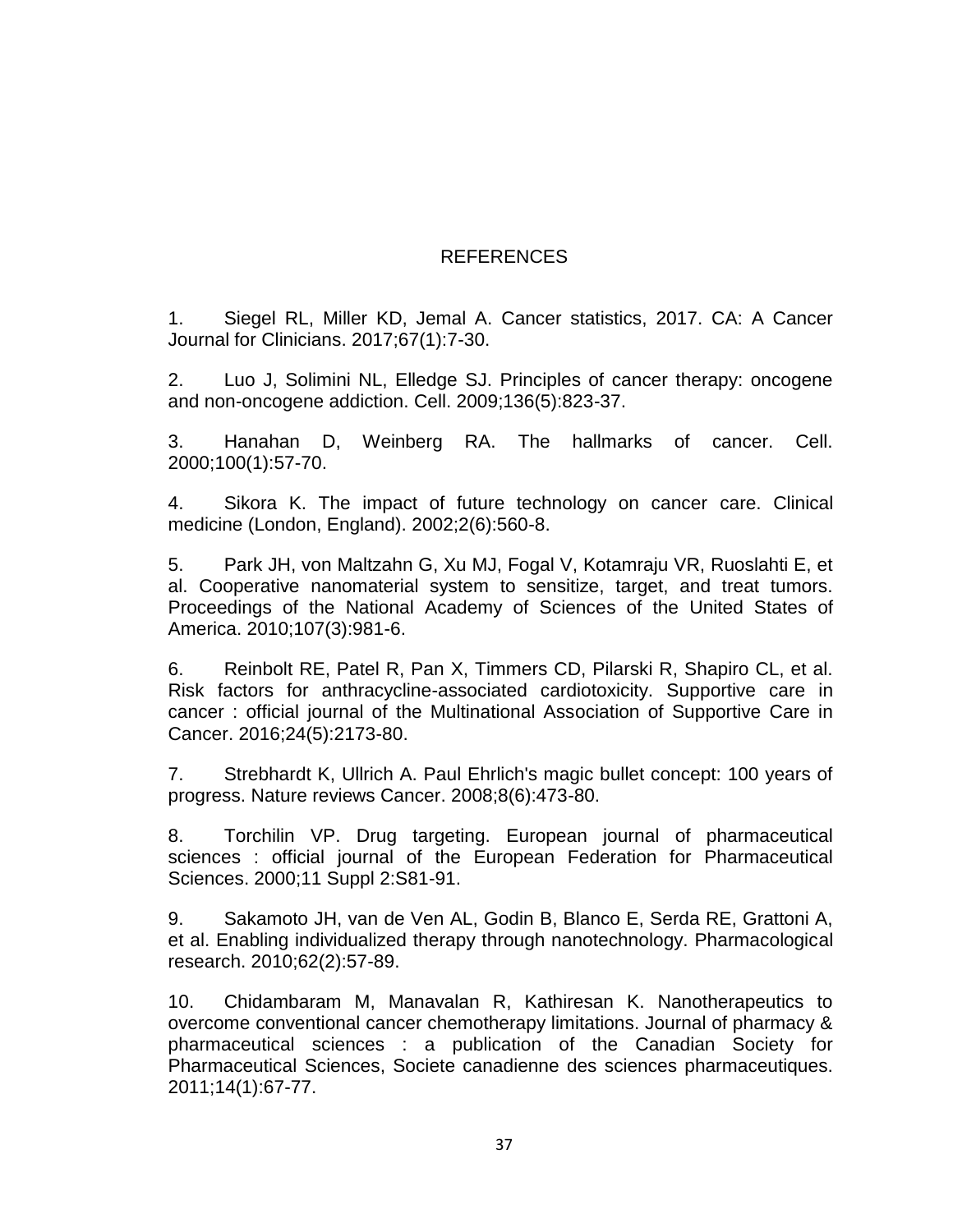<span id="page-46-0"></span>11. Shaffer C. Nanomedicine transforms drug delivery. Drug discovery today. 2005;10(23-24):1581-2.

12. Moghimi SM, Hunter AC, Murray JC. Nanomedicine: current status and future prospects. FASEB journal : official publication of the Federation of American Societies for Experimental Biology. 2005;19(3):311-30.

13. Sahoo SK, Parveen S, Panda JJ. The present and future of nanotechnology in human health care. Nanomedicine : nanotechnology, biology, and medicine. 2007;3(1):20-31.

14. Sahoo SK, Labhasetwar V. Nanotech approaches to drug delivery and imaging. Drug discovery today. 2003;8(24):1112-20.

<span id="page-46-1"></span>15. Davis ME, Chen ZG, Shin DM. Nanoparticle therapeutics: an emerging treatment modality for cancer. Nature reviews Drug discovery. 2008;7(9):771- 82.

<span id="page-46-2"></span>16. Allen TM, Cullis PR. Drug delivery systems: entering the mainstream. Science (New York, NY). 2004;303(5665):1818-22.

<span id="page-46-3"></span>17. Bae KH, Chung HJ, Park TG. Nanomaterials for cancer therapy and imaging. Molecules and cells. 2011;31(4):295-302.

<span id="page-46-4"></span>18. Muthu MS, Kutty RV, Luo Z, Xie J, Feng SS. Theranostic vitamin E TPGS micelles of transferrin conjugation for targeted co-delivery of docetaxel and ultra bright gold nanoclusters. Biomaterials. 2015;39:234-48.

19. Kim SS, Rait A, Kim E, DeMarco J, Pirollo KF, Chang EH. Encapsulation of temozolomide in a tumor-targeting nanocomplex enhances anti-cancer efficacy and reduces toxicity in a mouse model of glioblastoma. Cancer letters. 2015;369(1):250-8.

20. Kesavan A, Ilaiyaraja P, Sofi Beaula W, Veena Kumari V, Sugin Lal J, Arunkumar C, et al. Tumor targeting using polyamidoamine dendrimer-cisplatin nanoparticles functionalized with diglycolamic acid and herceptin. European journal of pharmaceutics and biopharmaceutics : official journal of Arbeitsgemeinschaft fur Pharmazeutische Verfahrenstechnik eV. 2015;96:255- 63.

<span id="page-46-5"></span>21. Jain A, Jain A, Garg NK, Tyagi RK, Singh B, Katare OP, et al. Surface engineered polymeric nanocarriers mediate the delivery of transferrinmethotrexate conjugates for an improved understanding of brain cancer. Acta biomaterialia. 2015;24:140-51.

22. Chen HH, Huang WC, Chiang WH, Liu TI, Shen MY, Hsu YH, et al. pH-Responsive therapeutic solid lipid nanoparticles for reducing P-glycoproteinmediated drug efflux of multidrug resistant cancer cells. International journal of nanomedicine. 2015;10:5035-48.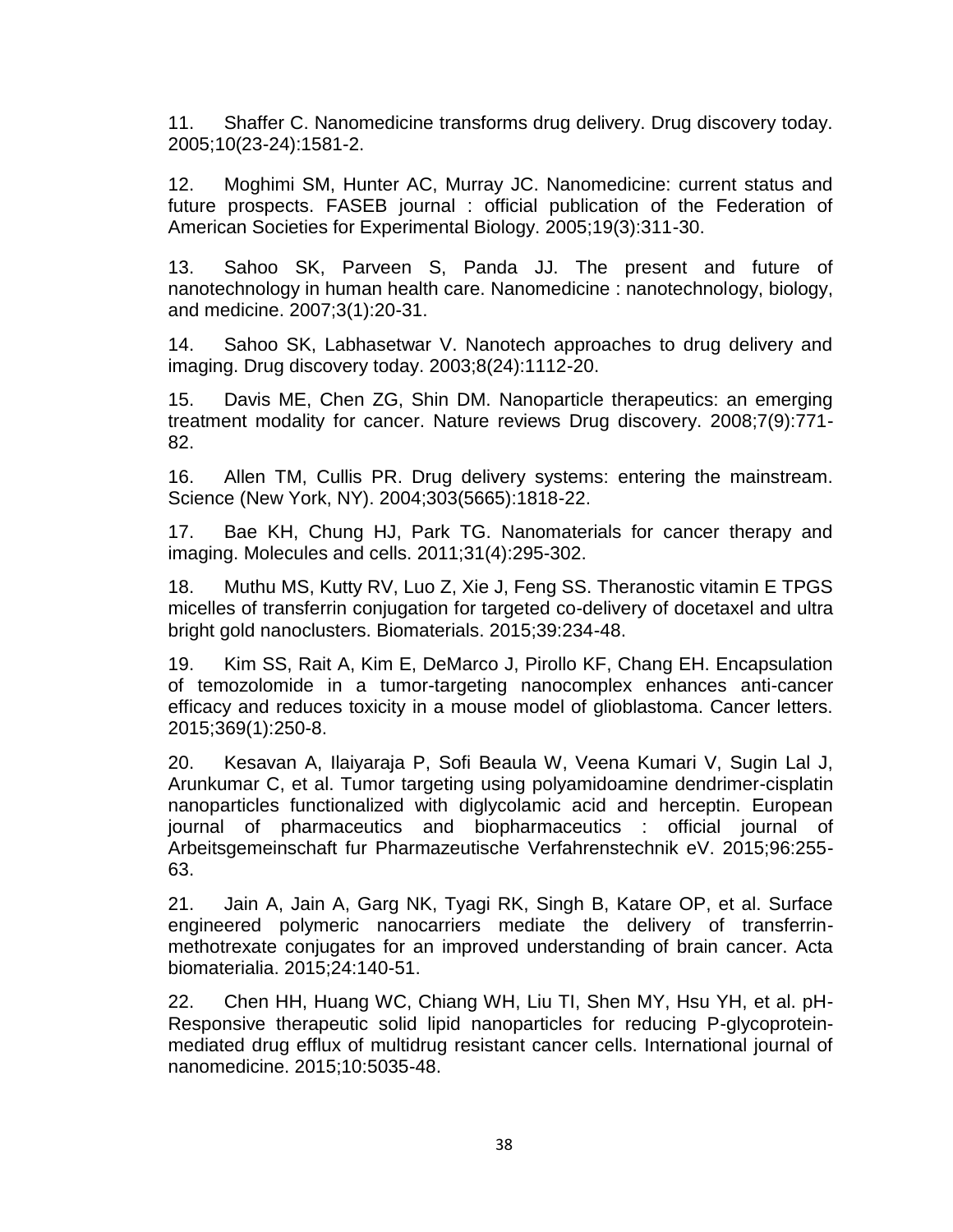<span id="page-47-0"></span>23. Nahar M, Dutta T, Murugesan S, Asthana A, Mishra D, Rajkumar V, et al. Functional polymeric nanoparticles: an efficient and promising tool for active delivery of bioactives. Critical reviews in therapeutic drug carrier systems. 2006;23(4):259-318.

<span id="page-47-1"></span>24. Johnson SM, Bangham AD. Potassium permeability of single compartment liposomes with and without valinomycin. Biochimica et Biophysica Acta (BBA) - Biomembranes. 1969;193(1):82-91.

<span id="page-47-2"></span>25. Akbarzadeh A, Rezaei-Sadabady R, Davaran S, Joo SW, Zarghami N, Hanifehpour Y, et al. Liposome: classification, preparation, and applications. Nanoscale Research Letters. 2013;8(1):102.

<span id="page-47-3"></span>26. Xu W, Ling P, Zhang T. Polymeric micelles, a promising drug delivery system to enhance bioavailability of poorly water-soluble drugs. Journal of drug delivery. 2013;2013:340315.

<span id="page-47-4"></span>27. Tomalia DA, Baker H, Dewald J, Hall M, Kallos G, Martin S, et al. A New Class of Polymers: Starburst-Dendritic Macromolecules. Polym J. 1985;17(1):117-32.

<span id="page-47-5"></span>28. Abbasi E, Aval SF, Akbarzadeh A, Milani M, Nasrabadi HT, Joo SW, et al. Dendrimers: synthesis, applications, and properties. Nanoscale Research Letters. 2014;9(1):247.

<span id="page-47-6"></span>29. Karra N, Benita S. The ligand nanoparticle conjugation approach for targeted cancer therapy. Current drug metabolism. 2012;13(1):22-41.

<span id="page-47-7"></span>30. Langer R, Folkman J. Polymers for the sustained release of proteins and other macromolecules. Nature. 1976;263(5580):797-800.

<span id="page-47-8"></span>31. Musyanovych A, Landfester K. Polymer micro- and nanocapsules as biological carriers with multifunctional properties. Macromolecular bioscience. 2014;14(4):458-77.

<span id="page-47-9"></span>32. Lambert G, Fattal E, Couvreur P. Nanoparticulate systems for the delivery of antisense oligonucleotides. Advanced drug delivery reviews. 2001;47(1):99-112.

<span id="page-47-10"></span>33. Vasir JK, Labhasetwar V. Biodegradable nanoparticles for cytosolic delivery of therapeutics. Advanced drug delivery reviews. 2007;59(8):718-28.

34. Olivier JC. Drug transport to brain with targeted nanoparticles. NeuroRx : the journal of the American Society for Experimental NeuroTherapeutics. 2005;2(1):108-19.

35. Huh MS, Lee SY, Park S, Lee S, Chung H, Lee S, et al. Tumor-homing glycol chitosan/polyethylenimine nanoparticles for the systemic delivery of siRNA in tumor-bearing mice. Journal of controlled release : official journal of the Controlled Release Society. 2010;144(2):134-43.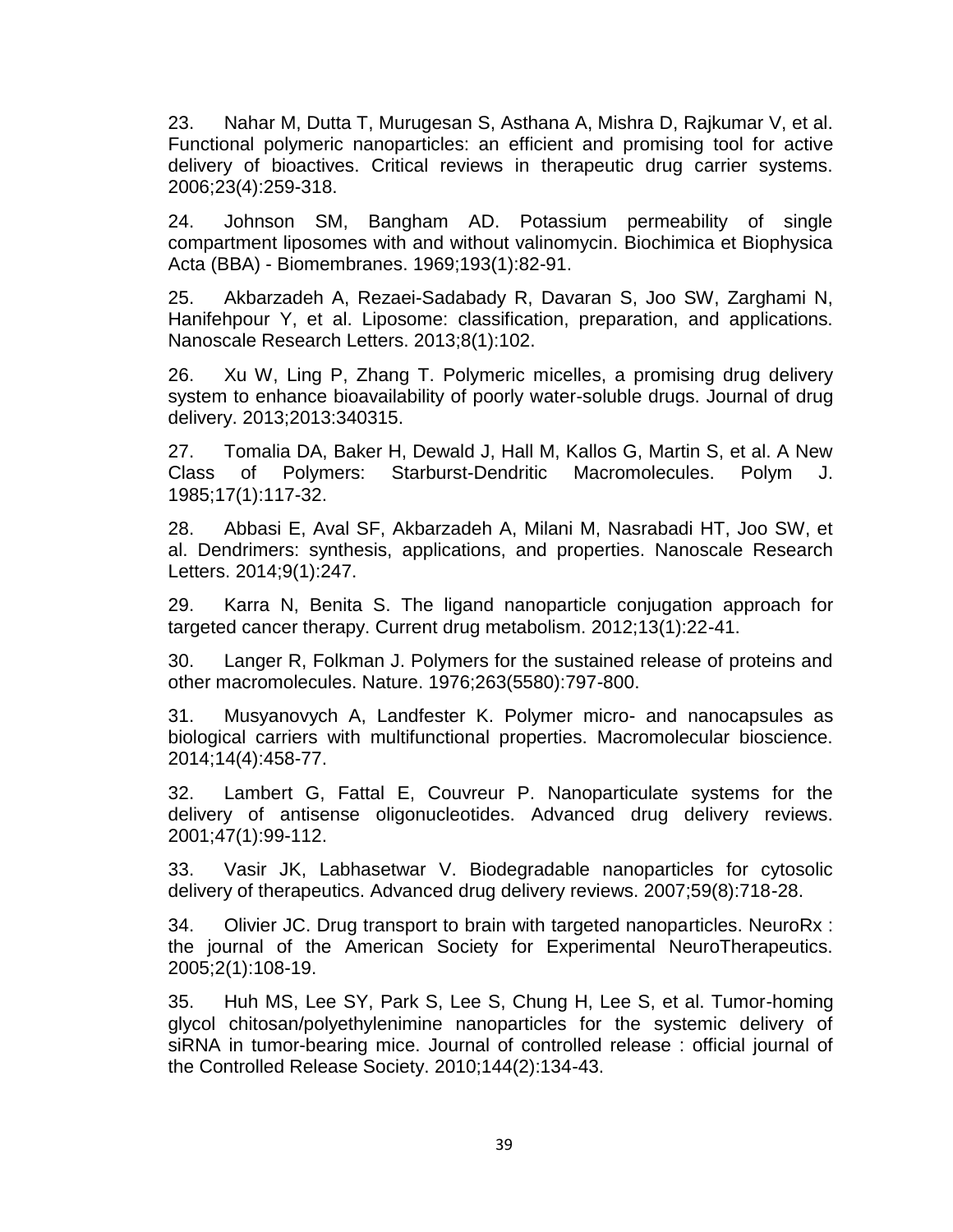36. Gan CW, Feng SS. Transferrin-conjugated nanoparticles of poly(lactide)- D-alpha-tocopheryl polyethylene glycol succinate diblock copolymer for targeted drug delivery across the blood-brain barrier. Biomaterials. 2010;31(30):7748-57.

37. Azzi J, Tang L, Moore R, Tong R, El Haddad N, Akiyoshi T, et al. Polylactide-cyclosporin A nanoparticles for targeted immunosuppression. FASEB journal : official publication of the Federation of American Societies for Experimental Biology. 2010;24(10):3927-38.

38. Avgoustakis K. Pegylated poly(lactide) and poly(lactide-co-glycolide) nanoparticles: preparation, properties and possible applications in drug delivery. Current drug delivery. 2004;1(4):321-33.

<span id="page-48-0"></span>39. Derakhshandeh K, Azandaryani AH. Active-targeted Nanotherapy as Smart Cancer Treatment. In: Sezer AD, editor. Smart Drug Delivery System. Rijeka: InTech; 2016. p. Ch. 04.

<span id="page-48-1"></span>40. Gharatape A, Salehi R. Recent progress in theranostic applications of hybrid gold nanoparticles. European journal of medicinal chemistry. 2017;138:221-33.

<span id="page-48-2"></span>41. Bamrungsap S, Zhao Z, Chen T, Wang L, Li C, Fu T, et al. Nanotechnology in therapeutics: a focus on nanoparticles as a drug delivery system. Nanomedicine (London, England). 2012;7(8):1253-71.

<span id="page-48-3"></span>42. Maeda H. The enhanced permeability and retention (EPR) effect in tumor vasculature: the key role of tumor-selective macromolecular drug targeting. Advances in enzyme regulation. 2001;41:189-207.

<span id="page-48-4"></span>43. Jain RK. Delivery of molecular and cellular medicine to solid tumors. Advanced drug delivery reviews. 2001;46(1-3):149-68.

<span id="page-48-5"></span>44. Jain RK, Stylianopoulos T. Delivering nanomedicine to solid tumors. Nature reviews Clinical oncology. 2010;7(11):653-64.

<span id="page-48-6"></span>45. Hatakeyama H, Akita H, Harashima H. A multifunctional envelope type nano device (MEND) for gene delivery to tumours based on the EPR effect: a strategy for overcoming the PEG dilemma. Advanced drug delivery reviews. 2011;63(3):152-60.

<span id="page-48-7"></span>46. Knop K, Hoogenboom R, Fischer D, Schubert US. Poly(ethylene glycol) in drug delivery: pros and cons as well as potential alternatives. Angewandte Chemie (International ed in English). 2010;49(36):6288-308.

<span id="page-48-8"></span>47. Alexis F, Pridgen E, Molnar LK, Farokhzad OC. Factors affecting the clearance and biodistribution of polymeric nanoparticles. Molecular pharmaceutics. 2008;5(4):505-15.

<span id="page-48-9"></span>48. Ruoslahti E, Bhatia SN, Sailor MJ. Targeting of drugs and nanoparticles to tumors. The Journal of cell biology. 2010;188(6):759-68.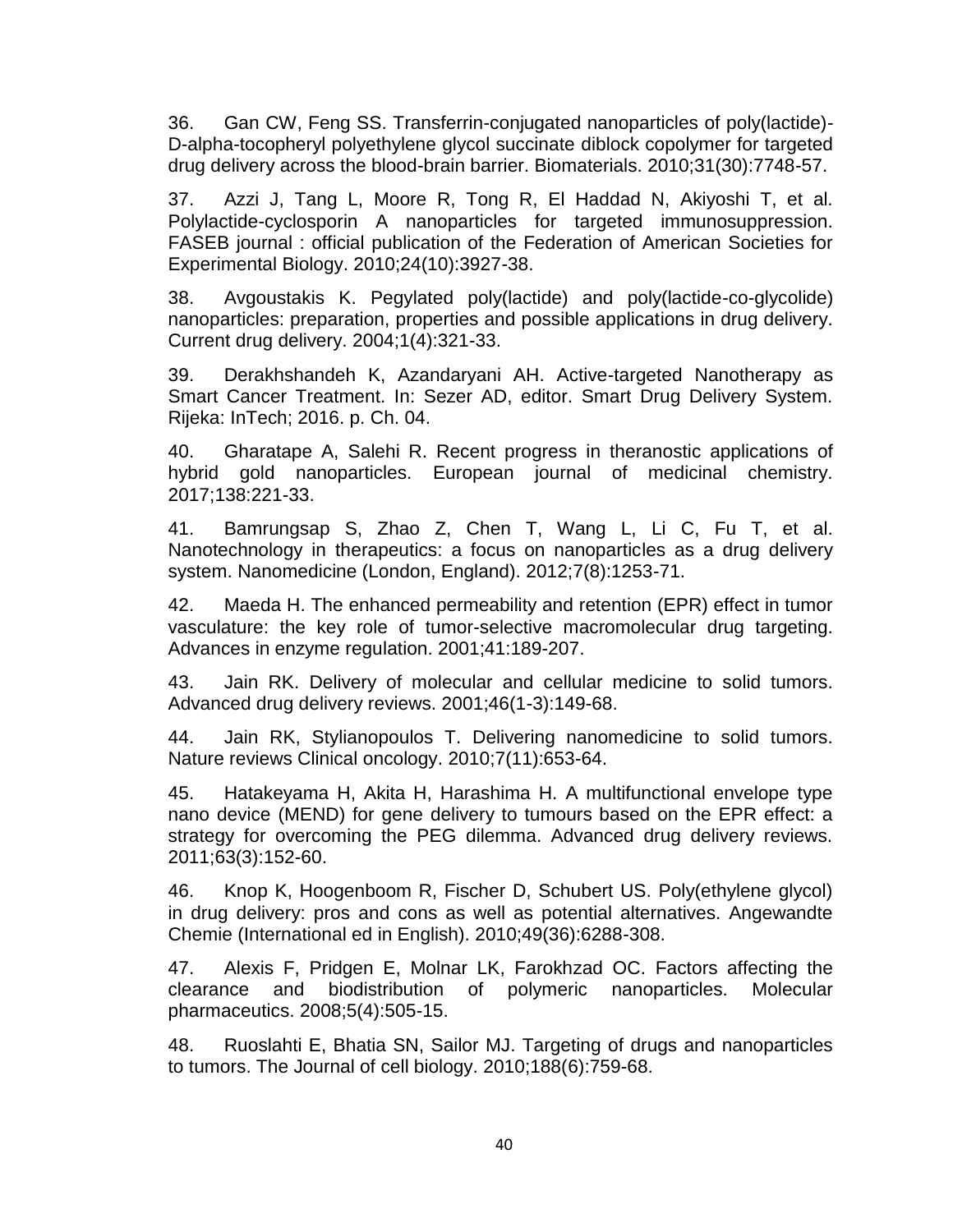<span id="page-49-0"></span>49. Srinivasarao M, Galliford CV, Low PS. Principles in the design of ligandtargeted cancer therapeutics and imaging agents. Nature reviews Drug discovery. 2015;14(3):203-19.

<span id="page-49-1"></span>50. Parveen S, Misra R, Sahoo SK. Nanoparticles: a boon to drug delivery, therapeutics, diagnostics and imaging. Nanomedicine : nanotechnology, biology, and medicine. 2012;8(2):147-66.

<span id="page-49-2"></span>51. Kirpotin DB, Drummond DC, Shao Y, Shalaby MR, Hong K, Nielsen UB, et al. Antibody targeting of long-circulating lipidic nanoparticles does not increase tumor localization but does increase internalization in animal models. Cancer research. 2006;66(13):6732-40.

<span id="page-49-3"></span>52. Bertrand N, Wu J, Xu X, Kamaly N, Farokhzad OC. Cancer nanotechnology: the impact of passive and active targeting in the era of modern cancer biology. Advanced drug delivery reviews. 2014;66:2-25.

<span id="page-49-4"></span>53. Warenius H, Galfre G, Bleehen N, Milstein C. Attempted targeting of a monoclonal antibody in a human tumour xenograft system. European Journal of Cancer and Clinical Oncology. 1981;17(9):1009-15.

<span id="page-49-5"></span>54. Chames P, Van Regenmortel M, Weiss E, Baty D. Therapeutic antibodies: successes, limitations and hopes for the future. British journal of pharmacology. 2009;157(2):220-33.

<span id="page-49-6"></span>55. Clynes RA, Towers TL, Presta LG, Ravetch JV. Inhibitory Fc receptors modulate in vivo cytotoxicity against tumor targets. Nature medicine. 2000;6(4):443-6.

<span id="page-49-7"></span>56. Gabizon AA. Pegylated liposomal doxorubicin: metamorphosis of an old drug into a new form of chemotherapy. Cancer investigation. 2001;19(4):424-36.

<span id="page-49-8"></span>57. James J, Dubs G. FDA approves new kind of lymphoma treatment. Food and Drug Administration. AIDS treatment news. 1997(284):2.

<span id="page-49-9"></span>58. Albanell J, Baselga J. Trastuzumab, a humanized anti-HER2 monoclonal antibody, for the treatment of breast cancer. Drugs Today (Barc). 1999;35(12):931-46.

<span id="page-49-10"></span>59. Ferrara N. VEGF as a therapeutic target in cancer. Oncology. 2005;69(Suppl. 3):11-6.

<span id="page-49-11"></span>60. Carter P. Improving the efficacy of antibody-based cancer therapies. Nature Reviews Cancer. 2001;1(2):118-29.

<span id="page-49-12"></span>61. Orava EW, Cicmil N, Gariepy J. Delivering cargoes into cancer cells using DNA aptamers targeting internalized surface portals. Biochimica et biophysica acta. 2010;1798(12):2190-200.

<span id="page-49-13"></span>62. White RR, Sullenger BA, Rusconi CP. Developing aptamers into therapeutics. Journal of Clinical Investigation. 2000;106(8):929.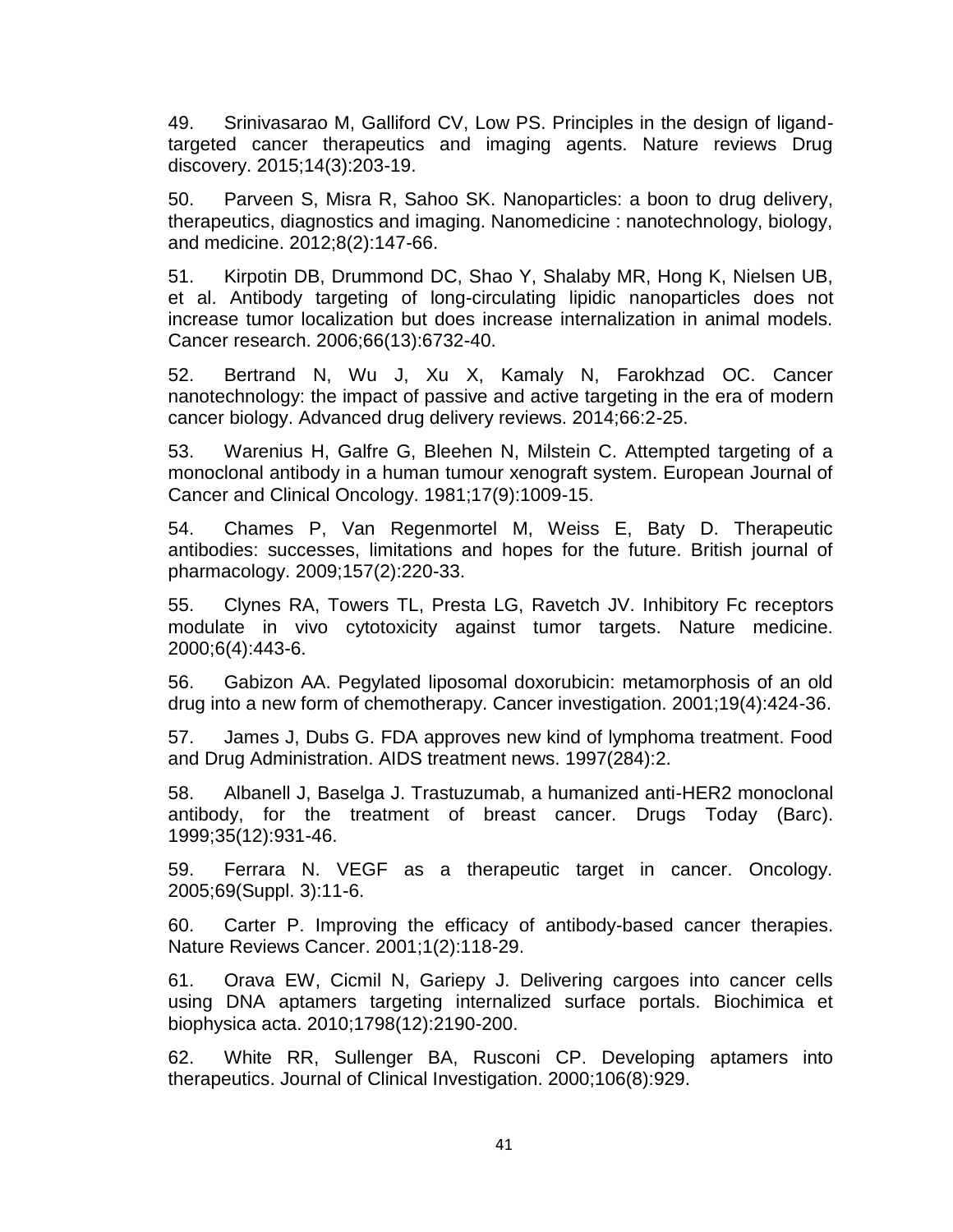<span id="page-50-0"></span>63. Farokhzad OC, Cheng J, Teply BA, Sherifi I, Jon S, Kantoff PW, et al. Targeted nanoparticle-aptamer bioconjugates for cancer chemotherapy in vivo. Proceedings of the National Academy of Sciences. 2006;103(16):6315-20.

<span id="page-50-1"></span>64. An Y, Wu J, Yang B, Zhu Z, Gao M, Yu C, et al. Selection and Application of DNA Aptamer Against Oncogene Amplified in Breast Cancer 1. Journal of molecular evolution. 2015;81(5-6):179-85.

<span id="page-50-2"></span>65. Lee SK, Park MW, Yang EG, Yu J, Jeong S. An RNA aptamer that binds to the beta-catenin interaction domain of TCF-1 protein. Biochemical and biophysical research communications. 2005;327(1):294-9.

66. Lee HK, Choi YS, Park YA, Jeong S. Modulation of oncogenic transcription and alternative splicing by beta-catenin and an RNA aptamer in colon cancer cells. Cancer research. 2006;66(21):10560-6.

67. Bardeesy N, Pelletier J. Overlapping RNA and DNA binding domains of the wt1 tumor suppressor gene product. Nucleic acids research. 1998;26(7):1784-92.

<span id="page-50-3"></span>68. Roy K, Kanwar RK, Kanwar JR. LNA aptamer based multi-modal, Fe3O4 saturated lactoferrin (Fe3O4-bLf) nanocarriers for triple positive (EpCAM, CD133, CD44) colon tumor targeting and NIR, MRI and CT imaging. Biomaterials. 2015;71:84-99.

<span id="page-50-4"></span>69. Tuerk C, Gold L. Systematic evolution of ligands by exponential enrichment: RNA ligands to bacteriophage T4 DNA polymerase. Science (New York, NY). 1990;249(4968):505-10.

70. Farokhzad OC, Cheng J, Teply BA, Sherifi I, Jon S, Kantoff PW, et al. Targeted nanoparticle-aptamer bioconjugates for cancer chemotherapy in vivo. Proceedings of the National Academy of Sciences of the United States of America. 2006;103(16):6315-20.

71. Ellington AD, Szostak JW. In vitro selection of RNA molecules that bind specific ligands. Nature. 1990;346(6287):818-22.

<span id="page-50-5"></span>72. Chou LY, Ming K, Chan WC. Strategies for the intracellular delivery of nanoparticles. Chemical Society reviews. 2011;40(1):233-45.

<span id="page-50-6"></span>73. Daniels TR, Bernabeu E, Rodriguez JA, Patel S, Kozman M, Chiappetta DA, et al. The transferrin receptor and the targeted delivery of therapeutic agents against cancer. Biochimica et biophysica acta. 2012;1820(3):291-317.

<span id="page-50-7"></span>74. Choi CH, Alabi CA, Webster P, Davis ME. Mechanism of active targeting in solid tumors with transferrin-containing gold nanoparticles. Proceedings of the National Academy of Sciences of the United States of America. 2010;107(3):1235-40.

<span id="page-50-8"></span>75. Krishna AD, Mandraju RK, Kishore G, Kondapi AK. An efficient targeted drug delivery through apotransferrin loaded nanoparticles. PloS one. 2009;4(10):e7240.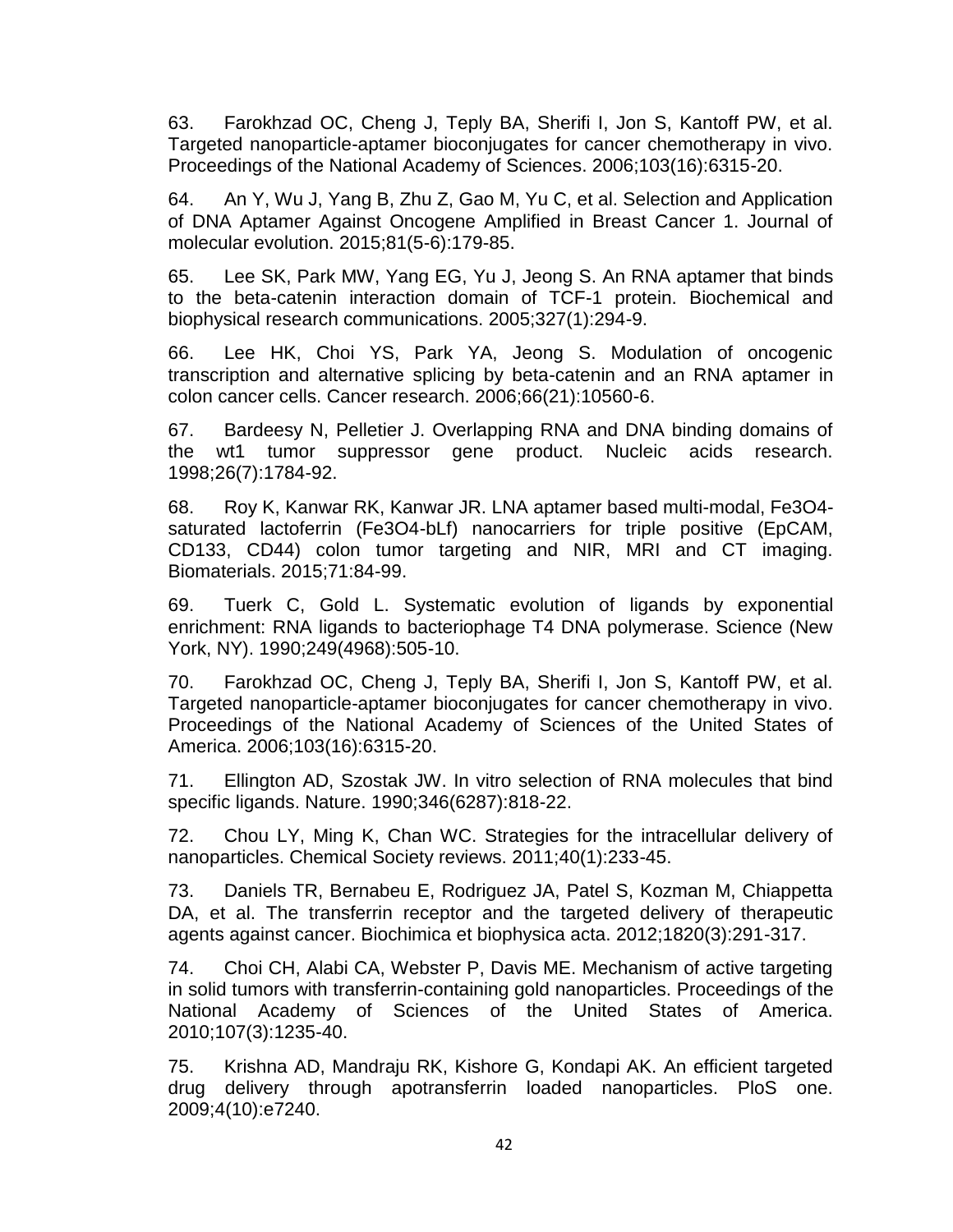<span id="page-51-0"></span>76. Brissette R, Prendergast JK, Goldstein NI. Identification of cancer targets and therapeutics using phage display. Current opinion in drug discovery & development. 2006;9(3):363-9.

<span id="page-51-1"></span>77. Wang C, Wang X, Zhong T, Zhao Y, Zhang WQ, Ren W, et al. The antitumor activity of tumor-homing peptide-modified thermosensitive liposomes containing doxorubicin on MCF-7/ADR: in vitro and in vivo. International journal of nanomedicine. 2015;10:2229-48.

<span id="page-51-2"></span>78. Shu D, Li H, Shu Y, Xiong G, Carson WE, 3rd, Haque F, et al. Systemic Delivery of Anti-miRNA for Suppression of Triple Negative Breast Cancer Utilizing RNA Nanotechnology. ACS nano. 2015;9(10):9731-40.

<span id="page-51-3"></span>79. Passarella RJ, Spratt DE, van der Ende AE, Phillips JG, Wu H, Sathiyakumar V, et al. Targeted nanoparticles that deliver a sustained, specific release of Paclitaxel to irradiated tumors. Cancer research. 2010;70(11):4550-9.

80. Mandelin J, Cardo-Vila M, Driessen WH, Mathew P, Navone NM, Lin SH, et al. Selection and identification of ligand peptides targeting a model of castrate-resistant osteogenic prostate cancer and their receptors. Proceedings of the National Academy of Sciences of the United States of America. 2015;112(12):3776-81.

81. Pasqualini R, Millikan RE, Christianson DR, Cardo-Vila M, Driessen WH, Giordano RJ, et al. Targeting the interleukin-11 receptor alpha in metastatic prostate cancer: A first-in-man study. Cancer. 2015;121(14):2411-21.

<span id="page-51-4"></span>82. Danhier F, Pourcelle V, Marchand-Brynaert J, Jerome C, Feron O, Preat V. Targeting of tumor endothelium by RGD-grafted PLGA-nanoparticles. Methods in enzymology. 2012;508:157-75.

<span id="page-51-5"></span>83. Toti US, Guru BR, Grill AE, Panyam J. Interfacial activity assisted surface functionalization: a novel approach to incorporate maleimide functional groups and cRGD peptide on polymeric nanoparticles for targeted drug delivery. Molecular pharmaceutics. 2010;7(4):1108-17.

<span id="page-51-6"></span>84. Subedi M, Minn I, Chen J, Kim Y, Ok K, Jung YW, et al. Design, synthesis and biological evaluation of PSMA/hepsin-targeted heterobivalent ligands. European journal of medicinal chemistry. 2016;118:208-18.

<span id="page-51-7"></span>85. Chandran SS, Banerjee SR, Mease RC, Pomper MG, Denmeade SR. Characterization of a targeted nanoparticle functionalized with a urea-based inhibitor of prostate-specific membrane antigen (PSMA). Cancer biology & therapy. 2008;7(6):974-82.

<span id="page-51-8"></span>86. Von Hoff DD, Mita MM, Ramanathan RK, Weiss GJ, Mita AC, LoRusso PM, et al. Phase I Study of PSMA-Targeted Docetaxel-Containing Nanoparticle BIND-014 in Patients with Advanced Solid Tumors. Clinical cancer research : an official journal of the American Association for Cancer Research. 2016;22(13):3157-63.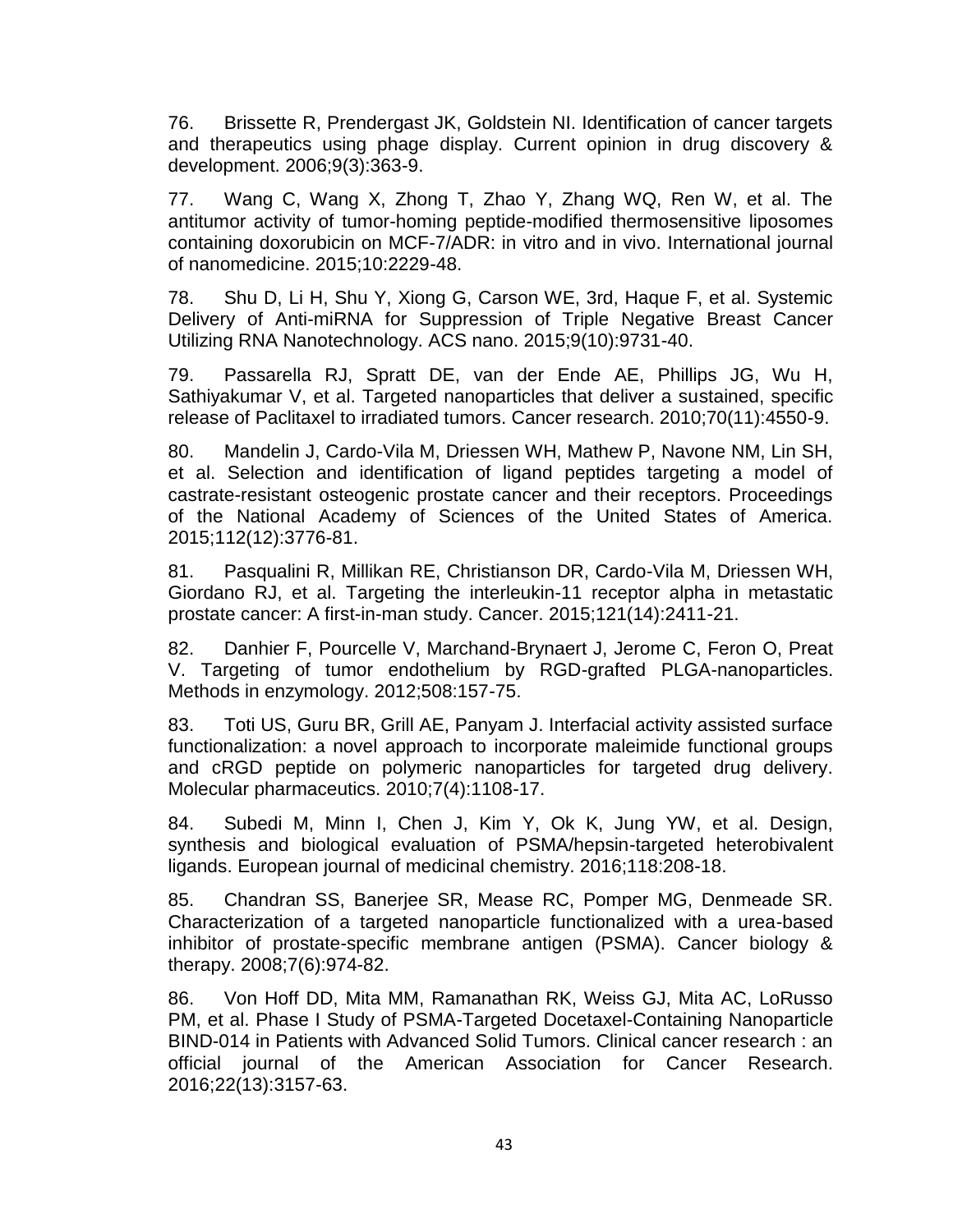<span id="page-52-0"></span>87. Vasir JK, Labhasetwar V. Targeted drug delivery in cancer therapy. Technology in cancer research & treatment. 2005;4(4):363-74.

<span id="page-52-1"></span>88. Talekar M, Kendall J, Denny W, Garg S. Targeting of nanoparticles in cancer: drug delivery and diagnostics. Anti-cancer drugs. 2011;22(10):949-62.

89. Reddy JA, Westrick E, Vlahov I, Howard SJ, Santhapuram HK, Leamon CP. Folate receptor specific anti-tumor activity of folate-mitomycin conjugates. Cancer chemotherapy and pharmacology. 2006;58(2):229-36.

90. Lu Y, Low PS. Folate-mediated delivery of macromolecular anticancer therapeutic agents. Advanced drug delivery reviews. 2002;54(5):675-93.

<span id="page-52-2"></span>91. Antony AC. Folate receptors. Annual review of nutrition. 1996;16:501-21.

<span id="page-52-3"></span>92. Liang C, Yang Y, Ling Y, Huang Y, Li T, Li X. Improved therapeutic effect of folate-decorated PLGA-PEG nanoparticles for endometrial carcinoma. Bioorganic & medicinal chemistry. 2011;19(13):4057-66.

<span id="page-52-4"></span>93. Zheng M, Gong P, Zheng C, Zhao P, Luo Z, Ma Y, et al. Lipid-Polymer Nanoparticles for Folate-Receptor Targeting Delivery of Doxorubicin. Journal of nanoscience and nanotechnology. 2015;15(7):4792-8.

<span id="page-52-5"></span>94. Wang F, Chen Y, Zhang D, Zhang Q, Zheng D, Hao L, et al. Folatemediated targeted and intracellular delivery of paclitaxel using a novel deoxycholic acid-O-carboxymethylated chitosan-folic acid micelles. International journal of nanomedicine. 2012;7:325-37.

<span id="page-52-6"></span>95. Kang JH, Battogtokh G, Ko YT. Folate-targeted liposome encapsulating chitosan/oligonucleotide polyplexes for tumor targeting. AAPS PharmSciTech. 2014;15(5):1087-92.

<span id="page-52-7"></span>96. Chen L, Liu Y, Wang W, Liu K. Effect of integrin receptor-targeted liposomal paclitaxel for hepatocellular carcinoma targeting and therapy. Oncology letters. 2015;10(1):77-84.

<span id="page-52-8"></span>97. Zheng Y, Yu B, Weecharangsan W, Piao L, Darby M, Mao Y, et al. Transferrin-conjugated lipid-coated PLGA nanoparticles for targeted delivery of aromatase inhibitor 7alpha-APTADD to breast cancer cells. International journal of pharmaceutics. 2010;390(2):234-41.

<span id="page-52-9"></span>98. Gao J, Xia Y, Chen H, Yu Y, Song J, Li W, et al. Polymer-lipid hybrid nanoparticles conjugated with anti-EGF receptor antibody for targeted drug delivery to hepatocellular carcinoma. Nanomedicine (London, England). 2014;9(2):279-93.

<span id="page-52-10"></span>99. Liu P, Li Z, Zhu M, Sun Y, Li Y, Wang H, et al. Preparation of EGFR monoclonal antibody conjugated nanoparticles and targeting to hepatocellular carcinoma. Journal of materials science Materials in medicine. 2010;21(2):551- 6.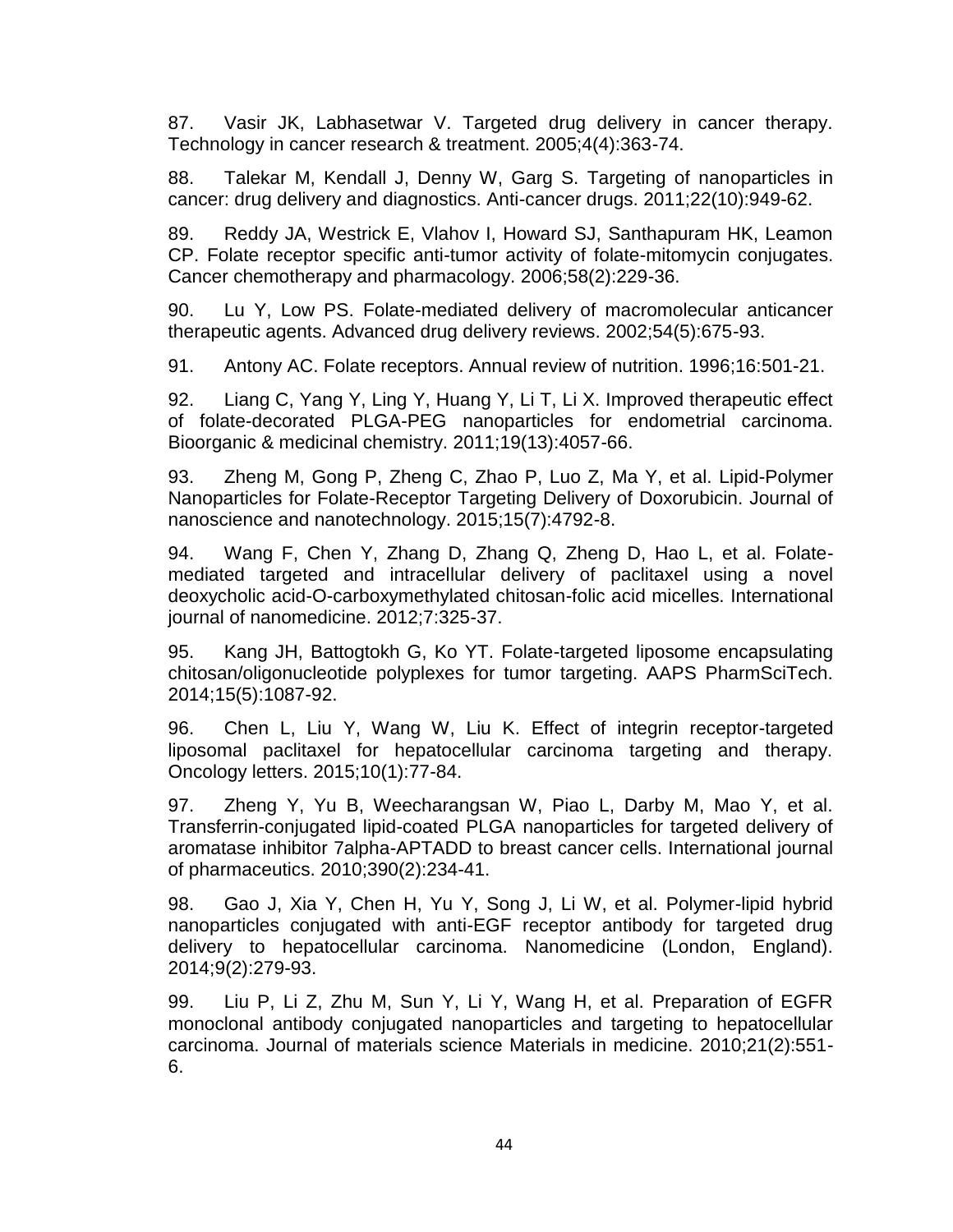<span id="page-53-0"></span>100. Delac M, Motaln H, Ulrich H, Lah TT. Aptamer for imaging and therapeutic targeting of brain tumor glioblastoma. Cytometry Part A : the journal of the International Society for Analytical Cytology. 2015;87(9):806-16.

<span id="page-53-1"></span>101. Jiang J, Chen H, Yu C, Zhang Y, Chen M, Tian S, et al. The promotion of salinomycin delivery to hepatocellular carcinoma cells through EGFR and CD133 aptamers conjugation by PLGA nanoparticles. Nanomedicine (London, England). 2015;10(12):1863-79.

<span id="page-53-2"></span>102. Jolck RI, Feldborg LN, Andersen S, Moghimi SM, Andresen TL. Engineering liposomes and nanoparticles for biological targeting. Advances in biochemical engineering/biotechnology. 2011;125:251-80.

<span id="page-53-3"></span>103. Conde J, Dias JT, Grazu V, Moros M, Baptista PV, de la Fuente JM. Revisiting 30 years of biofunctionalization and surface chemistry of inorganic nanoparticles for nanomedicine. Frontiers in chemistry. 2014;2:48.

<span id="page-53-4"></span>104. Nobs L, Buchegger F, Gurny R, Allemann E. Biodegradable nanoparticles for direct or two-step tumor immunotargeting. Bioconjugate chemistry. 2006;17(1):139-45.

<span id="page-53-5"></span>105. Kocbek P, Obermajer N, Cegnar M, Kos J, Kristl J. Targeting cancer cells using PLGA nanoparticles surface modified with monoclonal antibody. Journal of controlled release : official journal of the Controlled Release Society. 2007;120(1-2):18-26.

<span id="page-53-6"></span>106. Acharya S, Dilnawaz F, Sahoo SK. Targeted epidermal growth factor receptor nanoparticle bioconjugates for breast cancer therapy. Biomaterials. 2009;30(29):5737-50.

<span id="page-53-7"></span>107. Sudhan Shaik M, Kanikkannan N, Singh M. Conjugation of anti-My9 antibody to stealth monensin liposomes and the effect of conjugated liposomes on the cytotoxicity of immunotoxin. Journal of controlled release : official journal of the Controlled Release Society. 2001;76(3):285-95.

<span id="page-53-8"></span>108. Ulbrich K, Hekmatara T, Herbert E, Kreuter J. Transferrin- and transferrinreceptor-antibody-modified nanoparticles enable drug delivery across the bloodbrain barrier (BBB). European journal of pharmaceutics and biopharmaceutics : official journal of Arbeitsgemeinschaft fur Pharmazeutische Verfahrenstechnik eV. 2009;71(2):251-6.

<span id="page-53-9"></span>109. Hiller Y, Gershoni JM, Bayer EA, Wilchek M. Biotin binding to avidin. Oligosaccharide side chain not required for ligand association. The Biochemical journal. 1987;248(1):167-71.

<span id="page-53-10"></span>110. Green NM. Avidin and streptavidin. Methods in enzymology. 1990;184:51-67.

<span id="page-53-11"></span>111. Kawato T, Mizohata E, Shimizu Y, Meshizuka T, Yamamoto T, Takasu N, et al. Structure-based design of a streptavidin mutant specific for an artificial biotin analogue. Journal of biochemistry. 2015;157(6):467-75.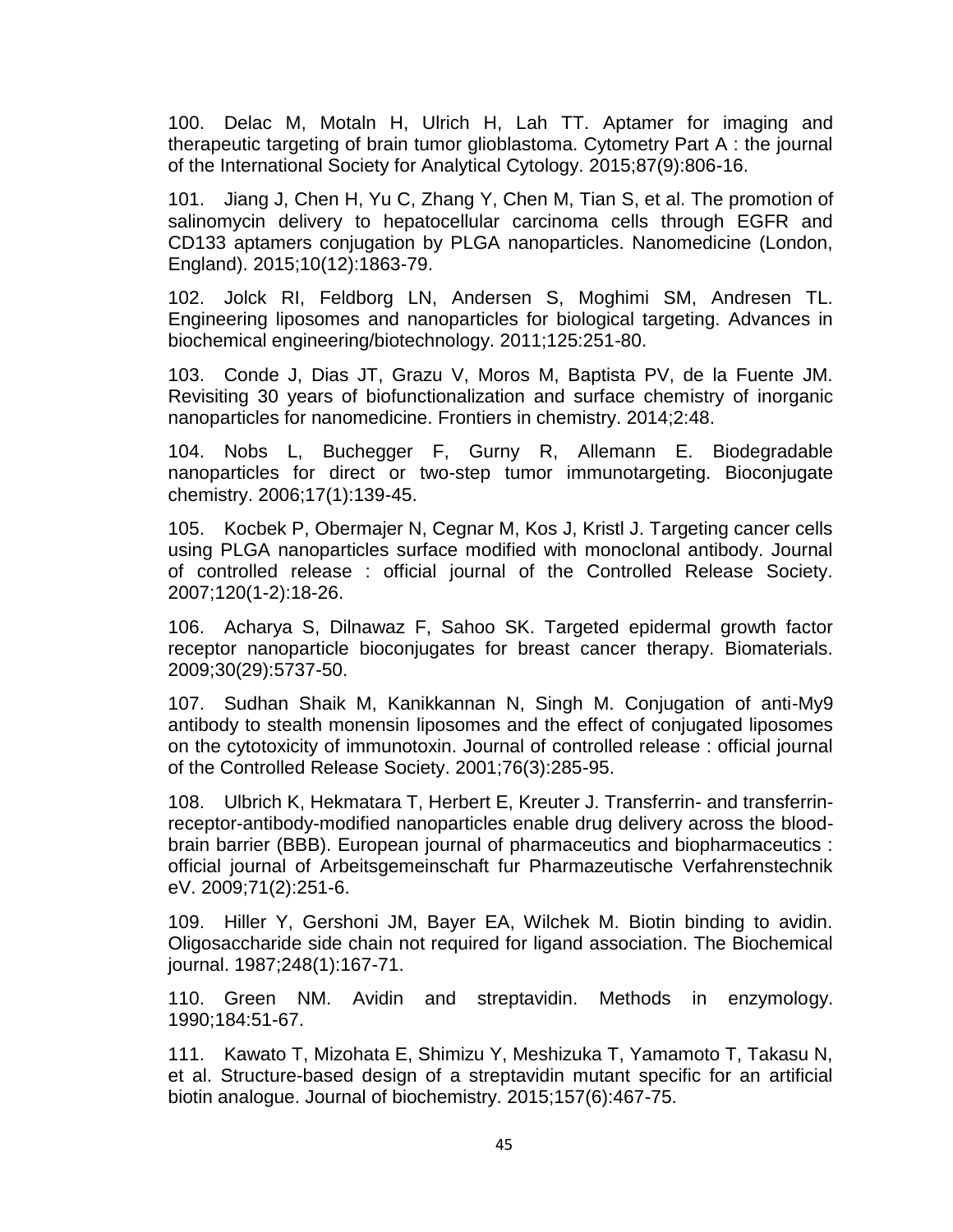<span id="page-54-0"></span>112. Kolb HC, Finn MG, Sharpless KB. Click Chemistry: Diverse Chemical Function from a Few Good Reactions. Angewandte Chemie (International ed in English). 2001;40(11):2004-21.

<span id="page-54-1"></span>113. Marques-Gallego P, de Kroon AI. Ligation strategies for targeting liposomal nanocarriers. BioMed research international. 2014;2014:129458.

<span id="page-54-2"></span>114. Baskin JM, Prescher JA, Laughlin ST, Agard NJ, Chang PV, Miller IA, et al. Copper-free click chemistry for dynamic in vivo imaging. Proceedings of the National Academy of Sciences of the United States of America. 2007;104(43):16793-7.

<span id="page-54-3"></span>115. Koo H, Lee S, Na JH, Kim SH, Hahn SK, Choi K, et al. Bioorthogonal copper-free click chemistry in vivo for tumor-targeted delivery of nanoparticles. Angewandte Chemie (International ed in English). 2012;51(47):11836-40.

<span id="page-54-4"></span>116. Witwer KW, Buzas EI, Bemis LT, Bora A, Lasser C, Lotvall J, et al. Standardization of sample collection, isolation and analysis methods in extracellular vesicle research. Journal of extracellular vesicles. 2013;2.

117. Vlassov AV, Magdaleno S, Setterquist R, Conrad R. Exosomes: current knowledge of their composition, biological functions, and diagnostic and therapeutic potentials. Biochimica et biophysica acta. 2012;1820(7):940-8.

<span id="page-54-5"></span>118. S ELA, Mager I, Breakefield XO, Wood MJ. Extracellular vesicles: biology and emerging therapeutic opportunities. Nature reviews Drug discovery. 2013;12(5):347-57.

119. Jia S, Zocco D, Samuels ML, Chou MF, Chammas R, Skog J, et al. Emerging technologies in extracellular vesicle-based molecular diagnostics. Expert review of molecular diagnostics. 2014;14(3):307-21.

<span id="page-54-6"></span>120. van Dommelen SM, Vader P, Lakhal S, Kooijmans SA, van Solinge WW, Wood MJ, et al. Microvesicles and exosomes: opportunities for cell-derived membrane vesicles in drug delivery. Journal of controlled release : official journal of the Controlled Release Society. 2012;161(2):635-44.

121. Vader P, Breakefield XO, Wood MJ. Extracellular vesicles: emerging targets for cancer therapy. Trends in molecular medicine. 2014;20(7):385-93.

122. Kooijmans SA, Vader P, van Dommelen SM, van Solinge WW, Schiffelers RM. Exosome mimetics: a novel class of drug delivery systems. International journal of nanomedicine. 2012;7:1525-41.

<span id="page-54-7"></span>123. Lakhal S, Wood MJ. Exosome nanotechnology: an emerging paradigm shift in drug delivery: exploitation of exosome nanovesicles for systemic in vivo delivery of RNAi heralds new horizons for drug delivery across biological barriers. BioEssays : news and reviews in molecular, cellular and developmental biology. 2011;33(10):737-41.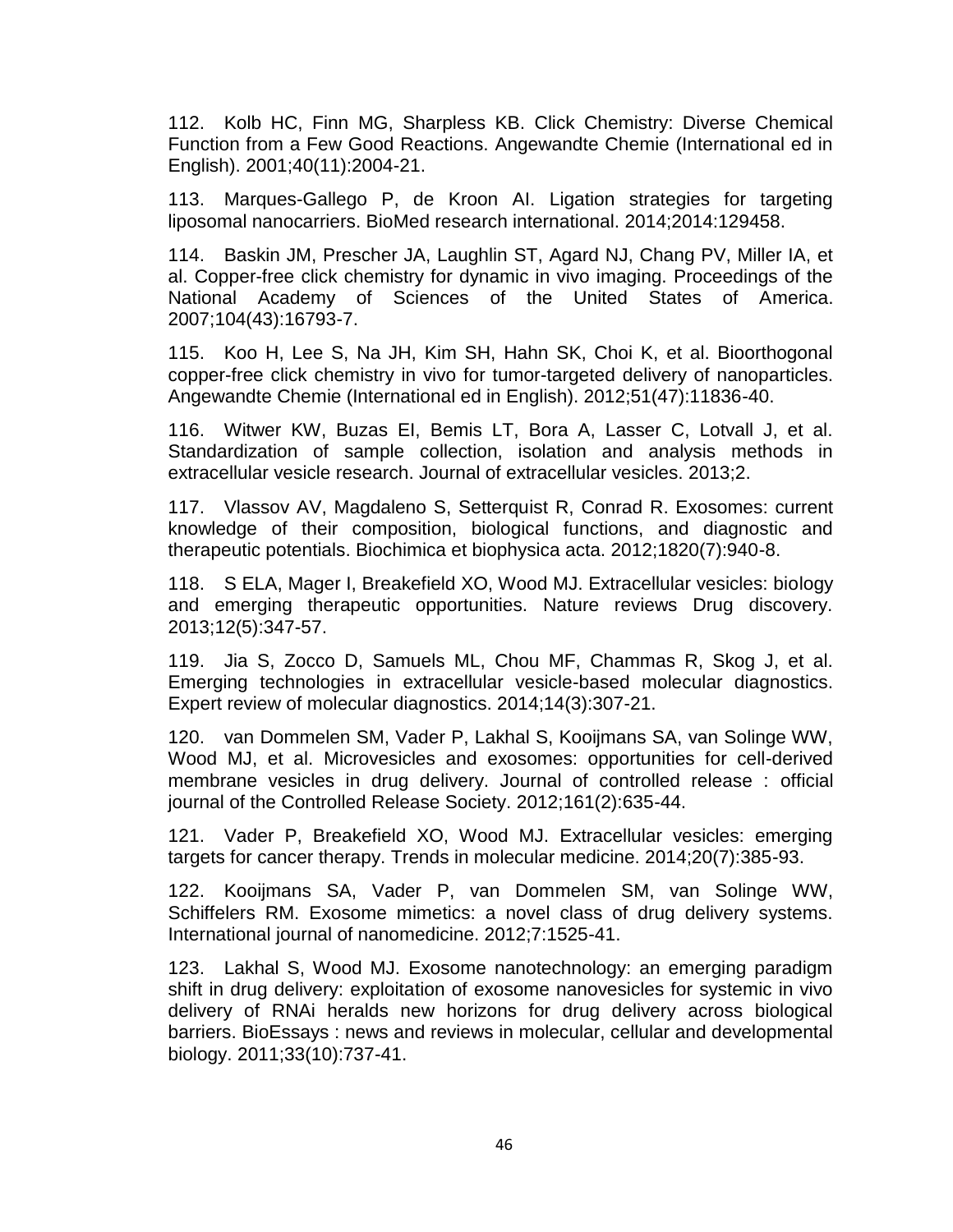124. Shahabipour F, Barati N, Johnston TP, Derosa G, Maffioli P, Sahebkar A. Exosomes: Nanoparticulate tools for RNA interference and drug delivery. Journal of cellular physiology. 2017;232(7):1660-8.

125. Kamerkar S, LeBleu VS, Sugimoto H, Yang S, Ruivo CF, Melo SA, et al. Exosomes facilitate therapeutic targeting of oncogenic KRAS in pancreatic cancer. Nature. 2017;546(7659):498-503.

<span id="page-55-0"></span>126. Munagala R, Aqil F, Jeyabalan J, Gupta RC. Bovine milk-derived exosomes for drug delivery. Cancer letters. 2016;371(1):48-61.

<span id="page-55-1"></span>127. Aqil F, Kausar H, Agrawal AK, Jeyabalan J, Kyakulaga AH, Munagala R, et al. Exosomal formulation enhances therapeutic response of celastrol against lung cancer. Experimental and molecular pathology. 2016;101(1):12-21.

<span id="page-55-2"></span>128. Agrawal AK, Aqil F, Jeyabalan J, Spencer WA, Beck J, Gachuki BW, et al. Milk-derived exosomes for oral delivery of paclitaxel. Nanomedicine : nanotechnology, biology, and medicine. 2017;13(5):1627-36.

<span id="page-55-3"></span>129. Tian Y, Li S, Song J, Ji T, Zhu M, Anderson GJ, et al. A doxorubicin delivery platform using engineered natural membrane vesicle exosomes for targeted tumor therapy. Biomaterials. 2014;35(7):2383-90.

<span id="page-55-4"></span>130. Hadla M, Palazzolo S, Corona G, Caligiuri I, Canzonieri V, Toffoli G, et al. Exosomes increase the therapeutic index of doxorubicin in breast and ovarian cancer mouse models. Nanomedicine (London, England). 2016;11(18):2431-41.

<span id="page-55-5"></span>131. Saari H, Lazaro-Ibanez E, Viitala T, Vuorimaa-Laukkanen E, Siljander P, Yliperttula M. Microvesicle- and exosome-mediated drug delivery enhances the cytotoxicity of Paclitaxel in autologous prostate cancer cells. Journal of controlled release : official journal of the Controlled Release Society. 2015;220(Pt B):727-37.

<span id="page-55-6"></span>132. Kim MS, Haney MJ, Zhao Y, Mahajan V, Deygen I, Klyachko NL, et al. Development of exosome-encapsulated paclitaxel to overcome MDR in cancer cells. Nanomedicine : nanotechnology, biology, and medicine. 2016;12(3):655- 64.

<span id="page-55-7"></span>133. Lou G, Song X, Yang F, Wu S, Wang J, Chen Z, et al. Exosomes derived from miR-122-modified adipose tissue-derived MSCs increase chemosensitivity of hepatocellular carcinoma. Journal of hematology & oncology. 2015;8:122.

<span id="page-55-8"></span>134. Shimbo K, Miyaki S, Ishitobi H, Kato Y, Kubo T, Shimose S, et al. Exosome-formed synthetic microRNA-143 is transferred to osteosarcoma cells and inhibits their migration. Biochemical and biophysical research communications. 2014;445(2):381-7.

<span id="page-55-9"></span>135. Lunavat TR, Jang SC, Nilsson L, Park HT, Repiska G, Lasser C, et al. RNAi delivery by exosome-mimetic nanovesicles - Implications for targeting c-Myc in cancer. Biomaterials. 2016;102:231-8.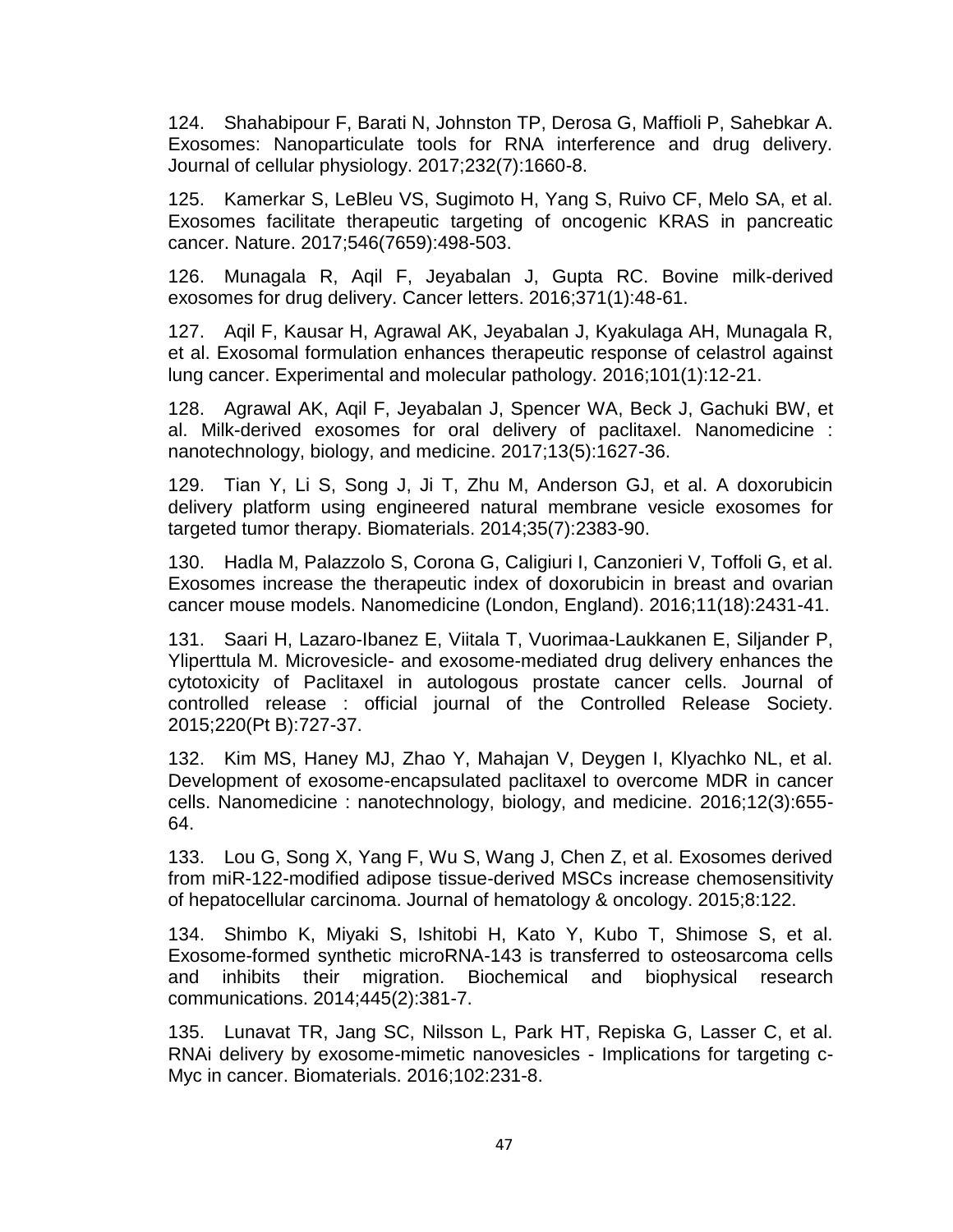<span id="page-56-0"></span>136. Greco KA, Franzen CA, Foreman KE, Flanigan RC, Kuo PC, Gupta GN. PLK-1 Silencing in Bladder Cancer by siRNA Delivered With Exosomes. Urology. 2016;91:241.e1-7.

<span id="page-56-1"></span>137. Sun D, Zhuang X, Xiang X, Liu Y, Zhang S, Liu C, et al. A novel nanoparticle drug delivery system: the anti-inflammatory activity of curcumin is enhanced when encapsulated in exosomes. Molecular therapy : the journal of the American Society of Gene Therapy. 2010;18(9):1606-14.

<span id="page-56-2"></span>138. Srivastava A, Amreddy N, Babu A, Panneerselvam J, Mehta M, Muralidharan R, et al. Nanosomes carrying doxorubicin exhibit potent anticancer activity against human lung cancer cells. Scientific reports. 2016;6:38541.

<span id="page-56-3"></span>139. Munagala R, Aqil F, Jeyabalan J, Agrawal AK, Mudd AM, Kyakulaga AH, et al. Exosomal formulation of anthocyanidins against multiple cancer types. Cancer letters. 2017;393:94-102.

<span id="page-56-4"></span>140. Ohno SI, Takanashi M, Sudo K, Ueda S, Ishikawa A, Matsuyama N, et al. Systemically Injected Exosomes Targeted to EGFR Deliver Antitumor MicroRNA to Breast Cancer Cells. Molecular therapy : the journal of the American Society of Gene Therapy. 2013;21(1):185-91.

<span id="page-56-5"></span>141. El-Andaloussi S, Lee Y, Lakhal-Littleton S, Li J, Seow Y, Gardiner C, et al. Exosome-mediated delivery of siRNA in vitro and in vivo. Nature protocols. 2012;7(12):2112-26.

<span id="page-56-6"></span>142. Alvarez-Erviti L, Seow Y, Yin H, Betts C, Lakhal S, Wood MJ. Delivery of siRNA to the mouse brain by systemic injection of targeted exosomes. Nature biotechnology. 2011;29(4):341-5.

<span id="page-56-7"></span>143. Kooijmans SA, Aleza CG, Roffler SR, van Solinge WW, Vader P, Schiffelers RM. Display of GPI-anchored anti-EGFR nanobodies on extracellular vesicles promotes tumour cell targeting. Journal of extracellular vesicles. 2016;5:31053.

<span id="page-56-8"></span>144. Smyth T, Petrova K, Payton NM, Persaud I, Redzic JS, Graner MW, et al. Surface functionalization of exosomes using click chemistry. Bioconjugate chemistry. 2014;25(10):1777-84.

<span id="page-56-9"></span>145. Matsumura Y, Gotoh M, Muro K, Yamada Y, Shirao K, Shimada Y, et al. Phase I and pharmacokinetic study of MCC-465, a doxorubicin (DXR) encapsulated in PEG immunoliposome, in patients with metastatic stomach cancer. Annals of oncology : official journal of the European Society for Medical Oncology. 2004;15(3):517-25.

<span id="page-56-10"></span>146. Mamot C, Ritschard R, Wicki A, Stehle G, Dieterle T, Bubendorf L, et al. Tolerability, safety, pharmacokinetics, and efficacy of doxorubicin-loaded anti-EGFR immunoliposomes in advanced solid tumours: a phase 1 dose-escalation study. The Lancet Oncology. 2012;13(12):1234-41.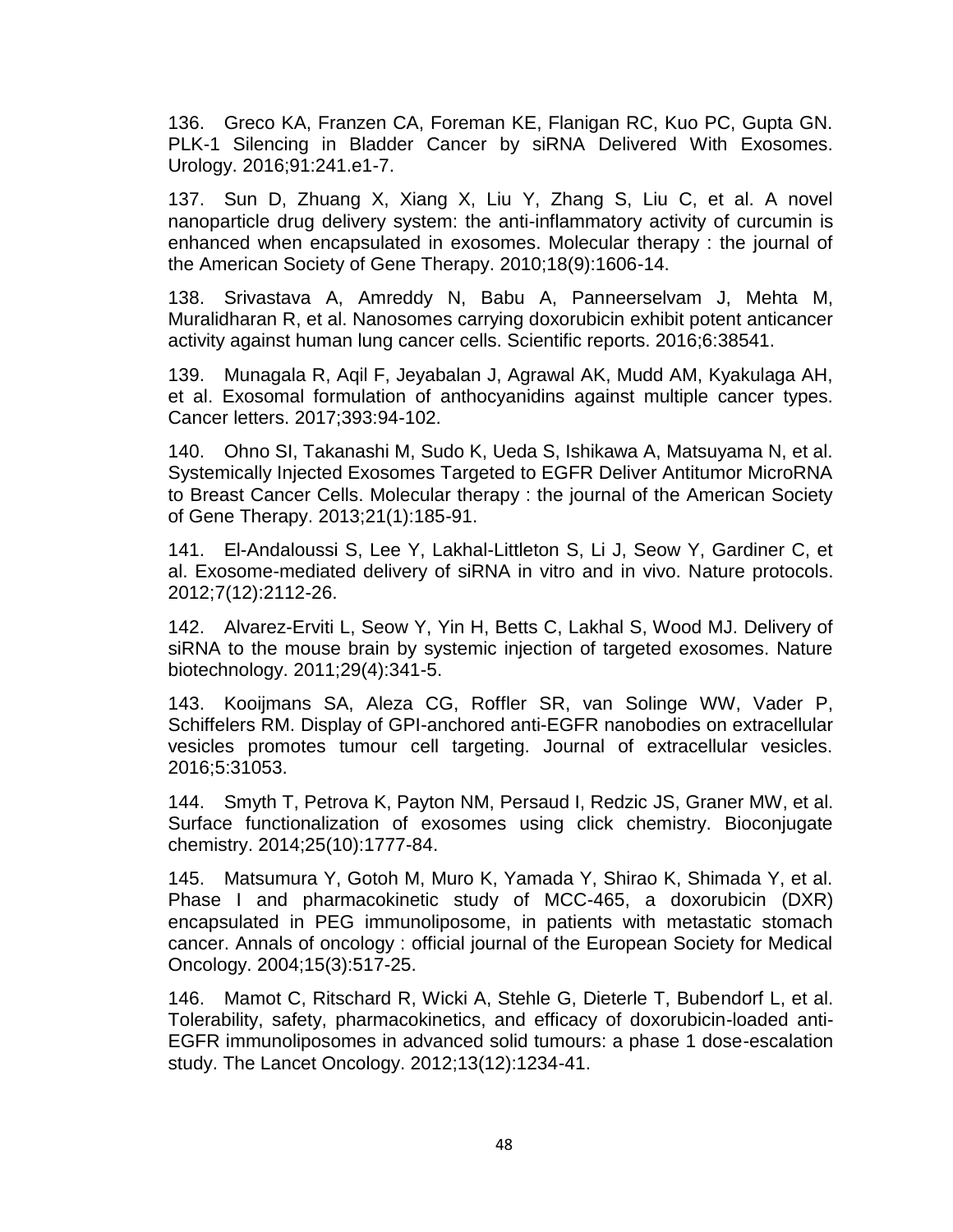<span id="page-57-0"></span>147. Pirollo KF, Nemunaitis J, Leung PK, Nunan R, Adams J, Chang EH. Safety and Efficacy in Advanced Solid Tumors of a Targeted Nanocomplex Carrying the p53 Gene Used in Combination with Docetaxel: A Phase 1b Study. Molecular therapy : the journal of the American Society of Gene Therapy. 2016;24(9):1697-706.

<span id="page-57-1"></span>148. Davis ME. The first targeted delivery of siRNA in humans via a selfassembling, cyclodextrin polymer-based nanoparticle: from concept to clinic. Molecular pharmaceutics. 2009;6(3):659-68.

<span id="page-57-2"></span>149. May JP, Li SD. Hyperthermia-induced drug targeting. Expert opinion on drug delivery. 2013;10(4):511-27.

<span id="page-57-3"></span>150. Matsumura Y, Hamaguchi T, Ura T, Muro K, Yamada Y, Shimada Y, et al. Phase I clinical trial and pharmacokinetic evaluation of NK911, a micelleencapsulated doxorubicin. British journal of cancer. 2004;91(10):1775-81.

<span id="page-57-4"></span>151. Wicki A, Witzigmann D, Balasubramanian V, Huwyler J. Nanomedicine in cancer therapy: Challenges, opportunities, and clinical applications. Journal of Controlled Release. 2015;200:138-57.

<span id="page-57-5"></span>152. Wolfers J, Lozier A, Raposo G, Regnault A, Thery C, Masurier C, et al. Tumor-derived exosomes are a source of shared tumor rejection antigens for CTL cross-priming. Nature medicine. 2001;7(3):297-303.

153. ClinicalTrials.gov. Study of MBP-426 in patients with second line gastric, gastroesophageal, or esophageal adenocarcinoma. Available from: http://clinicaltrials.gov/show/NCT00964080. Accessed November 5, 2013.

154. ClinicalTrials.gov. Safety study of infusion of SGT-53 to treat solid tumors. Available from: http://clinicaltrials.gov/show/ NCT00470613. Accessed November 5, 2013.

155. ClinicalTrials.gov. Safety study of CALAA-01 to treat solid tumor cancers. Available from: http://clinicaltrials.gov/show/NCT00689065. Accessed November 5, 2013.

156. ClinicalTrials.gov. A Phase 2 study to determine the safety and efficacy of BIND-014 (docetaxel nanoparticles injectable suspension) as second line therapy to patients with non-small cell lung cancer. Available from: http://clinicaltrials.gov/show/NCT01792479. Accessed November 5, 2013.

157. Clinical Trials.gov. A Phase I trial of nanoliposomal CPT-11 (NL CPT 11) in patients with recurrent high-grade gliomas. Available from: http://clinicaltrials.gov/show/NCT00734682. Accessed November 5, 2013.

158. ClinicalTrials.gov A Phase 2 study to determine the safety and efficacy of BIND-014 (docetaxel nanoparticles injectable suspension) as second line therapy to patients with non-small cell lung cancer. [Accessed November 5, 2013]. Available from: [http://clinicaltrials.gov/show/NCT01792479.](http://clinicaltrials.gov/show/NCT01792479)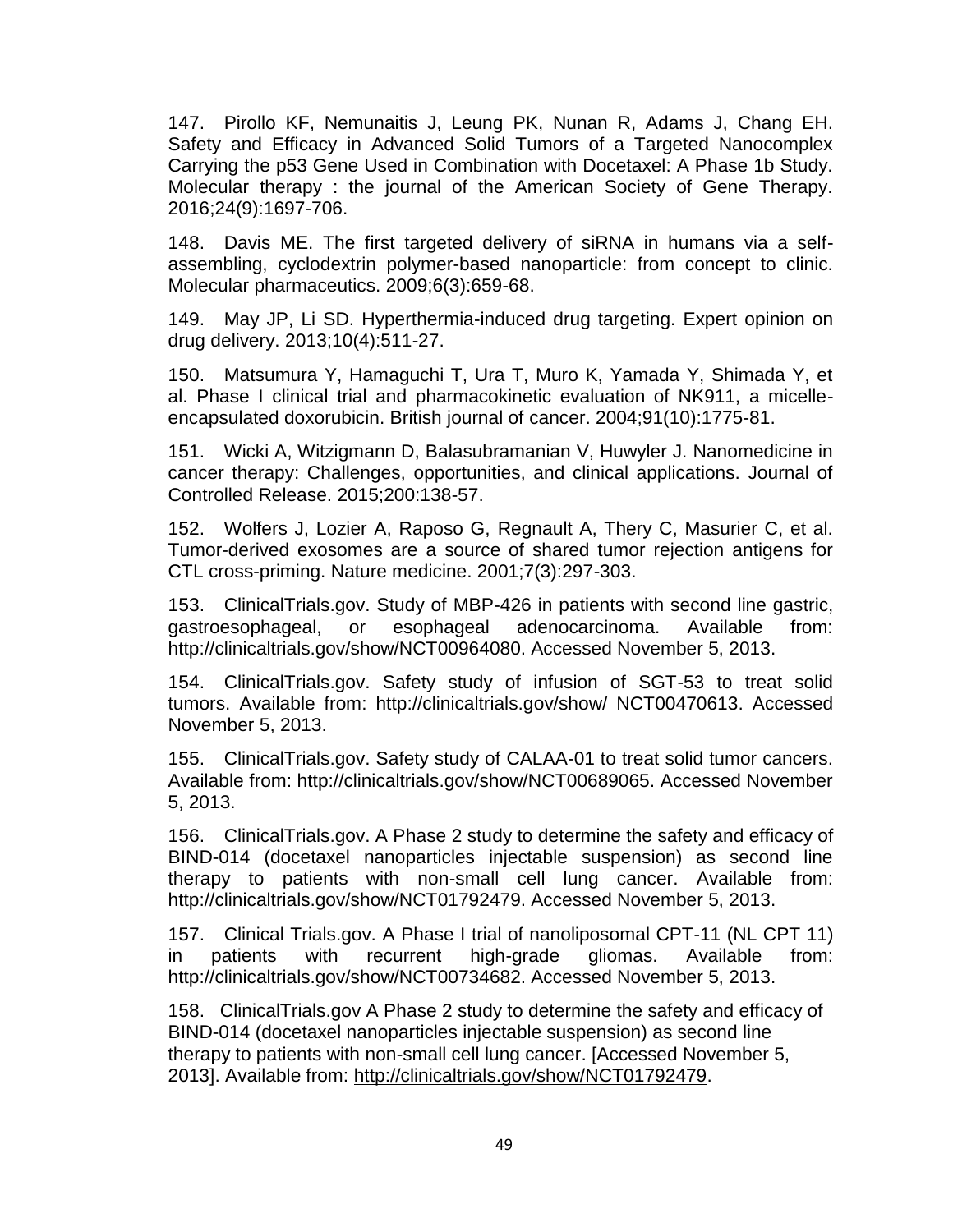## CURRICULAM VITAE

Divya Karukonda Divya.Karukonda@louisville.edu, Ph No: 9163072125

# **Education**

Graduate Student 2015 - Present Department of Pharmacology and Toxicology University of Louisville, Kentucky

Masters in Pharmaceutical Sciences 2012 - 2014 Jawaharlal Nehru Technological University, India

Bachelor of Science in Pharmacy 2008 - 2012 Rajiv Gandhi University of Health sciences, India

## **Awards and Honors**

IPIBS Integrated Programs in Biomedical Sciences (IPIBS); 2015-2017 Fellowship award, University of Louisville, Kentucky

Best intern student - Dr.Reddy's Pharmaceutical Industry, Hyderabad, India Summer- 2013